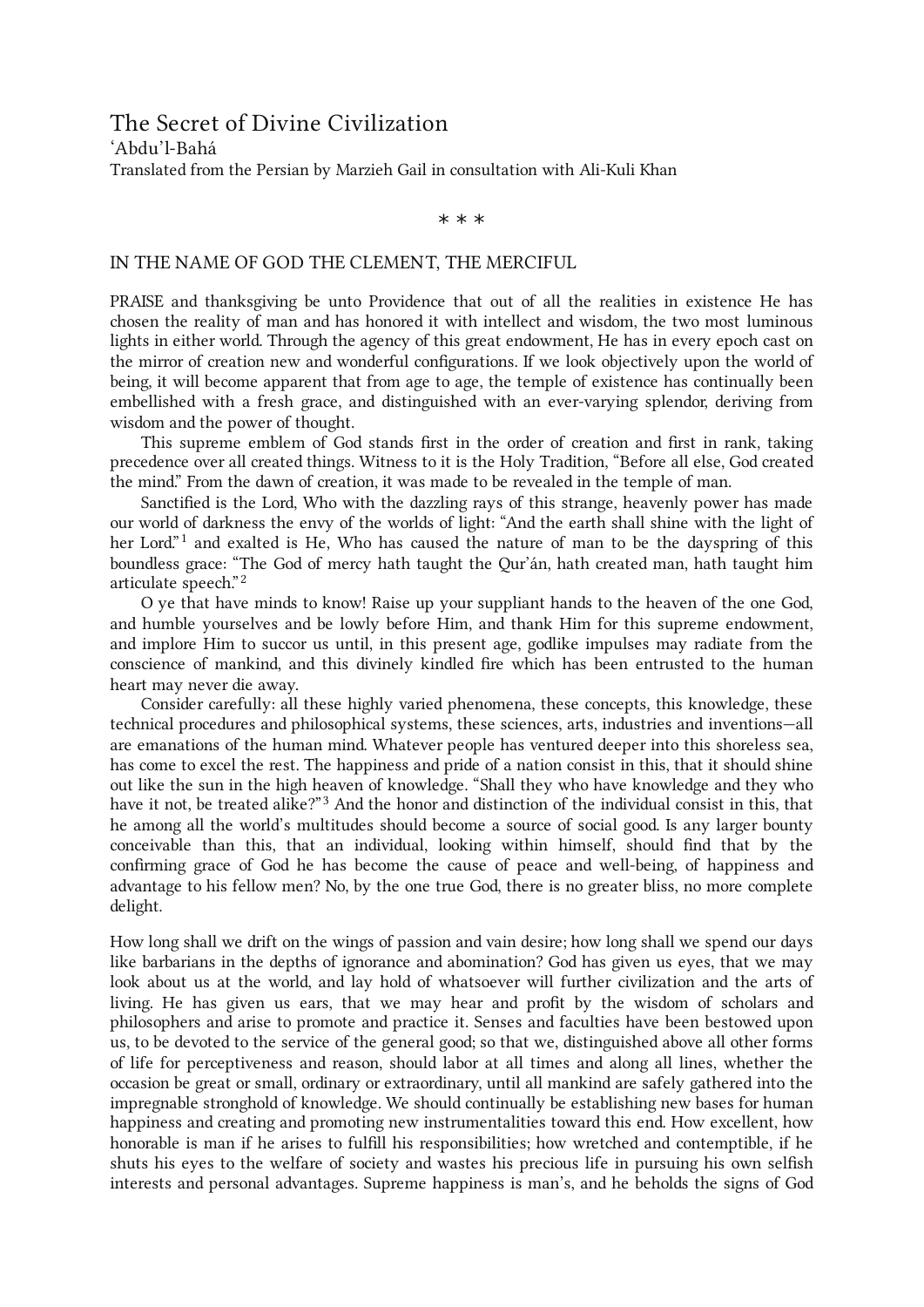in the world and in the human soul, if he urges on the steed of high endeavor in the arena of civilization and justice. "We will surely show them Our signs in the world and within themselves." [4](#page-35-3)

<span id="page-1-0"></span>And this is man's uttermost wretchedness: that he should live inert, apathetic, dull, involved only with his own base appetites. When he is thus, he has his being in the deepest ignorance and savagery, sinking lower than the brute beasts. "They are like the brutes: Yea, they go more astray … For the vilest beasts in God's sight, are the deaf, the dumb, who understand not." [5](#page-35-4)

We must now highly resolve to arise and lay hold of all those instrumentalities that promote the peace and well-being and happiness, the knowledge, culture and industry, the dignity, value and station, of the entire human race. Thus, through the restoring waters of pure intention and unselfish effort, the earth of human potentialities will blossom with its own latent excellence and flower into praiseworthy qualities, and bear and flourish until it comes to rival that rosegarden of knowledge which belonged to our forefathers. Then will this holy land of Persia become in every sense the focal center of human perfections, reflecting as if in a mirror the full panoply of world civilization.

All praise and honor be to the Dayspring of divine wisdom, the Dawning Point of Revelation (Muhammad), and to the holy line of His descendants, since, by the widespread rays of His consummate wisdom, His universal knowledge, those savage denizens of Yathrib (Medina) and Bathá (Mecca), miraculously, and in so brief a time, were drawn out of the depths of their ignorance, rose up to the pinnacles of learning, and became centers of arts and sciences and human perfections, and stars of felicity and true civilization, shining across the horizons of the world.

<span id="page-1-1"></span>His Majesty the Sháh<sup>[6](#page-35-5)</sup> has, at the present time, [1875] resolved to bring about the advancement of the Persian people, their welfare and security and the prosperity of their country. He has spontaneously extended assistance to his subjects, displaying energy and fair-mindedness, hoping that by the light of justice he might make Írán the envy of East and West, and set that fine fervor which characterized the first great epochs of Persia to flowing again through the veins of her people. As is clear to the discerning, the writer has for this reason felt it necessary to put down, for the sake of God alone and as a tribute to this high endeavor, a brief statement on certain urgent questions. To demonstrate that His one purpose is to promote the general welfare, He has withheld His name.<sup>[7](#page-35-6)</sup> Since He believes that guidance toward righteousness is in itself a righteous act, He offers these few words of counsel to His country's sons, words spoken for God's sake alone and in the spirit of a faithful friend. Our Lord, Who knows all things, bears witness that this Servant seeks nothing but what is right and good; for He, a wanderer in the desert of God's love, has come into a realm where the hand of denial or assent, of praise or blame, can touch Him not. "We nourish your souls for the sake of God; We seek from you neither recompense nor thanks."<sup>[8](#page-35-7)</sup>

## "The hand is veiled, yet the pen writes as bidden; The horse leaps forward, yet the rider's hidden."

O people of Persia! Look into those blossoming pages that tell of another day, a time long past. Read them and wonder; see the great sight. Írán in that day was as the heart of the world; she was the bright torch flaming in the assemblage of mankind. Her power and glory shone out like the morning above the world's horizons, and the splendor of her learning cast its rays over East and West. Word of the widespread empire of those who wore her crown reached even to the dwellers in the arctic circle, and the fame of the awesome presence of her King of Kings humbled the rulers of Greece and Rome. The greatest of the world's philosophers marveled at the wisdom of her government, and her political system became the model for all the kings of the four continents then known. She was distinguished among all peoples for the scope of her dominion, she was honored by all for her praiseworthy culture and civilization. She was as the pivot of the world, she was the source and center of sciences and arts, the wellspring of great inventions and discoveries, the rich mine of human virtues and perfections. The intellect, the wisdom of the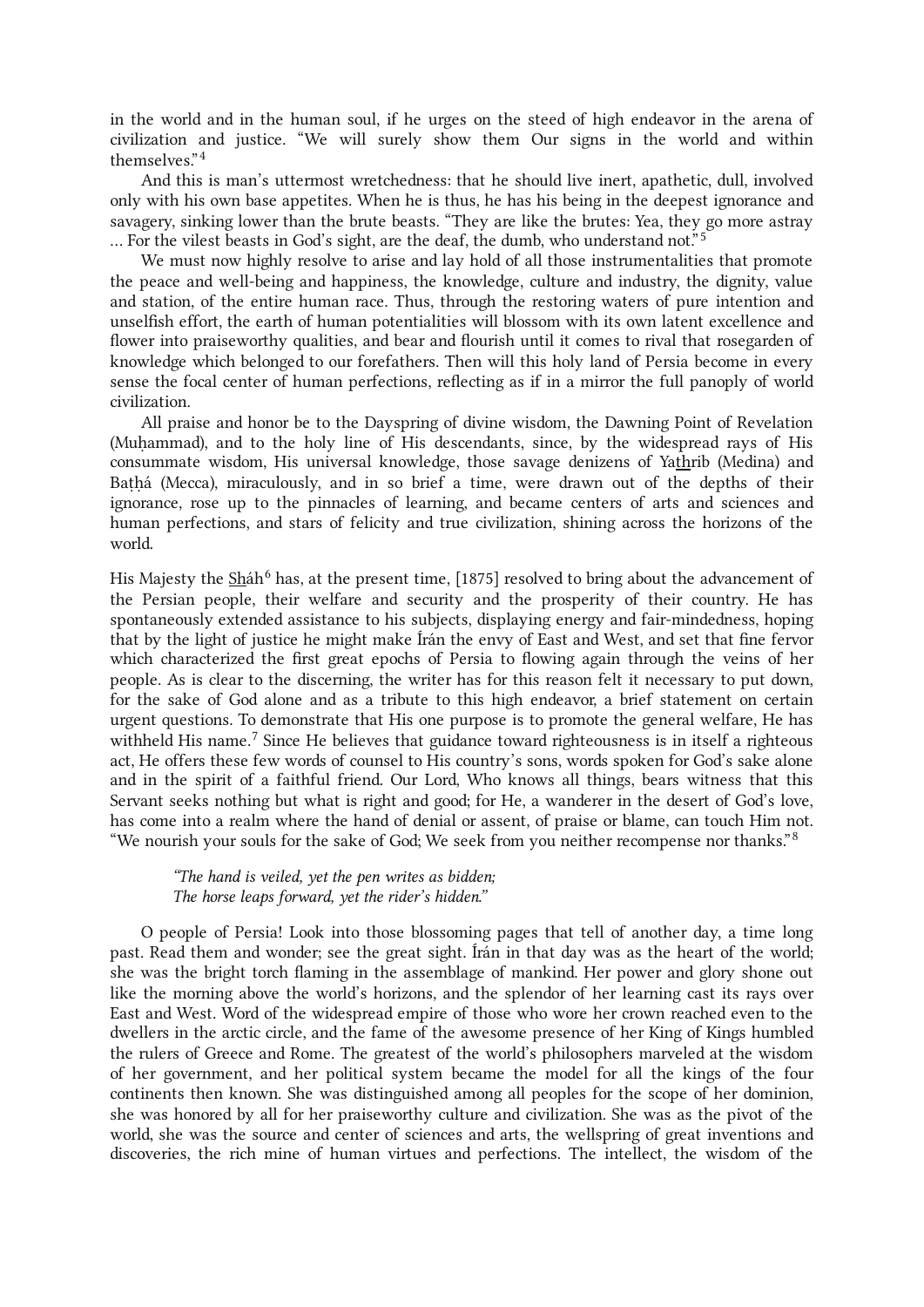individual members of this excellent nation dazzled the minds of other peoples, the brilliance and perceptive genius that characterized all this noble race aroused the envy of the whole world.

<span id="page-2-0"></span>Aside from that which is a matter of record in Persian histories, it is stated in the Old Testament—established today, among all European peoples, as a sacred and canonical Text—that in the time of Cyrus, called in Iranian works Bahman son of Isfandíyár, the three hundred and sixty divisions of the Persian Empire extended from the inner confines of India and China to the farthermost reaches of Yemen and Ethiopia.<sup>[9](#page-35-8)</sup> The Greek accounts, as well, relate how this proud sovereign came against them with an innumerable host, and left their own till then victorious dominion level with the dust. He made the pillars of all the governments to quake; according to that authoritative Arab work, the history of Abu'l-Fidá, he took over the entire known world. It is likewise recorded in this same text and elsewhere, that Firaydún, a king of the Píshdádíyán Dynasty—who was indeed, for his inherent perfections, his powers of judgment, the scope of his knowledge, and his long series of continual victories, unique among all the rulers who preceded and followed him—divided the whole known world among his three sons.

As attested by the annals of the world's most illustrious peoples, the first government to be established on earth, the foremost empire to be organized among the nations, was Persia's throne and diadem.

O people of Persia! Awake from your drunken sleep! Rise up from your lethargy! Be fair in your judgment: will the dictates of honor permit this holy land, once the wellspring of world civilization, the source of glory and joy for all mankind, the envy of East and West, to remain an object of pity, deplored by all nations? She was once the noblest of peoples: will you let contemporary history register for the ages her now degenerate state? Will you complacently accept her present wretchedness, when she was once the land of all mankind's desire? Must she now, for this contemptible sloth, this failure to struggle, this utter ignorance, be accounted the most backward of nations?

Were not the people of Persia, in days long gone, the head and front of intellect and wisdom? Did they not, by God's grace, shine out like the daystar from the horizons of divine knowledge? How is it that we are satisfied today with this miserable condition, are engrossed in our licentious passions, have blinded ourselves to supreme happiness, to that which is pleasing in God's sight, and have all become absorbed in our selfish concerns and the search for ignoble, personal advantage?

This fairest of lands was once a lamp, streaming with the rays of divine knowledge, of science and art, of nobility and high achievement, of wisdom and valor. Today, because of the idleness and lethargy of her people, their torpor, their undisciplined way of life, their lack of pride, lack of ambition—her bright fortune has been totally eclipsed, her light has turned to darkness. "The seven heavens and the seven earths weep over the mighty when he is brought low."

It should not be imagined that the people of Persia are inherently deficient in intelligence, or that for essential perceptiveness and understanding, inborn sagacity, intuition and wisdom, or innate capacity, they are inferior to others. God forbid! On the contrary, they have always excelled all other peoples in endowments conferred by birth. Persia herself, moreover, from the standpoint of her temperate climate and natural beauties, her geographical advantages and her rich soil, is blessed to a supreme degree. What she urgently requires, however, is deep reflection, resolute action, training, inspiration and encouragement. Her people must make a massive effort, and their pride must be aroused.

Today throughout the five continents of the globe it is Europe and most sections of America that are renowned for law and order, government and commerce, art and industry, science, philosophy and education. Yet in ancient times these were the most savage of the world's peoples, the most ignorant and brutish. They were even stigmatized as barbarians—that is, utterly rude and uncivilized. Further, from the fifth century after Christ until the fifteenth, that period defined as the Middle Ages, such terrible struggles and fierce upheavals, such ruthless encounters and horrifying acts, were the rule among the peoples of Europe, that the Europeans rightly describe those ten centuries as the Dark Ages. The basis of Europe's progress and civilization was actually laid in the fifteenth century of the Christian era, and from that time on, all her present evident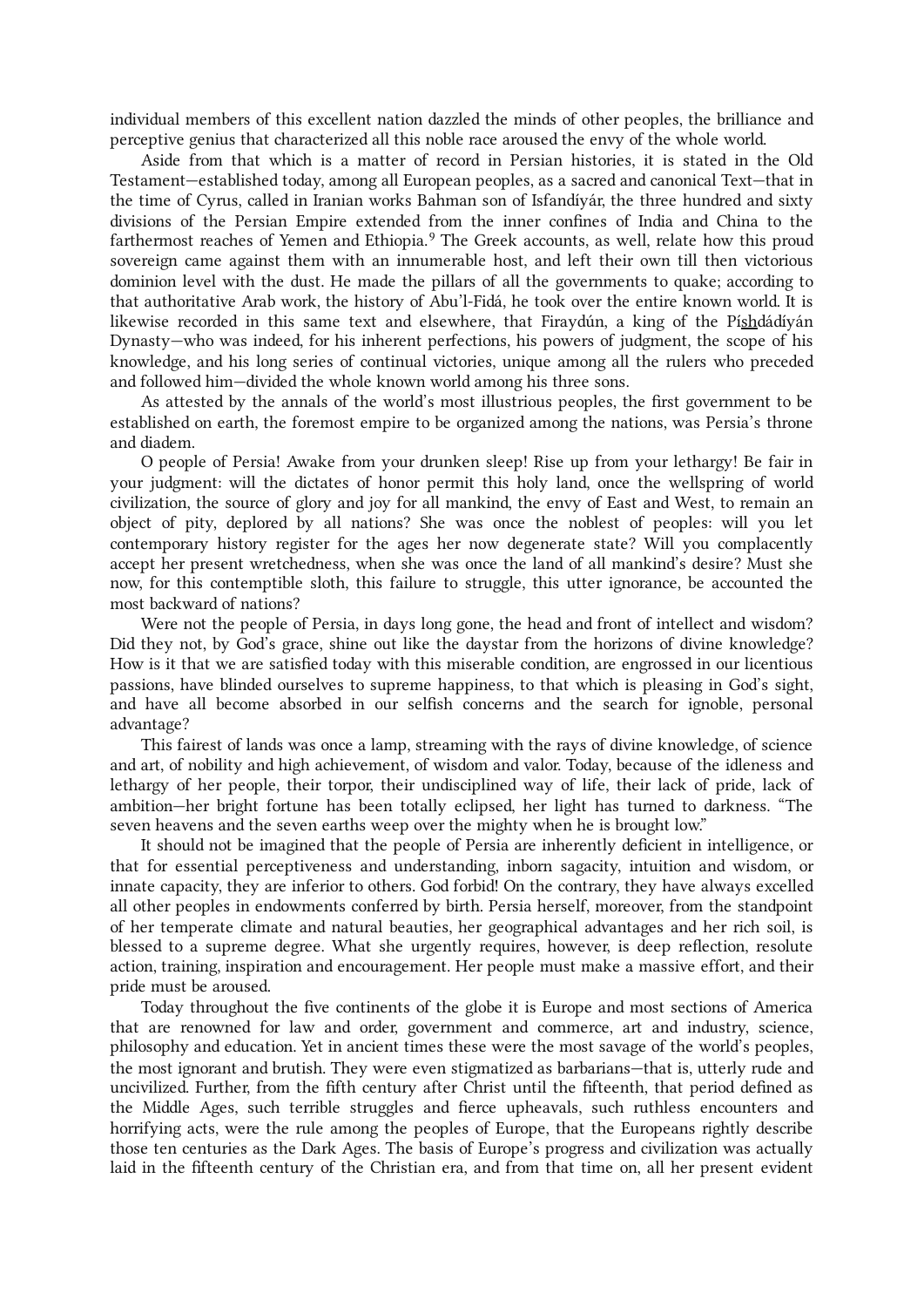culture has been, under the stimulus of great minds and as a result of the expansion of the frontiers of knowledge and the exertion of energetic and ambitious efforts, in the process of development.

Today by the grace of God and the spiritual influence of His universal Manifestation, the fairminded ruler of Írán has gathered his people into the shelter of justice, and the sincerity of the imperial purpose has shown itself in kingly acts. Hoping that his reign will rival the glorious past, he has sought to establish equity and righteousness and to foster education and the processes of civilization throughout this noble land, and to translate from potentiality into actuality whatever will insure its progress. Not until now had we seen a monarch, holding in his capable hands the reins of affairs, and on whose high resolve the welfare of all his subjects depends, exerting as it would befit him, like a benevolent father, his efforts toward the training and cultivation of his people, seeking to insure their well-being and peace of mind, and exhibiting due concern for their interests; this Servant and those like Him have therefore remained silent. Now, however, it is clear to the discerning that the Sháh has of his own accord determined to establish a just government and to secure the progress of all his subjects. His honorable intention has consequently evoked this present statement.

It is indeed strange that instead of offering thanks for this bounty, which truly derives from the grace of Almighty God, by arising as one in gratitude and enthusiasm and praying that these noble purposes will daily multiply, some, on the contrary, whose reason has been corrupted by personal motives and the clarity of whose perception has been clouded by self-interest and conceit; whose energies are devoted to the service of their passions, whose sense of pride is perverted to the love of leadership, have raised the standard of opposition and waxed loud in their complaints. Up to now, they blamed the Sháh for not, on his own initiative, working for his people's welfare and seeking to bring about their peace and well-being. Now that he has inaugurated this great design they have changed their tune. Some say that these are newfangled methods and foreign isms, quite unrelated to the present needs and the time-honored customs of Persia. Others have rallied the helpless masses, who know nothing of religion or its laws and basic principles and therefore have no power of discrimination—and tell them that these modern methods are the practices of heathen peoples, and are contrary to the venerated canons of true faith, and they add the saying, "He who imitates a people is one of them." One group insists that such reforms should go forward with great deliberation, step by step, haste being inadmissible. Another maintains that only such measures should be adopted as the Persians themselves devise, that they themselves should reform their political administration and their educational system and the state of their culture and that there is no need to borrow improvements from other nations. Every faction, in short, follows its own particular illusion.

O people of Persia! How long will you wander? How long must your confusion last? How long will it go on, this conflict of opinions, this useless antagonism, this ignorance, this refusal to think? Others are alert, and we sleep our dreamless sleep. Other nations are making every effort to improve their condition; we are trapped in our desires and self-indulgences, and at every step we stumble into a new snare.

<span id="page-3-0"></span>God is Our witness that We have no ulterior motive in developing this theme. We seek neither to curry favor with any one nor to attract any one to Ourselves nor to derive any material benefit therefrom. We speak only as one earnestly desiring the good pleasure of God, for We have turned Our gaze away from the world and its peoples and have sought refuge in the sheltering care of the Lord. "No pay do I ask of you for This ... My reward is of God alone."<sup>[10](#page-35-9)</sup>

Those who maintain that these modern concepts apply only to other countries and are irrelevant in Írán, that they do not satisfy her requirements or suit her way of life, disregard the fact that other nations were once as we are now. Did not these new systems and procedures, these progressive enterprises, contribute to the advancement of those countries? Were the people of Europe harmed by the adoption of such measures? Or did they rather by these means reach the highest degree of material development? Is it not true that for centuries, the people of Persia have lived as we see them living today, carrying out the pattern of the past? Have any discernible benefits resulted, has any progress been made? If these things had not been tested by experience,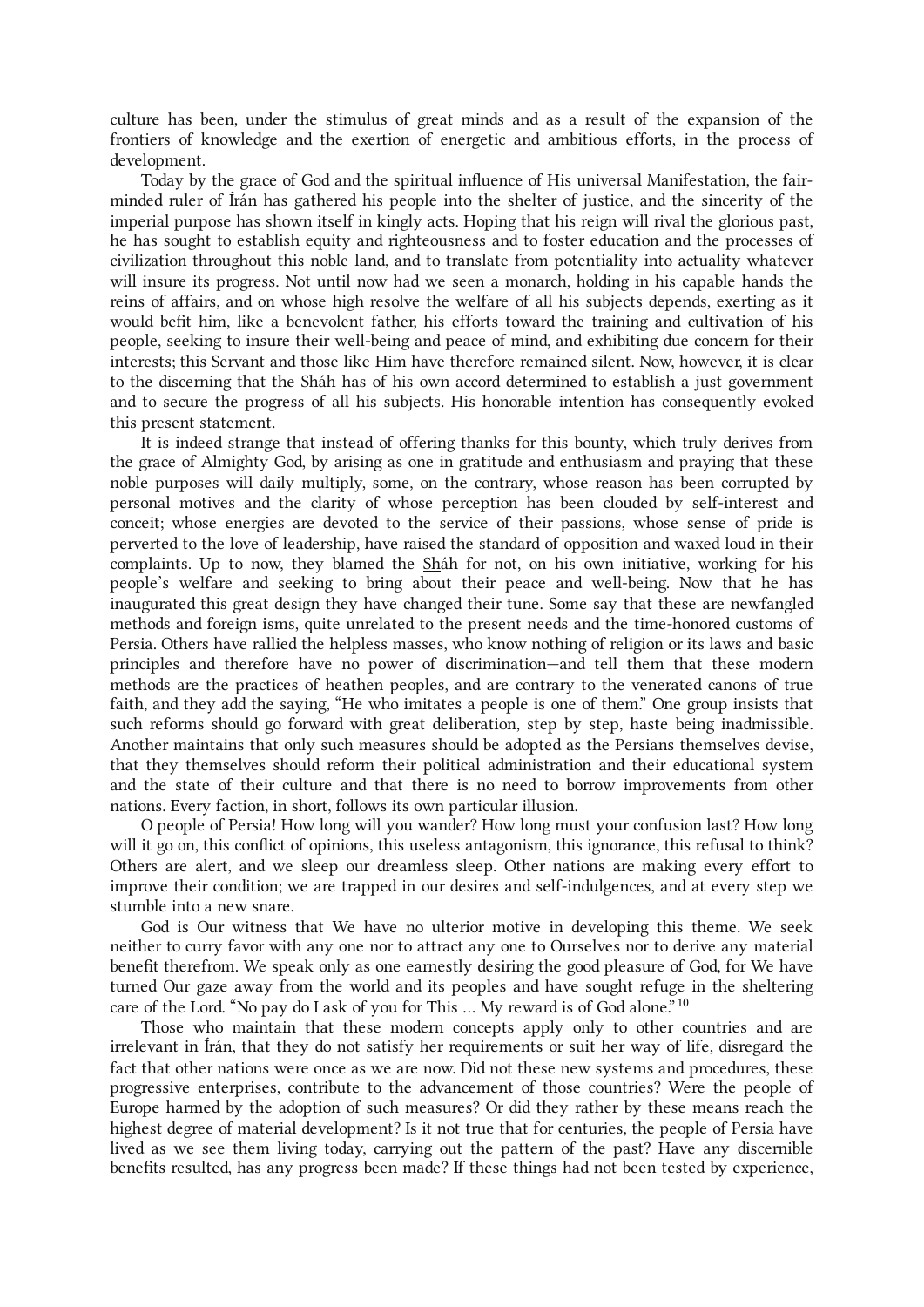some in whose minds the light of native intelligence is clouded, might idly question them. On the contrary, however, every aspect of these prerequisites to progress have in other countries been time and again put to the test, and their benefits demonstrated so plainly that even the dullest mind can grasp them.

Let us consider this justly and without bias: let us ask ourselves which one of these basic principles and sound, well-established procedures would fail to satisfy our present needs, or would be incompatible with Persia's best political interests or injurious to the general welfare of her people. Would the extension of education, the development of useful arts and sciences, the promotion of industry and technology, be harmful things? For such endeavor lifts the individual within the mass and raises him out of the depths of ignorance to the highest reaches of knowledge and human excellence. Would the setting up of just legislation, in accord with the divine laws which guarantee the happiness of society and protect the rights of all mankind and are an impregnable proof against assault—would such laws, insuring the integrity of the members of society and their equality before the law, inhibit their prosperity and success?

Or if by using one's perceptive faculties, one can draw analogies from present circumstances and the conclusions arrived at by collective experience, and can envisage as coming realities situations now only potential, would it be unreasonable to take such present measures as would guarantee our future security? Would it seem shortsighted, improvident and unsound, would it constitute a deviation from what is right and proper, if we were to strengthen our relationships with neighboring countries, enter into binding treaties with the great powers, foster friendly connections with well-disposed governments, look to the expansion of trade with the nations of East and West, develop our natural resources and increase the wealth of our people?

Would it spell perdition for our subjects if the provincial and district governors were relieved of their present absolute authority, whereby they function exactly as they please, and were instead limited to equity and truth, and if their sentences involving capital punishment, imprisonment and the like were contingent on confirmation by the Shah and by higher courts in the capital, who would first duly investigate the case and determine the nature and seriousness of the crime, and then hand down a just decision subject to the issuance of a decree by the sovereign? If bribery and corruption, known today by the pleasant names of gifts and favors, were forever excluded, would this threaten the foundations of justice? Would it be an evidence of unsound thinking to deliver the soldiery, who are a living sacrifice to the state and the people and brave death at every turn, from their present extreme misery and indigence, and to make adequate arrangements for their sustenance, clothing and housing, and exert every effort to instruct their officers in military science, and supply them with the most advanced types of firearms and other weapons?

Should anyone object that the above-mentioned reforms have never yet been fully effected, he should consider the matter impartially and know that these deficiencies have resulted from the total absence of a unified public opinion, and the lack of zeal and resolve and devotion in the country's leaders. It is obvious that not until the people are educated, not until public opinion is rightly focused, not until government officials, even minor ones, are free from even the least remnant of corruption, can the country be properly administered. Not until discipline, order and good government reach the degree where an individual, even if he should put forth his utmost efforts to do so, would still find himself unable to deviate by so much as a hair's breadth from righteousness, can the desired reforms be regarded as fully established.

Furthermore, any agency whatever, though it be the instrument of mankind's greatest good, is capable of misuse. Its proper use or abuse depends on the varying degrees of enlightenment, capacity, faith, honesty, devotion and high-mindedness of the leaders of public opinion.

<span id="page-4-0"></span>The Sháh has certainly done his part, and the execution of the proposed beneficial measures is now in the hands of persons functioning in assemblies of consultation. If these individuals prove to be pure and high-minded, if they remain free from the taint of corruption, the confirmations of God will make them a never-failing source of bounty to mankind. He will cause to issue from their lips and their pens what will bless the people, so that every corner of this noble country of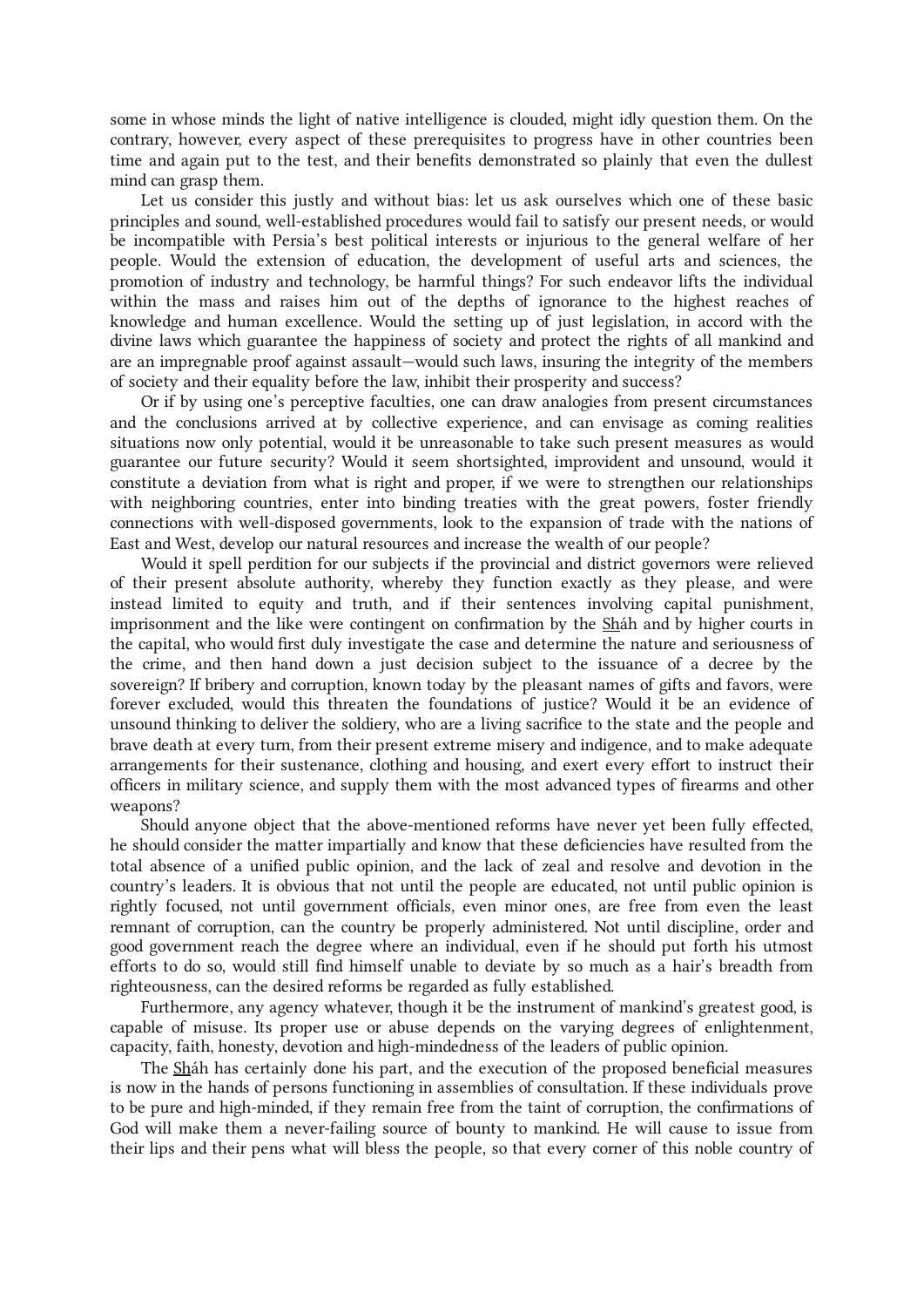Írán will be illumined with their justice and integrity and the rays of that light will encompass the whole earth. "Neither will this be difficult with God."<sup>[11](#page-35-10)</sup>

Otherwise it is clear that the results will prove unacceptable. For it has been directly witnessed in certain foreign countries that following on the establishment of parliaments those bodies actually distressed and confused the people and their well-meant reforms produced maleficent results. While the setting up of parliaments, the organizing of assemblies of consultation, constitutes the very foundation and bedrock of government, there are several essential requirements which these institutions must fulfill. First, the elected members must be righteous, God-fearing, high-minded, incorruptible. Second, they must be fully cognizant, in every particular, of the laws of God, informed as to the highest principles of law, versed in the rules which govern the management of internal affairs and the conduct of foreign relations, skilled in the useful arts of civilization, and content with their lawful emoluments.

Let it not be imagined that members of this type would be impossible to find. Through the grace of God and His chosen ones, and the high endeavors of the devoted and the consecrated, every difficulty can be easily resolved, every problem however complex will prove simpler than blinking an eye.

If, however, the members of these consultative assemblies are inferior, ignorant, uninformed of the laws of government and administration, unwise, of low aim, indifferent, idle, self-seeking, no benefit will accrue from the organizing of such bodies. Where, in the past, if a poor man wanted his rights he had only to offer a gift to one individual, now he would either have to renounce all hope of justice or else satisfy the entire membership.

Close investigation will show that the primary cause of oppression and injustice, of unrighteousness, irregularity and disorder, is the people's lack of religious faith and the fact that they are uneducated. When, for example, the people are genuinely religious and are literate and well-schooled, and a difficulty presents itself, they can apply to the local authorities; if they do not meet with justice and secure their rights and if they see that the conduct of the local government is incompatible with the divine good pleasure and the king's justice, they can then take their case to higher courts and describe the deviation of the local administration from the spiritual law. Those courts can then send for the local records of the case and in this way justice will be done. At present, however, because of their inadequate schooling, most of the population lack even the vocabulary to explain what they want.

As to those persons who, here and there, are considered leaders of the people: because this is only the beginning of the new administrative process, they are not yet sufficiently advanced in their education to have experienced the delights of dispensing justice or to have tasted the exhilaration of promoting righteousness or to have drunk from the springs of a clear conscience and a sincere intent. They have not properly understood that man's supreme honor and real happiness lie in self-respect, in high resolves and noble purposes, in integrity and moral quality, in immaculacy of mind. They have, rather, imagined that their greatness consists in the accumulation, by whatever means may offer, of worldly goods.

<span id="page-5-0"></span>A man should pause and reflect and be just: his Lord, out of measureless grace, has made him a human being and honored him with the words: "Verily, We created man in the goodliest of forms"<sup>[12](#page-35-11)</sup>-and caused His mercy which rises out of the dawn of oneness to shine down upon him, until he became the wellspring of the words of God and the place where the mysteries of heaven alighted, and on the morning of creation he was covered with the rays of the qualities of perfection and the graces of holiness. How can he stain this immaculate garment with the filth of selfish desires, or exchange this everlasting honor for infamy? "Dost thou think thyself only a puny form, when the universe is folded up within thee?"<sup>[13](#page-35-12)</sup>

Were it not our purpose to be brief and to develop our primary subject, we would here set down a summary of themes from the divine world, as to the reality of man and his high station and the surpassing value and worth of the human race. Let this be, for another time.

The highest station, the supreme sphere, the noblest, most sublime position in creation, whether visible or invisible, whether alpha or omega, is that of the Prophets of God, notwithstanding the fact that for the most part they have to outward seeming been possessed of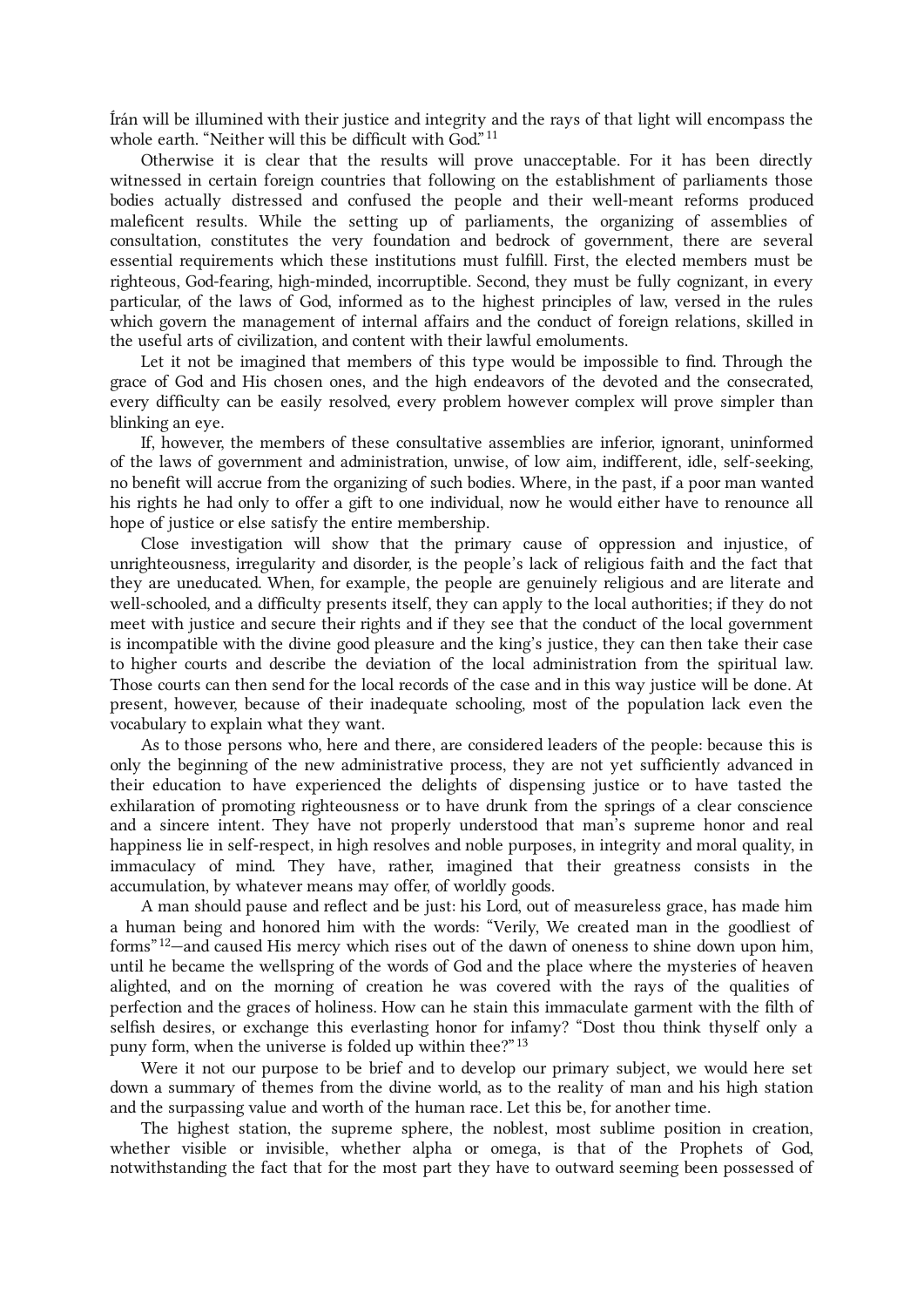nothing but their own poverty. In the same way, ineffable glory is set apart for the Holy Ones and those who are nearest to the Threshold of God, although such as these have never for a moment concerned themselves with material gain. Then comes the station of those just kings whose fame as protectors of the people and dispensers of divine justice has filled the world, whose name as powerful champions of the people's rights has echoed through creation. These give no thought to amassing enormous fortunes for themselves; they believe, rather, that their own wealth lies in enriching their subjects. To them, if every individual citizen has affluence and ease, the royal coffers are full. They take no pride in gold and silver, but rather in their enlightenment and their determination to achieve the universal good.

Next in rank are those eminent and honorable ministers of state and representatives, who place the will of God above their own, and whose administrative skill and wisdom in the conduct of their office raises the science of government to new heights of perfection. They shine in the learned world like lamps of knowledge; their thinking, their attitudes and their acts demonstrate their patriotism and their concern for the country's advancement. Content with a modest stipend, they consecrate their days and nights to the execution of important duties and the devising of methods to insure the progress of the people. Through the effectiveness of their wise counsel, the soundness of their judgment, they have ever caused their government to become an example to be followed by all the governments of the world. They have made their capital city a focal center of great world undertakings, they have won distinction, attaining a supreme degree of personal eminence, and reaching the loftiest heights of repute and character.

Again, there are those famed and accomplished men of learning, possessed of praiseworthy qualities and vast erudition, who lay hold on the strong handle of the fear of God and keep to the ways of salvation. In the mirror of their minds the forms of transcendent realities are reflected, and the lamp of their inner vision derives its light from the sun of universal knowledge. They are busy by night and by day with meticulous research into such sciences as are profitable to mankind, and they devote themselves to the training of students of capacity. It is certain that to their discerning taste, the proffered treasures of kings would not compare with a single drop of the waters of knowledge, and mountains of gold and silver could not outweigh the successful solution of a difficult problem. To them, the delights that lie outside their work are only toys for children, and the cumbersome load of unnecessary possessions is only good for the ignorant and base. Content, like the birds, they give thanks for a handful of seeds, and the song of their wisdom dazzles the minds of the world's most wise.

Again, there are sagacious leaders among the people and influential personalities throughout the country, who constitute the pillars of state. Their rank and station and success depend on their being the well-wishers of the people and in their seeking out such means as will improve the nation and will increase the wealth and comfort of the citizens.

Observe the case when an individual is an eminent person in his country, zealous, wise, purehearted, known for his innate capacity, intelligence, natural perspicacity—and is also an important member of the state: what, for such an individual, can be regarded as honor, abiding happiness, rank and station, whether in the here or the hereafter? Is it a diligent attention to truth and righteousness, is it dedication and resolve and devotion to the good pleasure of God, is it the desire to attract the favorable consideration of the ruler and to merit the approval of the people? Or would it, rather, consist in this, that for the sake of indulging in feasts and dissipations by night he should undermine his country and break the hearts of his people by day, causing his God to reject him, and his sovereign to cast him out and his people to defame him and hold him in deserved contempt? By God, the moldering bones in the graveyard are better than such as these! Of what value are they, who have never tasted the heavenly food of truly human qualities, and never drunk of the crystalline waters of those bounties which belong to the realm of man?

It is unquestionable that the object in establishing parliaments is to bring about justice and righteousness, but everything hinges on the efforts of the elected representatives. If their intention is sincere, desirable results and unforeseen improvements will be forthcoming; if not, it is certain that the whole thing will be meaningless, the country will come to a standstill and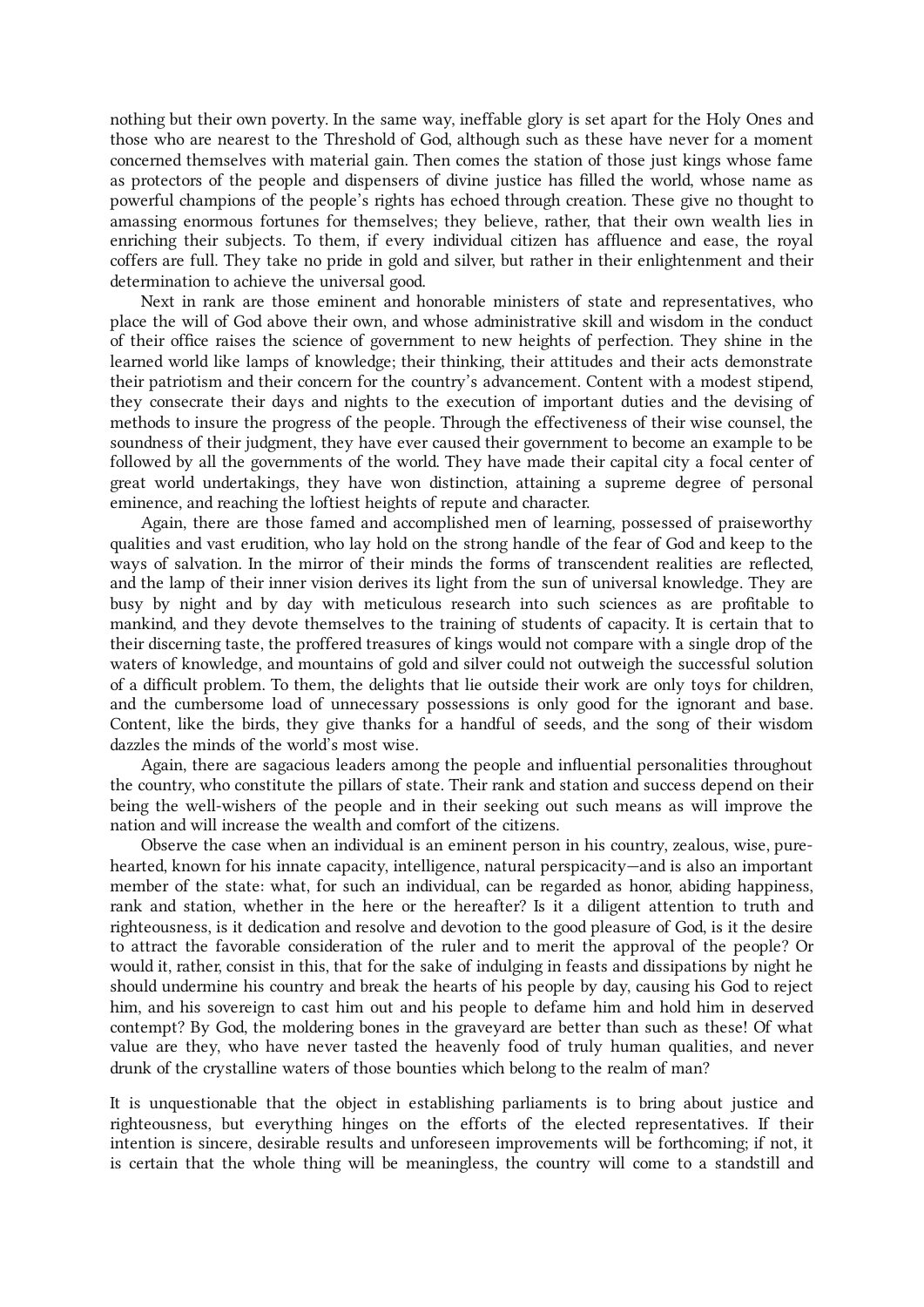public affairs will continuously deteriorate. "I see a thousand builders unequal to one subverter; what then of the one builder who is followed by a thousand subverters?"

The purpose of the foregoing statements is to demonstrate at least this, that the happiness and greatness, the rank and station, the pleasure and peace, of an individual have never consisted in his personal wealth, but rather in his excellent character, his high resolve, the breadth of his learning, and his ability to solve difficult problems. How well has it been said: "On my back is a garment which, were it sold for a penny, that penny would be worth far more; yet within the garment is a soul which, if you weighed it against all the souls in the world, would prove greater and nobler."

In the present writer's view it would be preferable if the election of nonpermanent members of consultative assemblies in sovereign states should be dependent on the will and choice of the people. For elected representatives will on this account be somewhat inclined to exercise justice, lest their reputation suffer and they fall into disfavor with the public.

It should not be imagined that the writer's earlier remarks constitute a denunciation of wealth or a commendation of poverty. Wealth is praiseworthy in the highest degree, if it is acquired by an individual's own efforts and the grace of God, in commerce, agriculture, art and industry, and if it be expended for philanthropic purposes. Above all, if a judicious and resourceful individual should initiate measures which would universally enrich the masses of the people, there could be no undertaking greater than this, and it would rank in the sight of God as the supreme achievement, for such a benefactor would supply the needs and insure the comfort and well-being of a great multitude. Wealth is most commendable, provided the entire population is wealthy. If, however, a few have inordinate riches while the rest are impoverished, and no fruit or benefit accrues from that wealth, then it is only a liability to its possessor. If, on the other hand, it is expended for the promotion of knowledge, the founding of elementary and other schools, the encouragement of art and industry, the training of orphans and the poor—in brief, if it is dedicated to the welfare of society—its possessor will stand out before God and man as the most excellent of all who live on earth and will be accounted as one of the people of paradise.

<span id="page-7-0"></span>As to those who maintain that the inauguration of reforms and the setting up of powerful institutions would in reality be at variance with the good pleasure of God and would contravene the laws of the divine Law-Giver and run counter to basic religious principles and to the ways of the Prophet—let them consider how this could be the case. Would such reforms contravene the religious law because they would be acquired from foreigners and would therefore cause us to be as they are, since "He who imitates a people is one of them"? In the first place these matters relate to the temporal and material apparatus of civilization, the implements of science, the adjuncts of progress in the professions and the arts, and the orderly conduct of government. They have nothing whatever to do with the problems of the spirit and the complex realities of religious doctrine. If it be objected that even where material affairs are concerned foreign importations are inadmissible, such an argument would only establish the ignorance and absurdity of its proponents. Have they forgotten the celebrated ḥadíth (Holy Tradition): "Seek after knowledge, even unto China"? It is certain that the people of China were, in the sight of God, among the most rejected of men, because they worshipped idols and were unmindful of the omniscient Lord. The Europeans are at least "Peoples of the Book," and believers in God and specifically referred to in the sacred verse, "Thou shalt certainly find those to be nearest in affection to the believers, who say, 'We are Christians.'"<sup>[14](#page-35-13)</sup> It is therefore quite permissible and indeed more appropriate to acquire knowledge from Christian countries. How could seeking after knowledge among the heathen be acceptable to God, and seeking it among the People of the Book be repugnant to Him?

<span id="page-7-1"></span>Furthermore, in the Battle of the Confederates, Abú Sufyán enlisted the aid of the Baní Kinánih, the Baní Qahtán and the Jewish Baní Qurayzih and rose up with all the tribes of the Quraysh to put out the divine Light that flamed in the lamp of Yathrib (Medina). In those days the great winds of trials and tribulations were blowing from every direction, as it is written: "Do men think when they say 'We believe' they shall be let alone and not be put to proof?"<sup>[15](#page-35-14)</sup> The believers were few and the enemy attacking in force, seeking to blot out the new-risen Sun of Truth with the dust of oppression and tyranny. Then Salmán (the Persian) came into the presence of the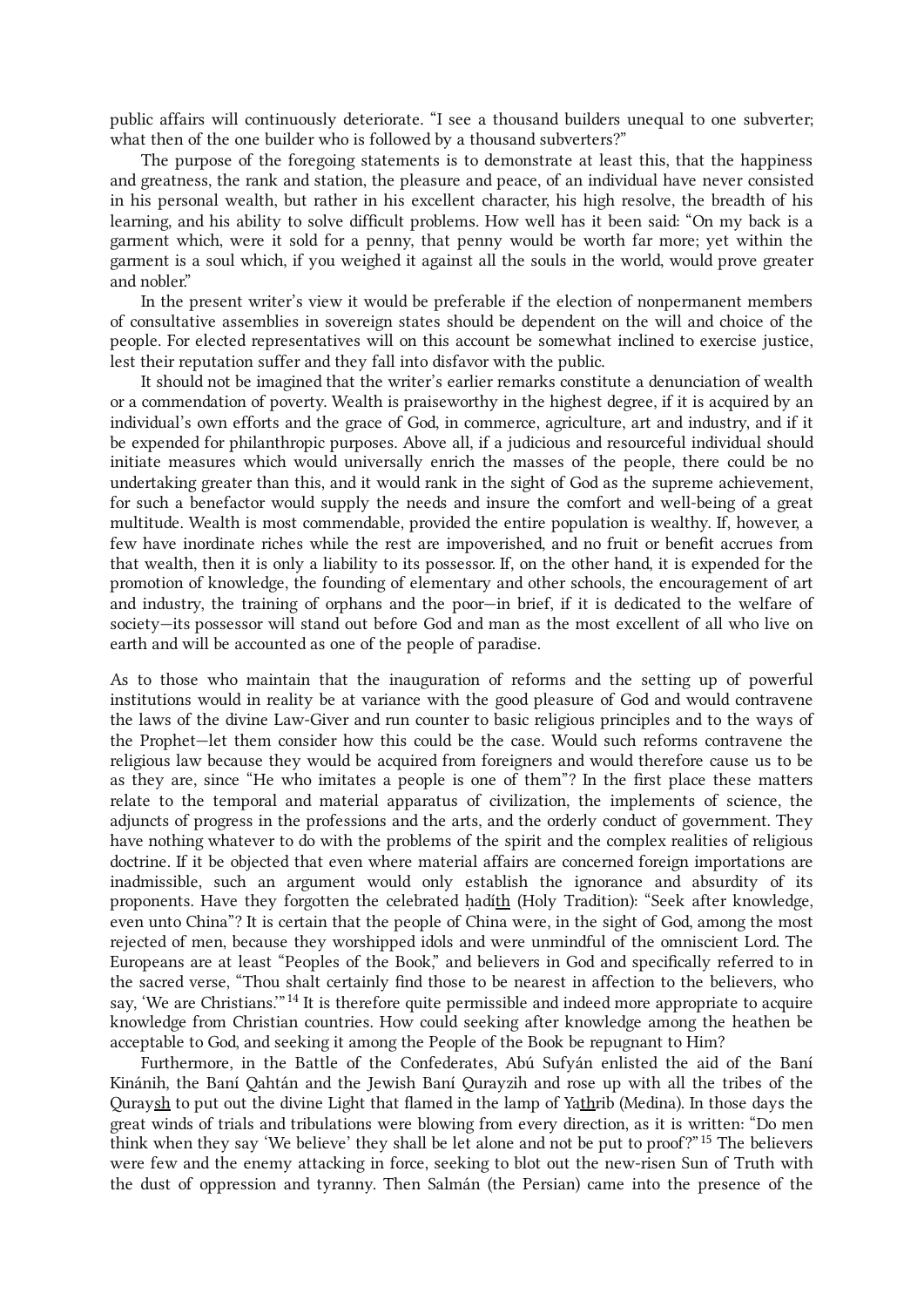Prophet—the Dawning-Point of revelation, the Focus of the endless splendors of grace—and he said that in Persia to protect themselves from an encroaching host they would dig a moat or trench about their lands, and that this had proved a highly efficient safeguard against surprise attacks. Did that Wellspring of universal wisdom, that Mine of divine knowledge say in reply that this was a custom current among idolatrous, fire-worshipping Magians and could therefore hardly be adopted by monotheists? Or did He rather immediately direct His followers to set about digging a trench? He even, in His Own blessed person, took hold of the tools and went to work beside them.

<span id="page-8-0"></span>It is moreover a matter of record in the books of the various Islamic schools and the writings of leading divines and historians, that after the Light of the World had risen over Ḥijáz, flooding all mankind with Its brilliance, and creating through the revelation of a new divine law, new principles and institutions, a fundamental change throughout the world—holy laws were revealed which in some cases conformed to the practices of the Days of Ignorance.<sup>[16](#page-35-15)</sup> Among these, Muḥammad respected the months of religious truce,<sup>[17](#page-35-16)</sup> retained the prohibition of swine's flesh, continued the use of the lunar calendar and the names of the months and so on. There is a considerable number of such laws specifically enumerated in the texts:

"The people of the Days of Ignorance engaged in many practices which the law of Islám later confirmed. They would not take in marriage both a mother and her daughter, and the most shameful of acts in their view was to marry two sisters. They would stigmatize a man marrying the wife of his father, derisively calling him his father's competitor. It was their custom to go on pilgrimage to the House at Mecca, where they would perform the ceremonies of visitation, putting on the pilgrim's dress, practicing the circumambulation, running between the hills, pausing at all the stopping-places, and casting the stones. It was, furthermore, their wont to intercalate one month in every three-year period, to perform ablutions after intercourse, to rinse out the mouth and snuff up water through the nostrils, to part the hair, use the tooth-stick, pare the nails and pluck the armpits. They would, likewise, cut off the right hand of a thief."

Can one, God forbid, assume that because some of the divine laws resemble the practices of the Days of Ignorance, the customs of a people abhorred by all nations, it follows that there is a defect in these laws? Or can one, God forbid, imagine that the Omnipotent Lord was moved to comply with the opinions of the heathen? The divine wisdom takes many forms. Would it have been impossible for Muhammad to reveal a law which bore no resemblance whatever to any practice current in the Days of Ignorance? Rather, the purpose of His consummate wisdom was to free the people from the chains of fanaticism which had bound them hand and foot, and to forestall those very objections which today confuse the mind and trouble the conscience of the simple and helpless.

<span id="page-8-1"></span>Some, who are not sufficiently informed as to the meaning of the divine Texts and the contents of traditional and written history, will aver that these customs of the Days of Ignorance were laws which had come down from His Holiness Abraham and had been retained by the idolaters. In this connection they will cite the Qur'ánic verse: "Follow the religion of Abraham, the sound in faith."<sup>[18](#page-35-17)</sup> Nevertheless it is a fact attested by the writings of all the Islamic schools that the months of truce, the lunar calendar, and the cutting off of the right hand as punishment for theft, formed no part of Abraham's law. In any case, the Pentateuch is extant and available today, and contains the laws of Abraham. Let them refer to it. They will then, of course, insist that the Torah has been tampered with, and in proof will quote the Qur'ánic verse: "They pervert the text of the Word of God."<sup>[19](#page-35-18)</sup> It is, however, known where such distortion has occurred, and is a matter of record in critical texts and commentaries.<sup>[20](#page-35-19)</sup> Were We to develop the subject beyond this brief reference, We would have to abandon Our present purpose.

According to some accounts, mankind has been directed to borrow various good qualities and ways from wild animals, and to learn a lesson from these. Since it is permissible to imitate virtues of dumb animals, it is certainly far more so to borrow material sciences and techniques from foreign peoples, who at least belong to the human race and are distinguished by judgment and the power of speech. And if it be contended that such praiseworthy qualities are inborn in animals, by what proof can they claim that these essential principles of civilization, this knowledge and these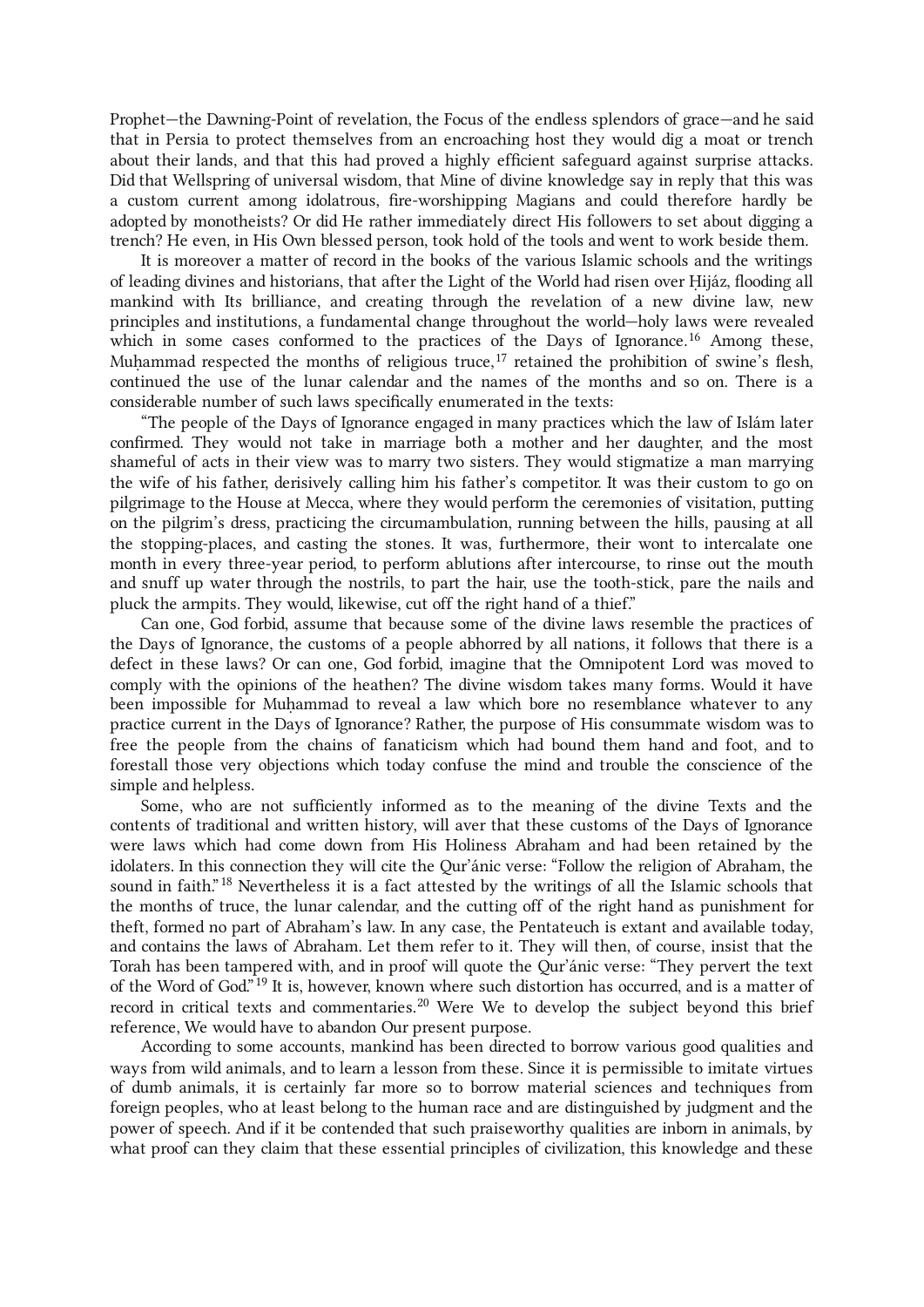sciences current among other peoples, are not inborn? Is there any Creator save God? Say: Praised be God!

<span id="page-9-0"></span>The most learned and accomplished divines, the most distinguished scholars, have diligently studied those branches of knowledge the root and origin of which were the Greek philosophers such as Aristotle and the rest, and have regarded the acquisition from the Greek texts of sciences such as medicine, and branches of mathematics including algebra<sup>[21](#page-35-20)</sup> and arithmetic, as a most valuable achievement. Every one of the eminent divines both studies and teaches the science of logic, although they consider its founder to have been a Sabean. Most of them have insisted that if a scholar has thoroughly mastered a variety of sciences but is not well grounded in logic, his opinions, deductions and conclusions cannot safely be relied upon.

It has now been clearly and irrefutably shown that the importation from foreign countries of the principles and procedures of civilization, and the acquisition from them of sciences and techniques —in brief, of whatsoever will contribute to the general good—is entirely permissible. This has been done to focus public attention on a matter of such universal advantage, so that the people may arise with all their energies to further it, until, God helping them, this Sacred Land may within a brief period become the first of nations.

O you who are wise! Consider this carefully: can an ordinary gun compare with a Martini-Henry rifle or a Krupp gun? If anyone should maintain that our old-time firearms are good enough for us and that it is useless to import weapons which have been invented abroad would even a child listen to him? Or should anyone say: "We have always transported merchandise from one country to another on the backs of animals. Why do we need steam engines? Why should we try to ape other peoples?" could any intelligent person tolerate such a statement? No, by the one God! Unless he should, because of some hidden design or animosity, refuse to accept the obvious.

Foreign nations, in spite of their having achieved the greatest expertness in science, industry and the arts, do not hesitate to borrow ideas from one another. How can Persia, a country in the direst need, be allowed to lag behind, neglected, abandoned?

<span id="page-9-1"></span>Those eminent divines and men of learning who walk the straight pathway and are versed in the secrets of divine wisdom and informed of the inner realities of the sacred Books; who wear in their hearts the jewel of the fear of God, and whose luminous faces shine with the lights of salvation—these are alert to the present need and they understand the requirements of modern times, and certainly devote all their energies toward encouraging the advancement of learning and civilization. "Are they equal, those who know, and those who do not know?… Or is the darkness equal with the light?"<sup>[22](#page-35-21)</sup>

The spiritually learned are lamps of guidance among the nations, and stars of good fortune shining from the horizons of humankind. They are fountains of life for such as lie in the death of ignorance and unawareness, and clear springs of perfections for those who thirst and wander in the wasteland of their defects and errors. They are the dawning places of the emblems of divine Unity and initiates in the mysteries of the glorious Qur'án. They are skilled physicians for the ailing body of the world, they are the sure antidote to the poison that has corrupted human society. It is they who are the strong citadel guarding humanity, and the impregnable sanctuary for the sorely distressed, the anxious and tormented, victims of ignorance. "Knowledge is a light which God casteth into the heart of whomsoever He willeth."

For every thing, however, God has created a sign and symbol, and established standards and tests by which it may be known. The spiritually learned must be characterized by both inward and outward perfections; they must possess a good character, an enlightened nature, a pure intent, as well as intellectual power, brilliance and discernment, intuition, discretion and foresight, temperance, reverence, and a heartfelt fear of God. For an unlit candle, however great in diameter and tall, is no better than a barren palm tree or a pile of dead wood.

<span id="page-9-2"></span>"The flower-faced may sulk or play the flirt, The cruel fair may bridle and coquet; But coyness in the ugly is ill-met, And pain in a blind eye's a double hurt." $^{23}$  $^{23}$  $^{23}$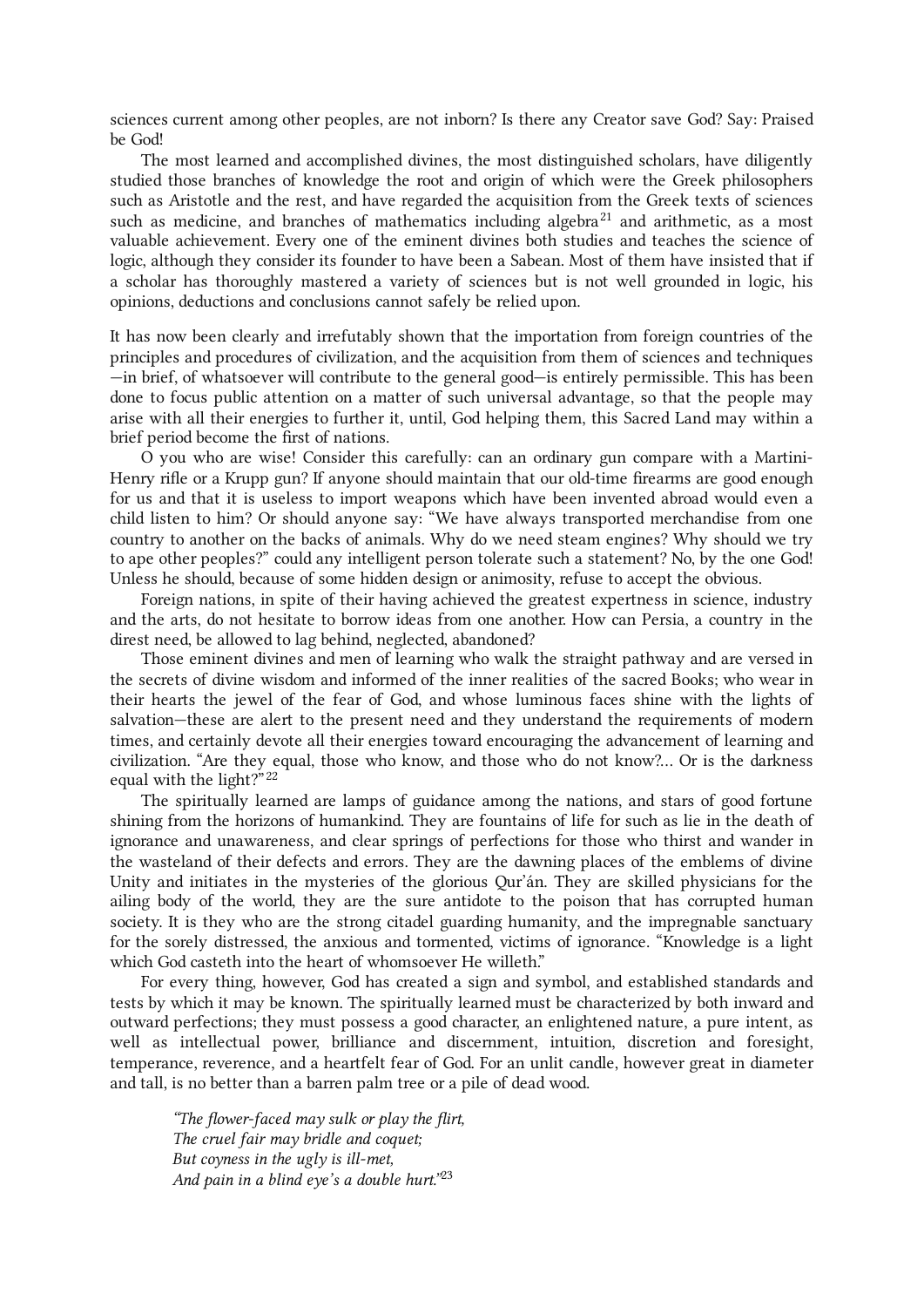<span id="page-10-0"></span>An authoritative Tradition states: "As for him who is one of the learned:<sup>[24](#page-35-23)</sup> he must guard himself, defend his faith, oppose his passions and obey the commandments of his Lord. It is then the duty of the people to pattern themselves after him." Since these illustrious and holy words embody all the conditions of learning, a brief commentary on their meaning is appropriate. Whoever is lacking in these divine qualifications and does not demonstrate these inescapable requirements in his own life, should not be referred to as learned and is not worthy to serve as a model for the believers.

The first of these requirements is to guard one's own self. It is obvious that this does not refer to protecting oneself from calamities and material tests, for the Prophets and saints were, each and every one, subjected to the bitterest afflictions that the world has to offer, and were targets for all the cruelties and aggressions of mankind. They sacrificed their lives for the welfare of the people, and with all their hearts they hastened to the place of their martyrdom; and with their inward and outward perfections they arrayed humanity in new garments of excellent qualities, both acquired and inborn. The primary meaning of this guarding of oneself is to acquire the attributes of spiritual and material perfection.

The first attribute of perfection is learning and the cultural attainments of the mind, and this eminent station is achieved when the individual combines in himself a thorough knowledge of those complex and transcendental realities pertaining to God, of the fundamental truths of Qur'ánic political and religious law, of the contents of the sacred Scriptures of other faiths, and of those regulations and procedures which would contribute to the progress and civilization of this distinguished country. He should in addition be informed as to the laws and principles, the customs, conditions and manners, and the material and moral virtues characterizing the statecraft of other nations, and should be well versed in all the useful branches of learning of the day, and study the historical records of bygone governments and peoples. For if a learned individual has no knowledge of the sacred Scriptures and the entire field of divine and natural science, of religious jurisprudence and the arts of government and the varied learning of the time and the great events of history, he might prove unequal to an emergency, and this is inconsistent with the necessary qualification of comprehensive knowledge.

If for example a spiritually learned Muslim is conducting a debate with a Christian and he knows nothing of the glorious melodies of the Gospel, he will, no matter how much he imparts of the Qur'án and its truths, be unable to convince the Christian, and his words will fall on deaf ears. Should, however, the Christian observe that the Muslim is better versed in the fundamentals of Christianity than the Christian priests themselves, and understands the purport of the Scriptures even better than they, he will gladly accept the Muslim's arguments, and he would indeed have no other recourse.

<span id="page-10-1"></span>When the Chief of the Exile<sup>[25](#page-35-24)</sup> came into the presence of that Luminary of divine wisdom, of salvation and certitude, the Imám Ridá-had the Imám, that mine of knowledge, failed in the course of their interview to base his arguments on authority appropriate and familiar to the Exilarch, the latter would never have acknowledged the greatness of His Holiness.

The state is, moreover, based upon two potent forces, the legislative and the executive. The focal center of the executive power is the government, while that of the legislative is the learned—and if this latter great support and pillar should prove defective, how is it conceivable that the state should stand?

In view of the fact that at the present time such fully developed and comprehensively learned individuals are hard to come by, and the government and people are in dire need of order and direction, it is essential to establish a body of scholars the various groups of whose membership would each be expert in one of the aforementioned branches of knowledge. This body should with the greatest energy and vigor deliberate as to all present and future requirements, and bring about equilibrium and order.

Up to now the religious law has not been given a decisive role in our courts, because each of the ulama has been handing down decrees as he saw fit, based on his arbitrary interpretation and personal opinion. For example, two men will go to law, and one of the ulama will find for the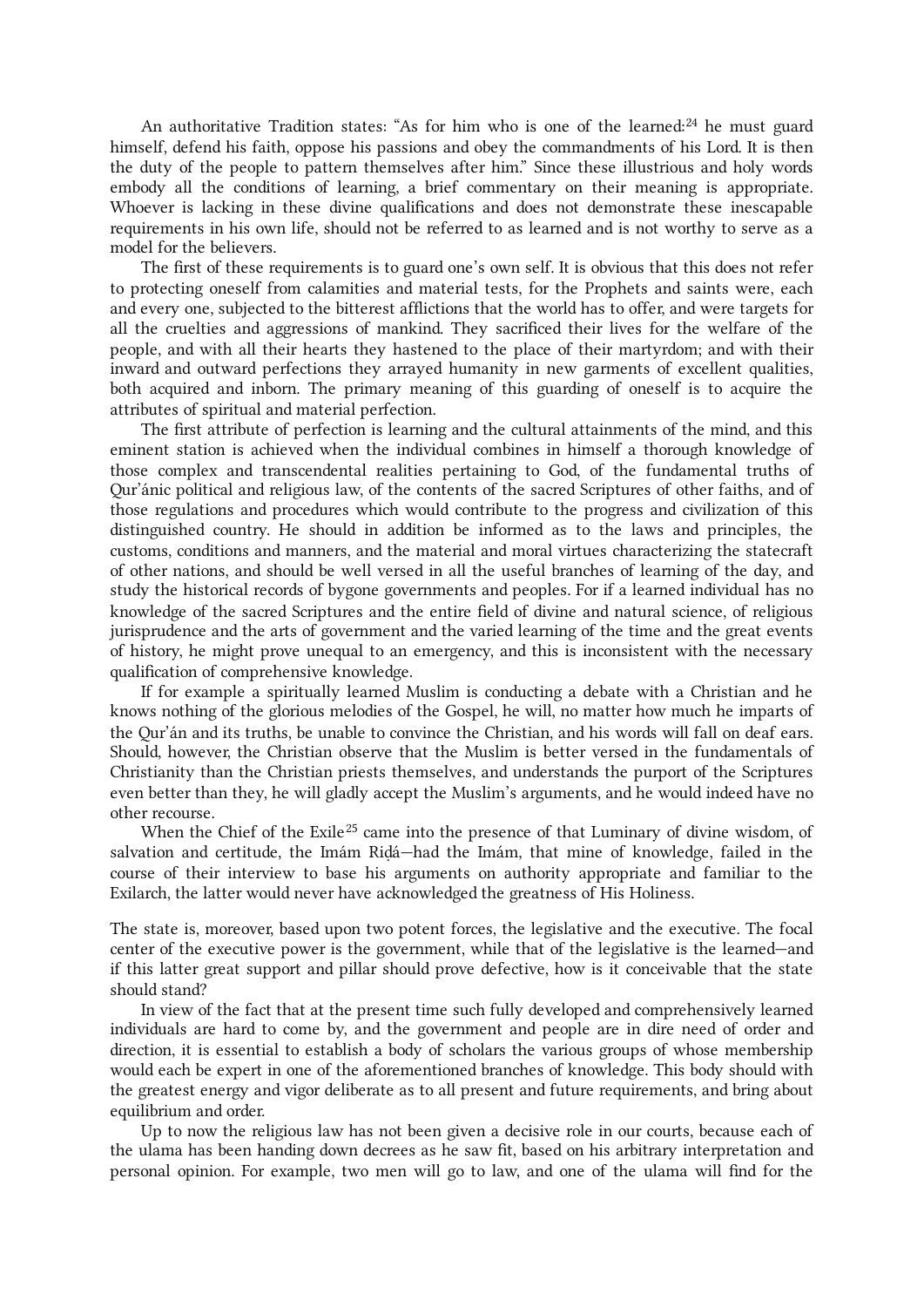plaintiff and another for the defendant. It may even happen that in one and the same case two conflicting decisions will be handed down by the same mujtahid, on the grounds that he was inspired first in one direction and then in the other. There can be no doubt that this state of affairs has confused every important issue and must jeopardize the very foundations of society. For neither the plaintiff nor the defendant ever loses hope of eventual success, and each in turn will waste his life in the attempt to secure a later verdict which would reverse the previous one. Their entire time is thus given over to litigation, with the result that their life instead of being devoted to beneficial undertakings and necessary personal affairs, is completely involved with the dispute. Indeed, these two litigants might just as well be dead, for they can serve their government and community not a particle. If, however, a definite and final verdict were forthcoming, the duly convicted party would perforce give up all hope of reopening the case, and would then be relieved on that score and would go back to looking after his own concerns and those of others.

Since the primary means for securing the peace and tranquillity of the people, and the most effective agency for the advancement of high and low alike, is this all-important matter, it is incumbent on those learned members of the great consultative assembly who are thoroughly versed in the divine law to evolve a single, direct and definite procedure for the settlement of litigations. This instrument should then be published throughout the country by order of the king, and its provisions should be strictly adhered to. This all-important question requires the most urgent attention.

The second attribute of perfection is justice and impartiality. This means to have no regard for one's own personal benefits and selfish advantages, and to carry out the laws of God without the slightest concern for anything else. It means to see one's self as only one of the servants of God, the All-Possessing, and except for aspiring to spiritual distinction, never attempting to be singled out from the others. It means to consider the welfare of the community as one's own. It means, in brief, to regard humanity as a single individual, and one's own self as a member of that corporeal form, and to know of a certainty that if pain or injury afflicts any member of that body, it must inevitably result in suffering for all the rest.

The third requirement of perfection is to arise with complete sincerity and purity of purpose to educate the masses: to exert the utmost effort to instruct them in the various branches of learning and useful sciences, to encourage the development of modern progress, to widen the scope of commerce, industry and the arts, to further such measures as will increase the people's wealth. For the mass of the population is uninformed as to these vital agencies which would constitute an immediate remedy for society's chronic ills.

It is essential that scholars and the spiritually learned should undertake in all sincerity and purity of intent and for the sake of God alone, to counsel and exhort the masses and clarify their vision with that collyrium which is knowledge. For today the people out of the depths of their superstition, imagine that any individual who believes in God and His signs, and in the Prophets and divine Revelations and laws, and is a devout and God-fearing person, must of necessity remain idle and spend his days in sloth, so as to be considered in the sight of God as one who has forsaken the world and its vanities, set his heart on the life to come, and isolated himself from human beings in order to draw nearer to God. Since this theme will be developed elsewhere in the present text, We shall leave it for the moment.

<span id="page-11-0"></span>Other attributes of perfection are to fear God, to love God by loving His servants, to exercise mildness and forbearance and calm, to be sincere, amenable, clement and compassionate; to have resolution and courage, trustworthiness and energy, to strive and struggle, to be generous, loyal, without malice, to have zeal and a sense of honor, to be high-minded and magnanimous, and to have regard for the rights of others. Whoever is lacking in these excellent human qualities is defective. If We were to explain the inner meanings of each one of these attributes, "the poem would take up seventy maunds $^{26}$  $^{26}$  $^{26}$  of paper."

The second of these spiritual standards which apply to the possessor of knowledge is that he should be the defender of his faith. It is obvious that these holy words do not refer exclusively to searching out the implications of the law, observing the forms of worship, avoiding greater and lesser sins, practicing the religious ordinances, and by all these methods, protecting the Faith.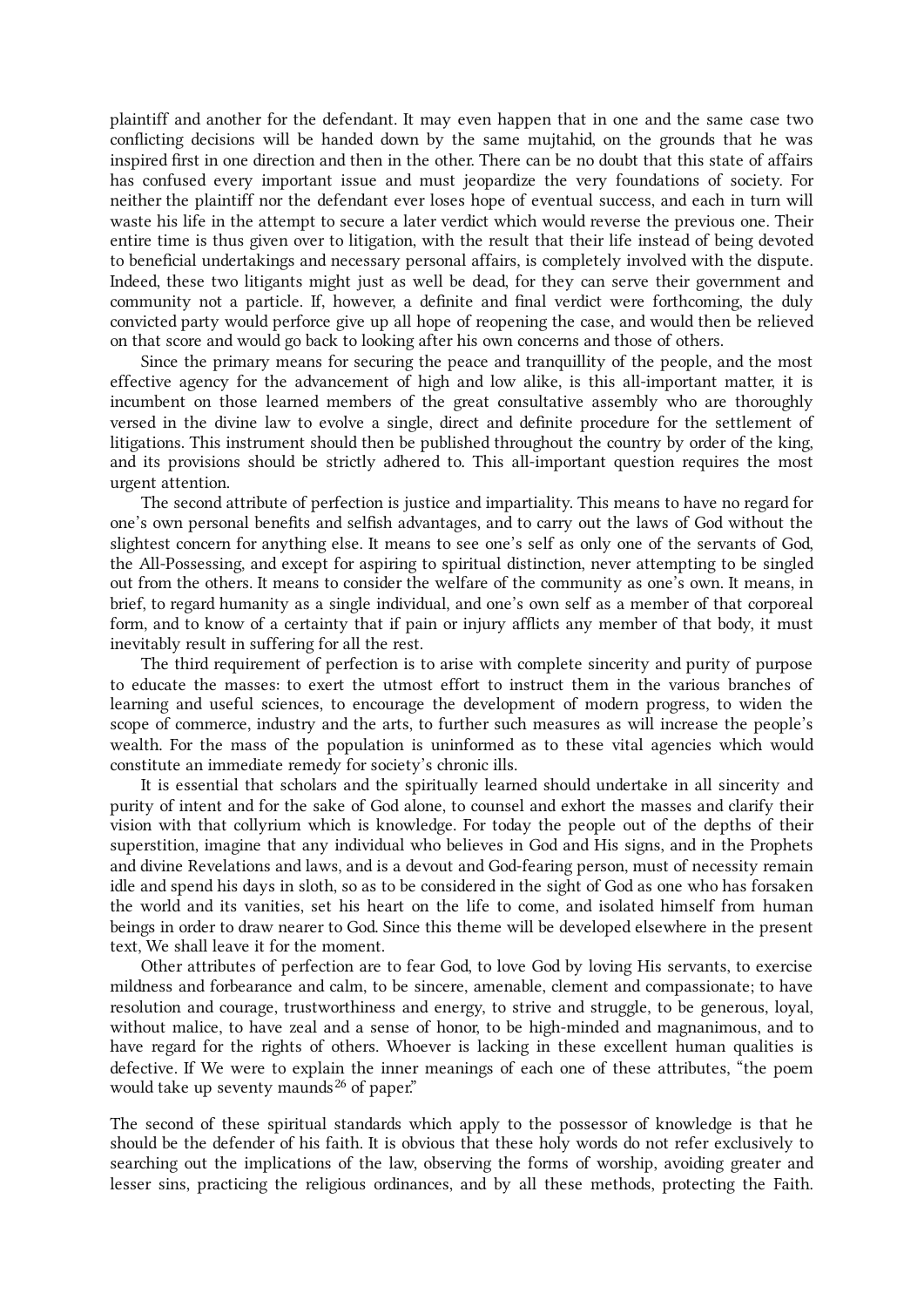They mean rather that the whole population should be protected in every way; that every effort should be exerted to adopt a combination of all possible measures to raise up the Word of God, increase the number of believers, promote the Faith of God and exalt it and make it victorious over other religions.

<span id="page-12-0"></span>If, indeed, the Muslim religious authorities had persevered along these lines as they ought to have done, by now every nation on earth would have been gathered into the shelter of the unity of God and the bright fire of "that He may make it victorious over every other religion"<sup>[27](#page-35-26)</sup> would have flamed out like the sun in the midmost heart of the world.

Fifteen centuries after Christ, Luther, who was originally one of the twelve members of a Catholic religious body at the center of the Papal government and later on initiated the Protestant religious belief, opposed the Pope on certain points of doctrine such as the prohibition of monastic marriage, the revering and bowing down before images of the Apostles and Christian leaders of the past, and various other religious practices and ceremonies which were accretional to the ordinances of the Gospel. Although at that period the power of the Pope was so great and he was regarded with such awe that the kings of Europe shook and trembled before him, and he held control of all Europe's major concerns in the grasp of his might—nevertheless because Luther's position as regards the freedom of religious leaders to marry, the abstention from worshipping and making prostrations before images and representations hung in the churches, and the abrogation of ceremonials which had been added on to the Gospel, was demonstrably correct, and because the proper means were adopted for the promulgation of his views: within these last four hundred and some years the majority of the population of America, four-fifths of Germany and England and a large percentage of Austrians, in sum about one hundred and twenty-five million people drawn from other Christian denominations, have entered the Protestant Church. The leaders of this religion are still making every effort to promote it, and today on the East Coast of Africa, ostensibly to emancipate the Sudanese and various Negro peoples, they have established schools and colleges and are training and civilizing completely savage African tribes, while their true and primary purpose is to convert some of the Muslim Negro tribes to Protestantism. Every community is toiling for the advancement of its people, and we (i.e., Muslims) sleep on!

Although it was not clear what purpose impelled this man or where he was tending, see how the zealous efforts of Protestant leaders have spread his doctrines far and wide.

Now if the illustrious people of the one true God, the recipients of His confirmations, the objects of His divine assistance, should put forth all their strength, and with complete dedication, relying upon God and turning aside from all else but Him, should adopt procedures for spreading the Faith and should bend all their efforts to this end, it is certain that His divine light would envelop the whole earth.

<span id="page-12-1"></span>A few, who are unaware of the reality below the surface of events, who cannot feel the pulse of the world under their fingers, who do not know what a massive dose of truth must be administered to heal this chronic old disease of falsehood, believe that the Faith can only be spread by the sword, and bolster their opinion with the Tradition, "I am a Prophet by the sword." If, however, they would carefully examine this question, they would see that in this day and age the sword is not a suitable means for promulgating the Faith, for it would only fill peoples' hearts with revulsion and terror. According to the divine law of Muhammad, it is not permissible to compel the People of the Book to acknowledge and accept the Faith. While it is a sacred obligation devolving on every conscientious believer in the unity of God to guide mankind to the truth, the Traditions "I am a Prophet by the sword" and "I am commanded to threaten the lives of the people until they say, 'There is none other God but God'" referred to the idolaters of the Days of Ignorance, who in their blindness and bestiality had sunk below the level of human beings. A faith born of sword thrusts could hardly be relied upon, and would for any trifling cause revert to error and unbelief. After the ascension of Muhammad, and His passing to "the seat of truth, in the presence of the potent King,"<sup>[28](#page-35-27)</sup> the tribes around Medina apostatized from their Faith, turning back to the idolatry of pagan times.

<span id="page-12-2"></span>Remember when the holy breaths of the Spirit of God (Jesus) were shedding their sweetness over Palestine and Galilee, over the shores of Jordan and the regions around Jerusalem, and the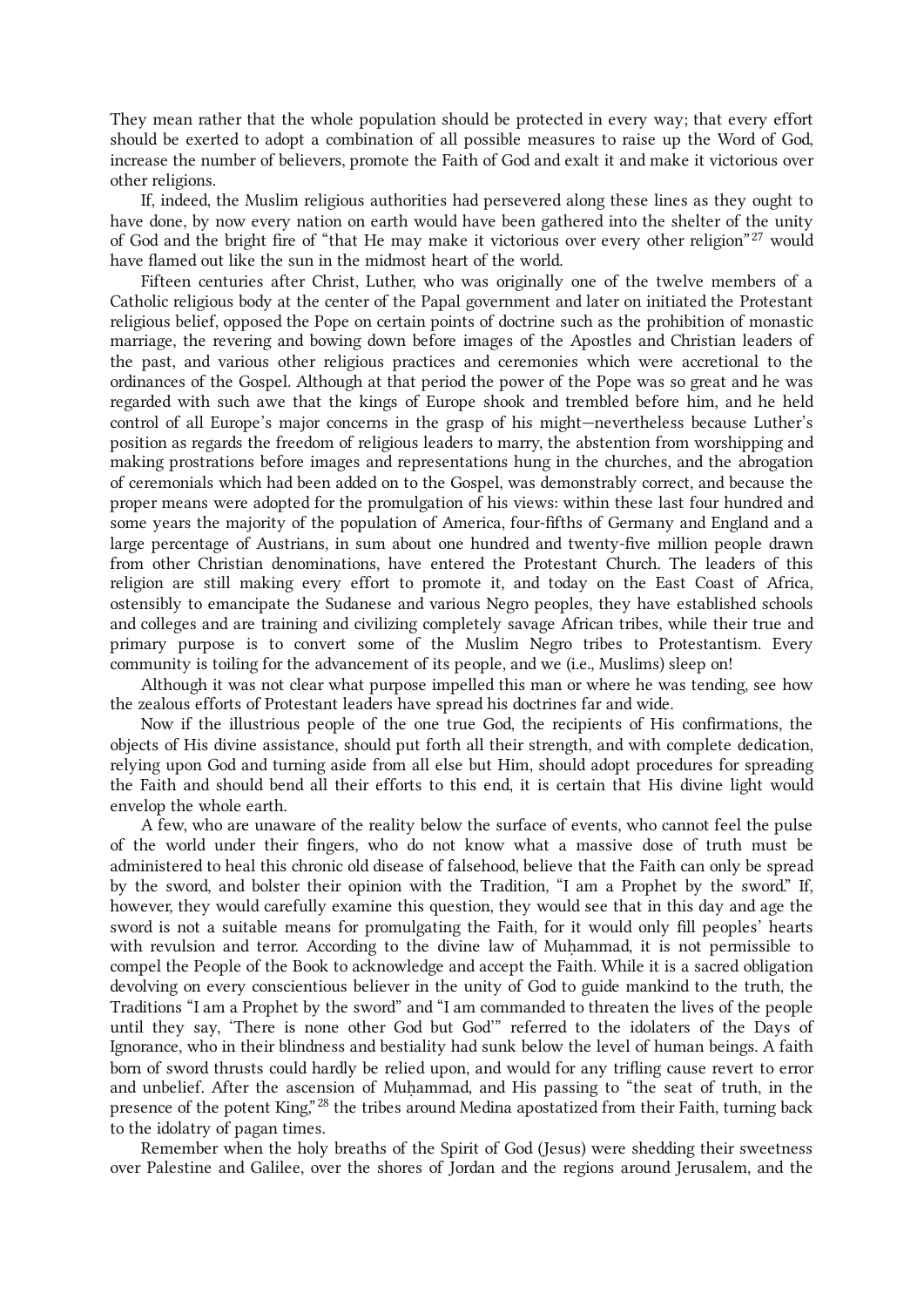wondrous melodies of the Gospel were sounding in the ears of the spiritually illumined, all the peoples of Asia and Europe, of Africa and America, of Oceania, which comprises the islands and archipelagoes of the Pacific and Indian Oceans, were fire-worshippers and pagans, ignorant of the divine Voice that spoke out on the Day of the Covenant.<sup>[29](#page-35-28)</sup> Alone the Jews believed in the divinity and oneness of God. Following the declaration of Jesus, the pure and reviving breath of His mouth conferred eternal life on the inhabitants of those regions for a period of three years, and through divine Revelation the law of Christ, at that time the vital remedy for the ailing body of the world, was established. In the days of Jesus only a few individuals turned their faces toward God; in fact only the twelve disciples and a few women truly became believers, and one of the disciples, Judas Iscariot apostatized from his Faith, leaving eleven. After the ascension of Jesus to the Realm of Glory, these few souls stood up with their spiritual qualities and with deeds that were pure and holy, and they arose by the power of God and the life-giving breaths of the Messiah to save all the peoples of the earth. Then all the idolatrous nations as well as the Jews rose up in their might to kill the divine fire that had been lit in the lamp of Jerusalem. "Fain would they put out God's light with their mouths: but God hath willed to perfect His light, albeit the infidels abhor it."<sup>[30](#page-35-29)</sup> Under the fiercest tortures, they did every one of these holy souls to death; with butchers' cleavers, they chopped the pure and undefiled bodies of some of them to pieces and burned them in furnaces, and they stretched some of the followers on the rack and then buried them alive. In spite of this agonizing requital, the Christians continued to teach the Cause of God, and they never drew a sword from its scabbard or even so much as grazed a cheek. Then in the end the Faith of Christ encompassed the whole earth, so that in Europe and America no traces of other religions were left, and today in Asia and Africa and Oceania, large masses of people are living within the sanctuary of the Four Gospels.

It has now by the above irrefutable proofs been fully established that the Faith of God must be propagated through human perfections, through qualities that are excellent and pleasing, and spiritual behavior. If a soul of his own accord advances toward God he will be accepted at the Threshold of Oneness, for such a one is free of personal considerations, of greed and selfish interests, and he has taken refuge within the sheltering protection of his Lord. He will become known among men as trustworthy and truthful, temperate and scrupulous, high-minded and loyal, incorruptible and God-fearing. In this way the primary purpose in revealing the divine law—which is to bring about happiness in the after life and civilization and the refinement of character in this —will be realized. As for the sword, it will only produce a man who is outwardly a believer, and inwardly a traitor and apostate.

We shall here relate a story that will serve as an example to all. The Arabian chronicles tell how, at a time prior to the advent of Muhammad, Nu'mán son of Mundhir the Lakhmite—an Arab king in the Days of Ignorance, whose seat of government was the city of Ḥírih—had one day returned so often to his wine-cup that his mind clouded over and his reason deserted him. In this drunken and insensible condition he gave orders that his two boon companions, his close and much-loved friends, Khálid son of Mudallil and 'Amr son of Mas'úd-Kaldih, should be put to death. When he wakened after his carousal, he inquired for the two friends and was given the grievous news. He was sick at heart, and because of his intense love and longing for them, he built two splendid monuments over their two graves and he named these the Smeared-With-Blood.

Then he set apart two days out of the year, in memory of the two companions, and he called one of them the Day of Evil and one the Day of Grace. Every year on these two appointed days he would issue forth with pomp and circumstance and sit between the monuments. If, on the Day of Evil, his eye fell on any soul, that person would be put to death; but on the Day of Grace, whoever passed would be overwhelmed with gifts and benefits. Such was his rule, sealed with a mighty oath and always rigidly observed.

One day the king mounted his horse, that was called Mahmúd, and rode out into the plains to hunt. Suddenly in the distance he caught sight of a wild donkey. Nu'mán urged on his horse to overtake it, and galloped away at such speed that he was cut off from his retinue. As night approached, the king was hopelessly lost. Then he made out a tent, far off in the desert, and he turned his horse and headed toward it. When he reached the entrance of the tent he asked, "Will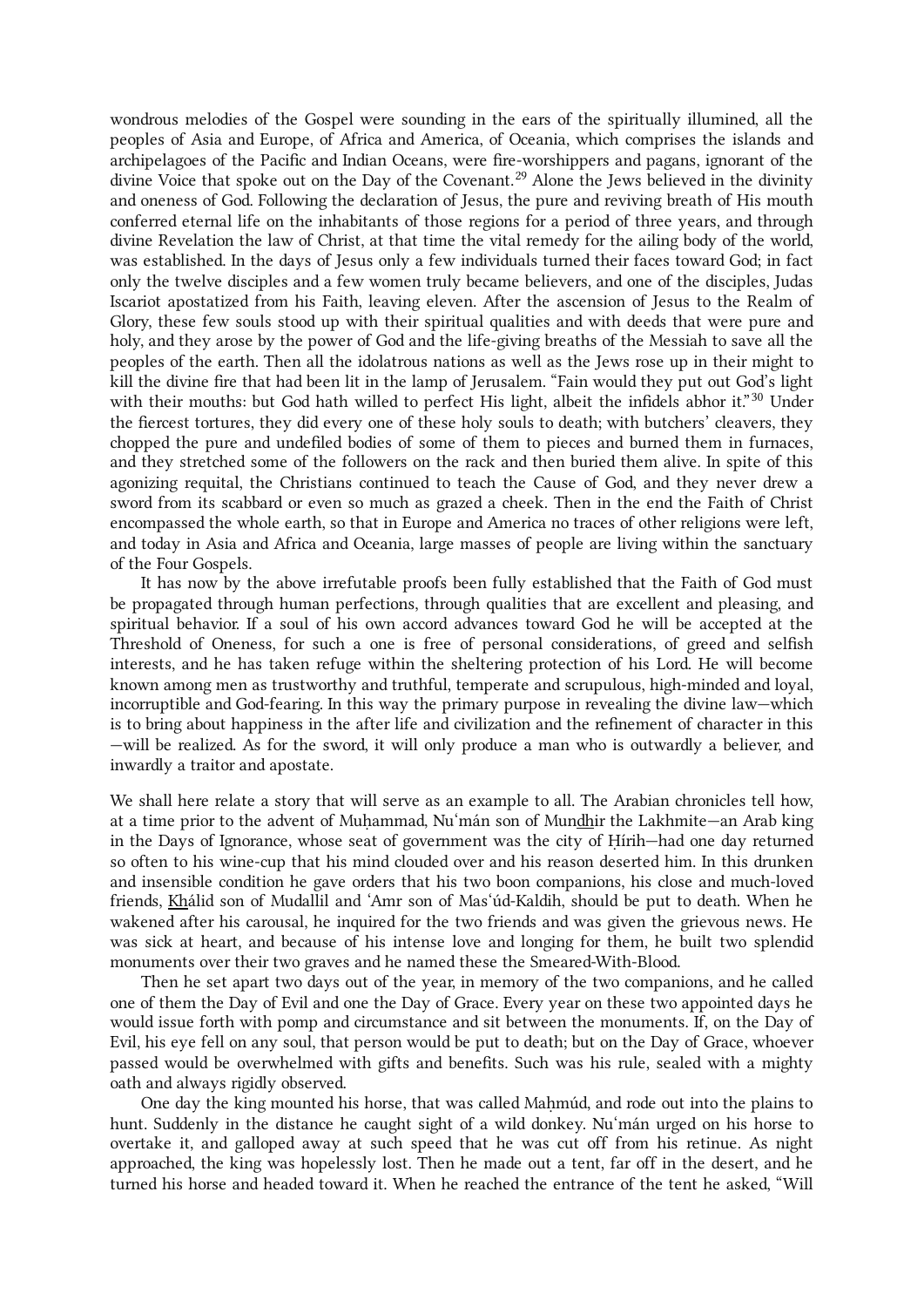you receive a guest?" The owner (who was Ḥanzala, son of Abí-Ghafráy-i-Ṭá'í) replied, "Yea." He came forward and helped Nu'mán to dismount. Then he went to his wife and told her, "There are clear signs of greatness in the bearing of this person. Do your best to show him hospitality, and make ready a feast." His wife said, "We have a ewe. Sacrifice it. And I have saved a little flour against such a day." Ḥanzala first milked the ewe and carried a bowl of milk to Nu'mán, and then he slaughtered her and prepared a meal; and what with his friendliness and loving-kindness, Nu'mán spent that night in peace and comfort. When dawn came, Nu'mán made ready to leave, and he said to Ḥanzala: "You have shown me the utmost generosity, receiving and feasting me. I am Nu'mán, son of Mundhir, and I shall eagerly await your arrival at my court."

Time passed, and famine fell on the land of Ṭayy. Ḥanzala was in dire need and for this reason he sought out the king. By a strange coincidence he arrived on the Day of Evil. Nu'mán was greatly troubled in spirit. He began to reproach his friend, saying, "Why did you come to your friend on this day of all days? For this is the Day of Evil, that is, the Day of Wrath and the Day of Distress. This day, should my eyes alight on Qábús, my only son, he should not escape with his life. Now ask me whatever favor you will."

Ḥanzala said: "I knew nothing of your Day of Evil. As for the gifts of this life, they are meant for the living, and since I at this hour must drink of death, what can all the world's storehouses avail me now?"

Nu'mán said, "There is no help for this."

Hanzala told him: "Respite me, then, that I may go back to my wife and make my testament. Next year I shall return, on the Day of Evil."

Nu'mán then asked for a guarantor, so that, if Ḥanzala should break his word, this guarantor would be put to death instead. Ḥanzala, helpless and bewildered, looked about him. Then his gaze fell on one of Nu'mán's retinue, Sharík, son of 'Amr, son of Qays of Shaybán, and to him he recited these lines: "O my partner, O son of 'Amr! Is there any escape from death? O brother of every afflicted one! O brother of him who is brotherless! O brother of Nu'mán, in thee today is a surety for the Shaykh. Where is Shaybán the noble—may the All-Merciful favor him!" But Sharík only answered, "O my brother, a man cannot gamble with his life." At this the victim could not tell where to turn. Then a man named Qarád, son of Adja' the Kalbite stood up and offered himself as a surety, agreeing that, should he fail on the next Day of Wrath to deliver up the victim, the king might do with him, Qarád, as he wished. Nu'mán then bestowed five hundred camels on Ḥanzala, and sent him home.

In the following year on the Day of Evil, as soon as the true dawn broke in the sky, Nu'mán as was his custom set out with pomp and pageantry and made for the two mausoleums called the Smeared-With-Blood. He brought Qarád along, to wreak his kingly wrath upon him. The pillars of the state then loosed their tongues and begged for mercy, imploring the king to respite Qarád until sundown, for they hoped that Ḥanzala might yet return; but the king's purpose was to spare the life of Ḥanzala, and to requite his hospitality by putting Qarád to death in his place. As the sun began to set, they stripped off the garments of Qarád, and made ready to sever his head. At that moment a rider appeared in the distance, galloping at top speed. Nu'mán said to the swordsman, "Why delayest thou?" The ministers said, "Perchance it is Ḥanzala who comes." And when the rider drew near, they saw it was none other.

Nu'mán was sorely displeased. He said, "Thou fool! Thou didst slip away once from the clutching fingers of death; must thou provoke him now a second time?"

And Ḥanzala answered, "Sweet in my mouth and pleasant on my tongue is the poison of death, at the thought of redeeming my pledge."

Nu'mán asked, "What could be the reason for this trustworthiness, this regard for thine obligation and this concern for thine oath?" And Ḥanzala answered, "It is my faith in the one God and in the Books that have come down from heaven." Nu'mán asked, "What Faith dost thou profess?" And Ḥanzala said, "It was the holy breaths of Jesus that brought me to life. I follow the straight pathway of Christ, the Spirit of God." Nu'mán said, "Let me inhale these sweet aromas of the Spirit."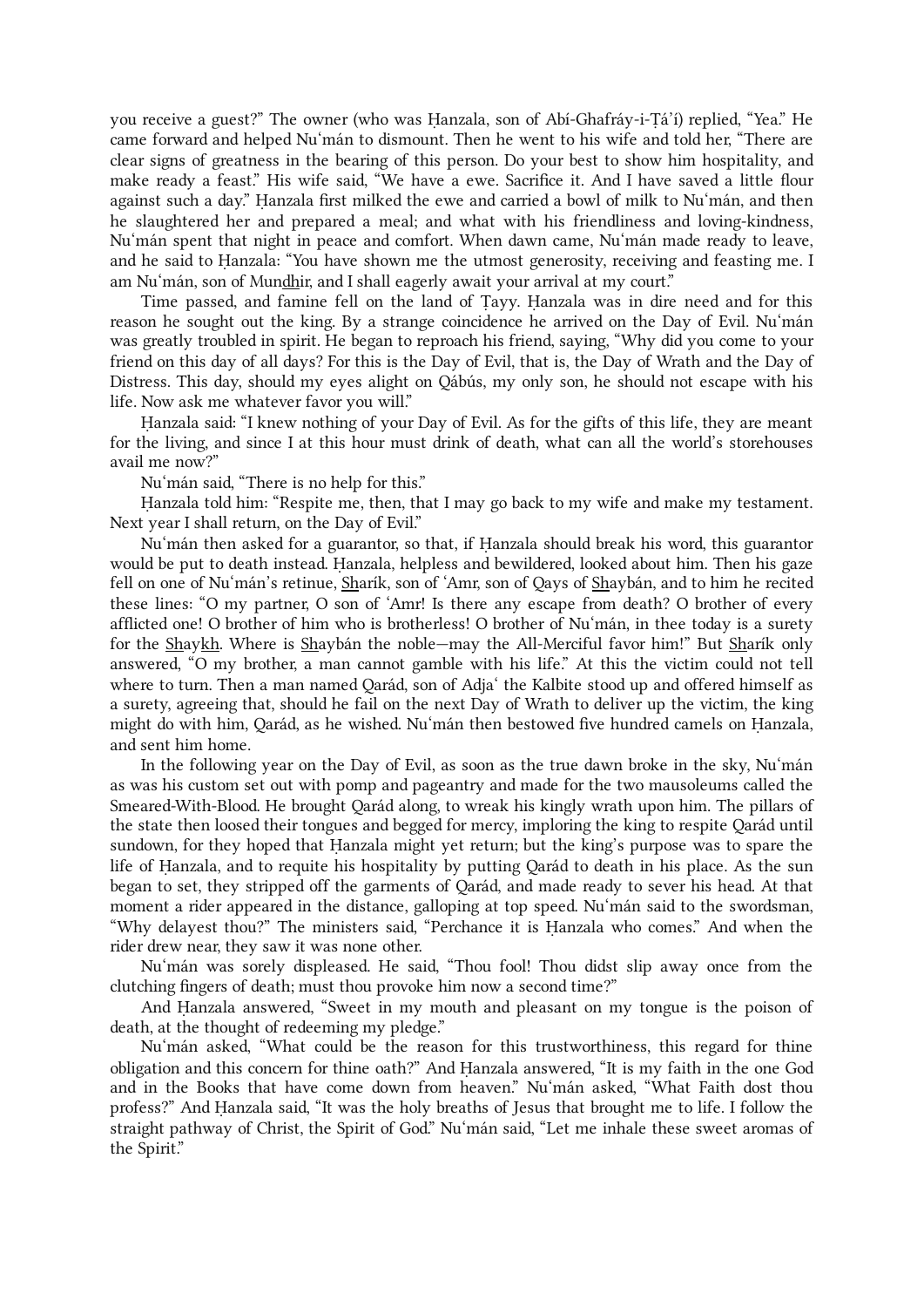<span id="page-15-0"></span>So it was that Ḥanzala drew out the white hand of guidance from the bosom of the love of God,<sup>[31](#page-36-0)</sup> and illumined the sight and the insight of the beholders with the Gospel light. After he had in bell-like accents recited some of the divine verses out of the Evangel, Nu'mán and all his ministers sickened of their idols and their idol-worship and were confirmed in the Faith of God. And they said, "Alas, a thousand times alas, that up to now we were careless of this infinite mercy and veiled away therefrom, and were bereft of this rain from the clouds of the grace of God." Then straightway the king tore down the two monuments called the Smeared-With-Blood, and he repented of his tyranny and established justice in the land.

Observe how one individual, and he a man of the desert, to outward seeming unknown and of no station—because he showed forth one of the qualities of the pure in heart, was able to deliver this proud sovereign and a great company of others from the dark night of unbelief and guide them into the morning of salvation; to save them from the perdition of idolatry and bring them to the shores of the oneness of God, and to put an end to practices of the sort which blight a whole society and reduce the peoples to barbarism. One must think deeply over this, and grasp its meaning.

My heart aches, for I note with intense regret that the attention of the people is nowhere directed toward that which is worthy of this day and time. The Sun of Truth has risen above the world but we are ensnared in the dark of our imaginings. The waters of the Most Great Sea are surging all around us, while we are parched and weak with thirst. The divine bread is coming down from heaven, and yet we grope and stumble in a famine-stricken land. "Between the weeping and the telling, I spin out my days."

<span id="page-15-1"></span>One of the principal reasons why people of other religions have shunned and failed to become converted to the Faith of God is fanaticism and unreasoning religious zeal. See for example the divine words that were addressed to Muhammad, the Ark of Salvation, the Luminous Countenance and Lord of Men, bidding Him to be gentle with the people and long-suffering: "Debate with them in the kindliest manner."<sup>[32](#page-36-1)</sup> That Blessed Tree Whose light was "neither of the East nor of the West<sup>"[33](#page-36-2)</sup> and Who cast over all the peoples of the earth the sheltering shade of a measureless grace, showed forth infinite kindness and forbearance in His dealings with every one. In these words, likewise, were Moses and Aaron commanded to challenge Pharaoh, Lord of the Stakes:<sup>[34](#page-36-3)</sup> "Speak ye to him with gentle speech." [35](#page-36-4)

<span id="page-15-2"></span>Although the noble conduct of the Prophets and Holy Ones of God is widely known, and it is indeed, until the coming of the Hour,<sup>[36](#page-36-5)</sup> in every aspect of life an excellent pattern for all mankind to follow, nevertheless some have remained neglectful of and separated from these qualities of extraordinary sympathy and loving-kindness, and have been prevented from attaining to the inner significances of the Holy Books. Not only do they scrupulously shun the adherents of religions other than their own, they do not even permit themselves to show them common courtesy. If one is not allowed to associate with another, how can one guide him out of the dark and empty night of denial, of "there-is-no-God," into the bright morning of belief, and the affirmation, "but God."<sup>[37](#page-36-6)</sup> And how can one urge him on and encourage him to rise up out of the abyss of perdition and ignorance and climb the heights of salvation and knowledge? Consider justly: had not Ḥanzala treated Nu'mán with true friendship, showing him kindness and hospitality, could he have brought the King and a great number of other idolaters to acknowledge the unity of God? To keep aloof from people, to shun them, to be harsh with them, will make them shrink away, while affection and consideration, mildness and forbearance will attract their hearts toward God. If a true believer when meeting an individual from a foreign country should express revulsion, and should speak the horrible words forbidding association with foreigners and referring to them as "unclean," the stranger would be grieved and offended to such a point that he would never accept the Faith, even if he should see, taking place before his very eyes, the miracle of the splitting of the moon. The results of shunning him would be this, that if there had been in his heart some faint inclination toward God, he would repent of it, and would flee away from the sea of faith into the wastes of oblivion and unbelief. And upon returning home to his own country he would publish in the press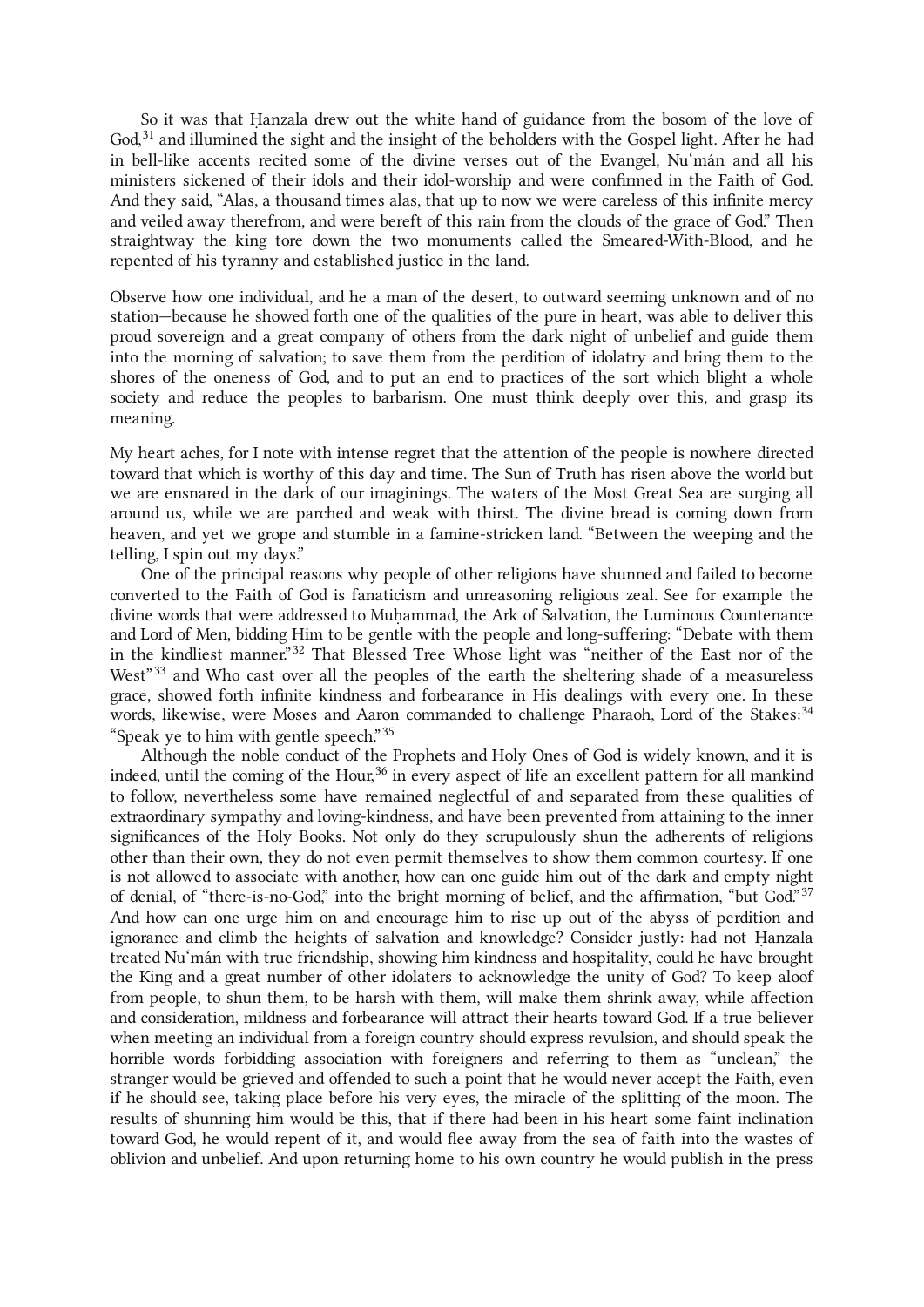statements to the effect that such and such a nation was utterly lacking in the qualifications of a civilized people.

If we ponder a while over the Qur'ánic verses and proofs, and the traditional accounts which have come down to us from those stars of the heaven of divine Unity, the Holy Imáms, we shall be convinced of the fact that if a soul is endowed with the attributes of true faith and characterized with spiritual qualities he will become to all mankind an emblem of the outstretched mercies of God. For the attributes of the people of faith are justice and fair-mindedness; forbearance and compassion and generosity; consideration for others; candor, trustworthiness, and loyalty; love and loving-kindness; devotion and determination and humanity. If therefore an individual is truly righteous, he will avail himself of all those means which will attract the hearts of men, and through the attributes of God he will draw them to the straight path of faith and cause them to drink from the river of everlasting life.

Today we have closed our eyes to every righteous act and have sacrificed the abiding happiness of society to our own transitory profit. We regard fanaticism and zealotry as redounding to our credit and honor, and not content with this, we denounce one another and plot each other's ruin, and whenever we wish to put on a show of wisdom and learning, of virtue and godliness, we set about mocking and reviling this one and that. "The ideas of such a one," we say, "are wide of the mark, and so-and-so's behavior leaves much to be desired. The religious observances of Zayd are few and far between, and 'Amr is not firm in his faith. So-and-so's opinions smack of Europe. Fundamentally, Blank thinks of nothing but his own name and fame. Last night when the congregation stood up to pray, the row was out of line, and it is not permissible to follow a different leader. No rich man has died this month, and nothing has been offered to charity in memory of the Prophet. The edifice of religion has crumbled, the foundations of faiths have been blown to the winds. The carpet of belief has been rolled up, the tokens of certitude blotted out; the whole world has fallen into error; when it comes to repelling tyranny all are soft and remiss. Days and months have passed away, and these villages and estates still belong to the same owners as they did last year. In this town there used to be seventy different governments functioning in good order, but the number has steadily decreased; there are only twenty-five left now, as a memento. It used to be that two hundred contradictory judgments were handed down by the same muftí in any one day, now we hardly get fifty. In those days there were crowds of people who were all brainsick with litigation, and now they rest in peace; today the plaintiff would be defeated and the defendant victorious, tomorrow the plaintiff won the case and the defendant lost it—but now this excellent practice has been abandoned too. What is this heathenish religion, this idolatrous kind of error! Alas for the law, alas for the Faith, alas for all these calamities! O Brothers in the Faith! This is surely the end of the world! The Judgment is coming!"

With words such as these they assault the minds of the helpless masses and disturb the hearts of the already bewildered poor, who know nothing of the true state of affairs and the real basis for all such talk, and remain completely unaware of the fact that a thousand selfish purposes are concealed behind the supposedly religious eloquence of certain individuals. They imagine that speakers of this type are motivated by virtuous zeal, when the truth is that such individuals keep up a great hue and cry because they see their own personal ruin in the welfare of the masses, and believe that if the people's eyes are opened, their own light will go out. Only the keenest insight will detect the fact that if the hearts of these individuals were really impelled by righteousness and the fear of God, the fragrance of it would, like musk, be spreading everywhere. Nothing in the world can ever be supported by words alone.

<span id="page-16-0"></span>But these ill-omened owls have done a wrong, And learned to sing as the white falcon sings. And what of Sheba's message that the lapwing brings If the bittern learn to sing the lapwing's song?<sup>[38](#page-36-7)</sup>

The spiritually learned, those who have derived infinite significance and wisdom from the Book of divine Revelation, and whose illumined hearts draw inspiration from the unseen world of God, certainly exert their efforts to bring about the supremacy of the true followers of God, in all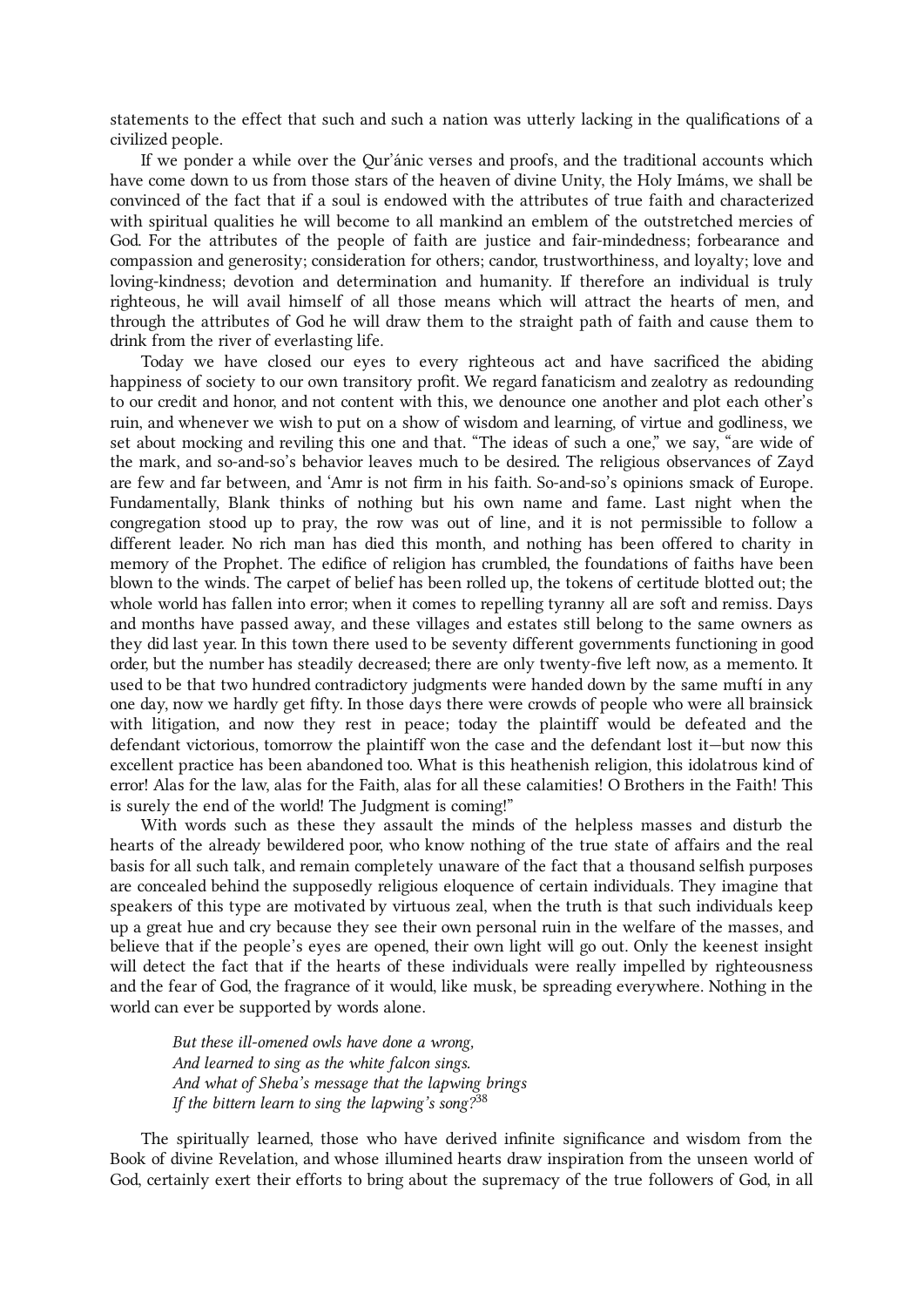respects and above all peoples, and they toil and struggle to make use of every agency that will conduce to progress. If any man neglects these high purposes he can never prove acceptable in the sight of God; he stands out with all his shortcomings and claims perfection, and destitute, pretends to wealth.

One sluggish, blind and surly's a poor thing, "A lump of flesh, without a foot or wing." How far is he who apes and makes a show From the illumined, who doth truly know. One but an echo, though it's clear and sharp, And one, the Psalmist David with his harp.

Knowledge, purity, devotion, discipline, independence, have nothing to do with outer appearance and dress. Once in the course of My travels I heard an eminent personage make the following excellent remark, the wit and charm of which remain in memory: "Not every cleric's turban is a proof of continence and knowledge; not every layman's hat a sign of ignorance and immorality. How many a hat has proudly raised the banner of knowledge, how many a turban pulled down the law of God!"

The third element of the utterance under discussion is, "opposes his passions." How wonderful are the implications of this deceptively easy, all-inclusive phrase. This is the very foundation of every laudable human quality; indeed, these few words embody the light of the world, the impregnable basis of all the spiritual attributes of human beings. This is the balance wheel of all behavior, the means of keeping all man's good qualities in equilibrium.

For desire is a flame that has reduced to ashes uncounted lifetime harvests of the learned, a devouring fire that even the vast sea of their accumulated knowledge could never quench. How often has it happened that an individual who was graced with every attribute of humanity and wore the jewel of true understanding, nevertheless followed after his passions until his excellent qualities passed beyond moderation and he was forced into excess. His pure intentions changed to evil ones, his attributes were no longer put to uses worthy of them, and the power of his desires turned him aside from righteousness and its rewards into ways that were dangerous and dark. A good character is in the sight of God and His chosen ones and the possessors of insight, the most excellent and praiseworthy of all things, but always on condition that its center of emanation should be reason and knowledge and its base should be true moderation. Were the implications of this subject to be developed as they deserve the work would grow too long and our main theme would be lost to view.

All the peoples of Europe, notwithstanding their vaunted civilization, sink and drown in this terrifying sea of passion and desire, and this is why all the phenomena of their culture come to nothing. Let no one wonder at this statement or deplore it. The primary purpose, the basic objective, in laying down powerful laws and setting up great principles and institutions dealing with every aspect of civilization, is human happiness; and human happiness consists only in drawing closer to the Threshold of Almighty God, and in securing the peace and well-being of every individual member, high and low alike, of the human race; and the supreme agencies for accomplishing these two objectives are the excellent qualities with which humanity has been endowed.

<span id="page-17-0"></span>A superficial culture, unsupported by a cultivated morality, is as "a confused medley of dreams," [39](#page-36-8) and external luster without inner perfection is "like a vapor in the desert which the thirsty dreameth to be water."<sup>[40](#page-36-9)</sup> For results which would win the good pleasure of God and secure the peace and well-being of man, could never be fully achieved in a merely external civilization.

The peoples of Europe have not advanced to the higher planes of moral civilization, as their opinions and behavior clearly demonstrate. Notice, for example, how the supreme desire of European governments and peoples today is to conquer and crush one another, and how, while harboring the greatest secret repulsion, they spend their time exchanging expressions of neighborly affection, friendship and harmony.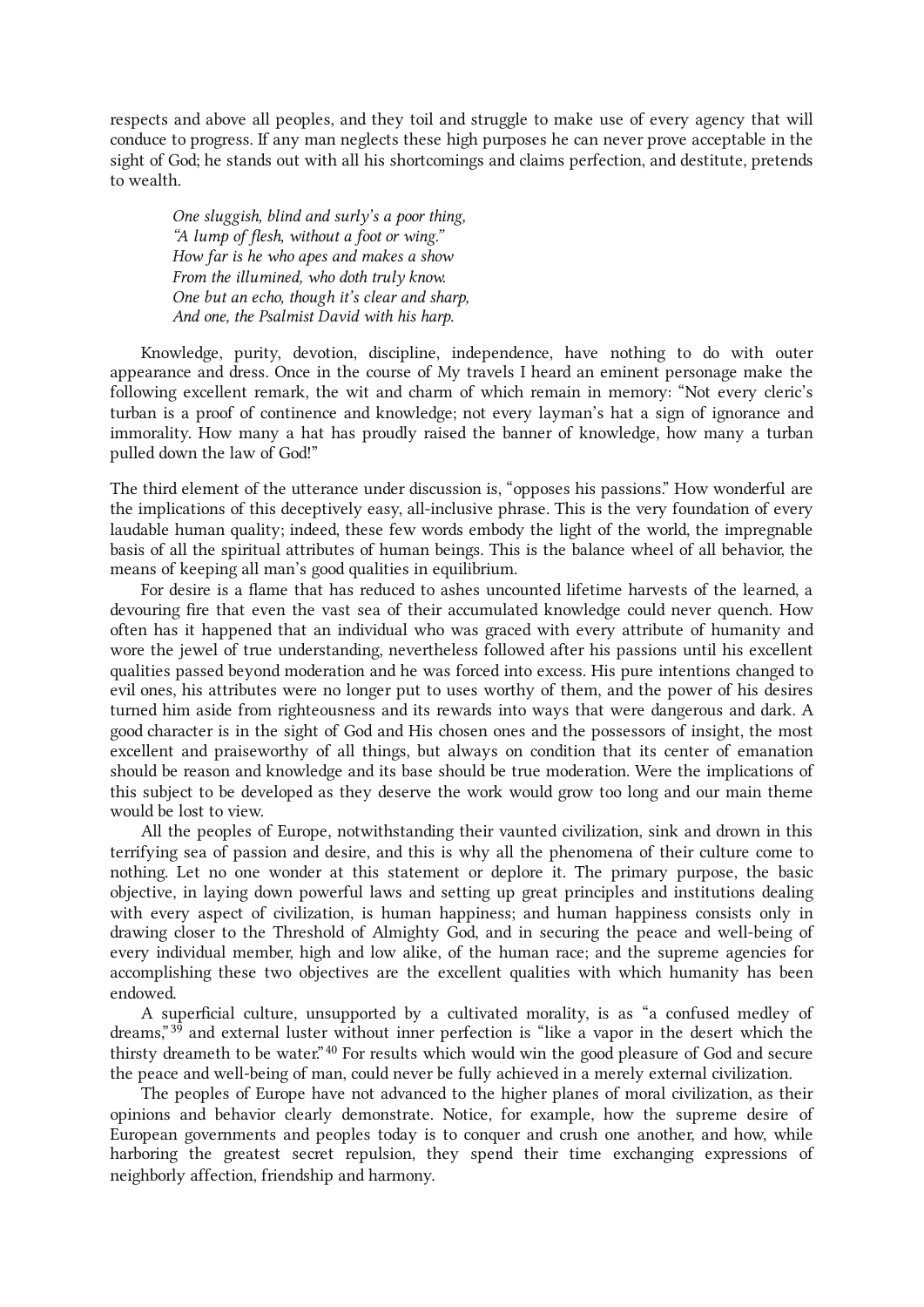There is the well-known case of the ruler who is fostering peace and tranquillity and at the same time devoting more energy than the warmongers to the accumulation of weapons and the building up of a larger army, on the grounds that peace and harmony can only be brought about by force. Peace is the pretext, and night and day they are all straining every nerve to pile up more weapons of war, and to pay for this their wretched people must sacrifice most of whatever they are able to earn by their sweat and toil. How many thousands have given up their work in useful industries and are laboring day and night to produce new and deadlier weapons which would spill out the blood of the race more copiously than before.

<span id="page-18-0"></span>Each day they invent a new bomb or explosive and then the governments must abandon their obsolete arms and begin producing the new, since the old weapons cannot hold their own against the new. For example at this writing, in the year 1292 A.H.<sup>[41](#page-36-10)</sup> they have invented a new rifle in Germany and a bronze cannon in Austria, which have greater firepower than the Martini-Henry rifle and the Krupp cannon, are more rapid in their effects and more efficient in annihilating humankind. The staggering cost of it all must be borne by the hapless masses.

Be just: can this nominal civilization, unsupported by a genuine civilization of character, bring about the peace and well-being of the people or win the good pleasure of God? Does it not, rather, connote the destruction of man's estate and pull down the pillars of happiness and peace?

At the time of the Franco-Prussian War, in the year 1870 of the Christian era, it was reported that 600,000 men died, broken and beaten, on the field of battle. How many a home was torn out by the roots; how many a city, flourishing the night before, was toppled down by sunrise. How many a child was orphaned and abandoned, how many an old father and mother had to see their sons, the young fruit of their lives, twisting and dying in dust and blood. How many women were widowed, left without a helper or protector.

And then there were the libraries and magnificent buildings of France that went up in flames, and the military hospital, packed with sick and wounded men, that was set on fire and burned to the ground. And there followed the terrible events of the Commune, the savage acts, the ruin and horror when opposing factions fought and killed one another in the streets of Paris. There were the hatreds and hostilities between Catholic religious leaders and the German government. There was the civil strife and uproar, the bloodshed and havoc brought on between the partisans of the Republic and the Carlists in Spain.

Only too many such instances are available to demonstrate the fact that Europe is morally uncivilized. Since the writer has no wish to cast aspersions on anyone He has confined Himself to these few examples. It is clear that no perceptive and well-informed mind can countenance such events. Is it right and proper that peoples among whom, diametrically opposed to the most desirable human behavior, such horrors take place, should dare lay claim to a real and adequate civilization? Especially when out of all this no results can be hoped for except the winning of a transient victory; and since this outcome never endures, it is, to the wise, not worth the effort.

Time and again down the centuries, the German state has subdued the French; over and over, the kingdom of France has governed German land. Is it permissible that in our day 600,000 helpless creatures should be offered up as a sacrifice to such nominal and temporary uses and results? No, by the Lord God! Even a child can see the evil of it. Yet the pursuit of passion and desire will wrap the eyes in a thousand veils that rise out of the heart to blind the sight and the insight as well.

<span id="page-18-1"></span>Desire and self come in the door And blot out virtue, bright before, And a hundred veils will rise From the heart, to blind the eyes.  $42$ 

<span id="page-18-2"></span>True civilization will unfurl its banner in the midmost heart of the world whenever a certain number of its distinguished and high-minded sovereigns—the shining exemplars of devotion and determination—shall, for the good and happiness of all mankind, arise, with firm resolve and clear vision, to establish the Cause of Universal Peace. They must make the Cause of Peace the object of general consultation, and seek by every means in their power to establish a Union of the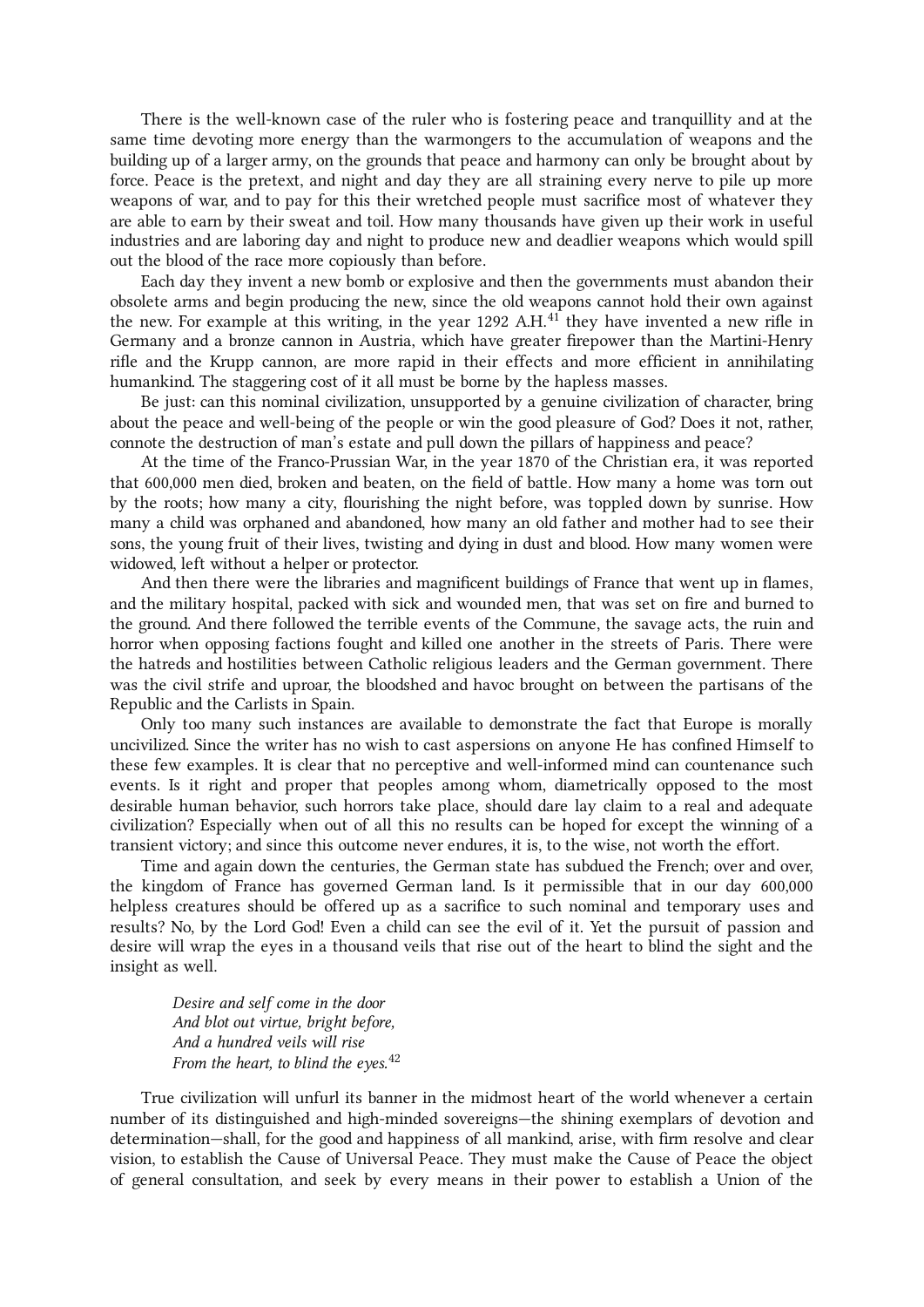nations of the world. They must conclude a binding treaty and establish a covenant, the provisions of which shall be sound, inviolable and definite. They must proclaim it to all the world and obtain for it the sanction of all the human race. This supreme and noble undertaking—the real source of the peace and well-being of all the world—should be regarded as sacred by all that dwell on earth. All the forces of humanity must be mobilized to ensure the stability and permanence of this Most Great Covenant. In this all-embracing Pact the limits and frontiers of each and every nation should be clearly fixed, the principles underlying the relations of governments towards one another definitely laid down, and all international agreements and obligations ascertained. In like manner, the size of the armaments of every government should be strictly limited, for if the preparations for war and the military forces of any nation should be allowed to increase, they will arouse the suspicion of others. The fundamental principle underlying this solemn Pact should be so fixed that if any government later violate any one of its provisions, all the governments on earth should arise to reduce it to utter submission, nay the human race as a whole should resolve, with every power at its disposal, to destroy that government. Should this greatest of all remedies be applied to the sick body of the world, it will assuredly recover from its ills and will remain eternally safe and secure. [43](#page-36-12)

Observe that if such a happy situation be forthcoming, no government would need continually to pile up the weapons of war, nor feel itself obliged to produce ever new military weapons with which to conquer the human race. A small force for the purposes of internal security, the correction of criminal and disorderly elements and the prevention of local disturbances, would be required—no more. In this way the entire population would, first of all, be relieved of the crushing burden of expenditure currently imposed for military purposes, and secondly, great numbers of people would cease to devote their time to the continual devising of new weapons of destruction those testimonials of greed and bloodthirstiness, so inconsistent with the gift of life—and would instead bend their efforts to the production of whatever will foster human existence and peace and well-being, and would become the cause of universal development and prosperity. Then every nation on earth will reign in honor, and every people will be cradled in tranquillity and content.

A few, unaware of the power latent in human endeavor, consider this matter as highly impracticable, nay even beyond the scope of man's utmost efforts. Such is not the case, however. On the contrary, thanks to the unfailing grace of God, the loving-kindness of His favored ones, the unrivaled endeavors of wise and capable souls, and the thoughts and ideas of the peerless leaders of this age, nothing whatsoever can be regarded as unattainable. Endeavor, ceaseless endeavor, is required. Nothing short of an indomitable determination can possibly achieve it. Many a cause which past ages have regarded as purely visionary, yet in this day has become most easy and practicable. Why should this most great and lofty Cause—the daystar of the firmament of true civilization and the cause of the glory, the advancement, the well-being and the success of all humanity—be regarded as impossible of achievement? Surely the day will come when its beauteous light shall shed illumination upon the assemblage of man.

The apparatus of conflict will, as preparations go on at their present rate, reach the point where war will become something intolerable to mankind.

It is clear from what has already been said that man's glory and greatness do not consist in his being avid for blood and sharp of claw, in tearing down cities and spreading havoc, in butchering armed forces and civilians. What would mean a bright future for him would be his reputation for justice, his kindness to the entire population whether high or low, his building up countries and cities, villages and districts, his making life easy, peaceful and happy for his fellow beings, his laying down fundamental principles for progress, his raising the standards and increasing the wealth of the entire population.

Consider how throughout history many a king has sat on his throne as a conqueror. Among them were Hulágú Khán and Tamerlane, who took over the vast continent of Asia, and Alexander of Macedon and Napoleon I, who stretched their arrogant fists over three of the earth's five continents. And what was gained by all their mighty victories? Was any country made to flourish, did any happiness result, did any throne stand? Or was it rather that those reigning houses lost their power? Except that Asia went up in the flame of many battles and fell away to ashes,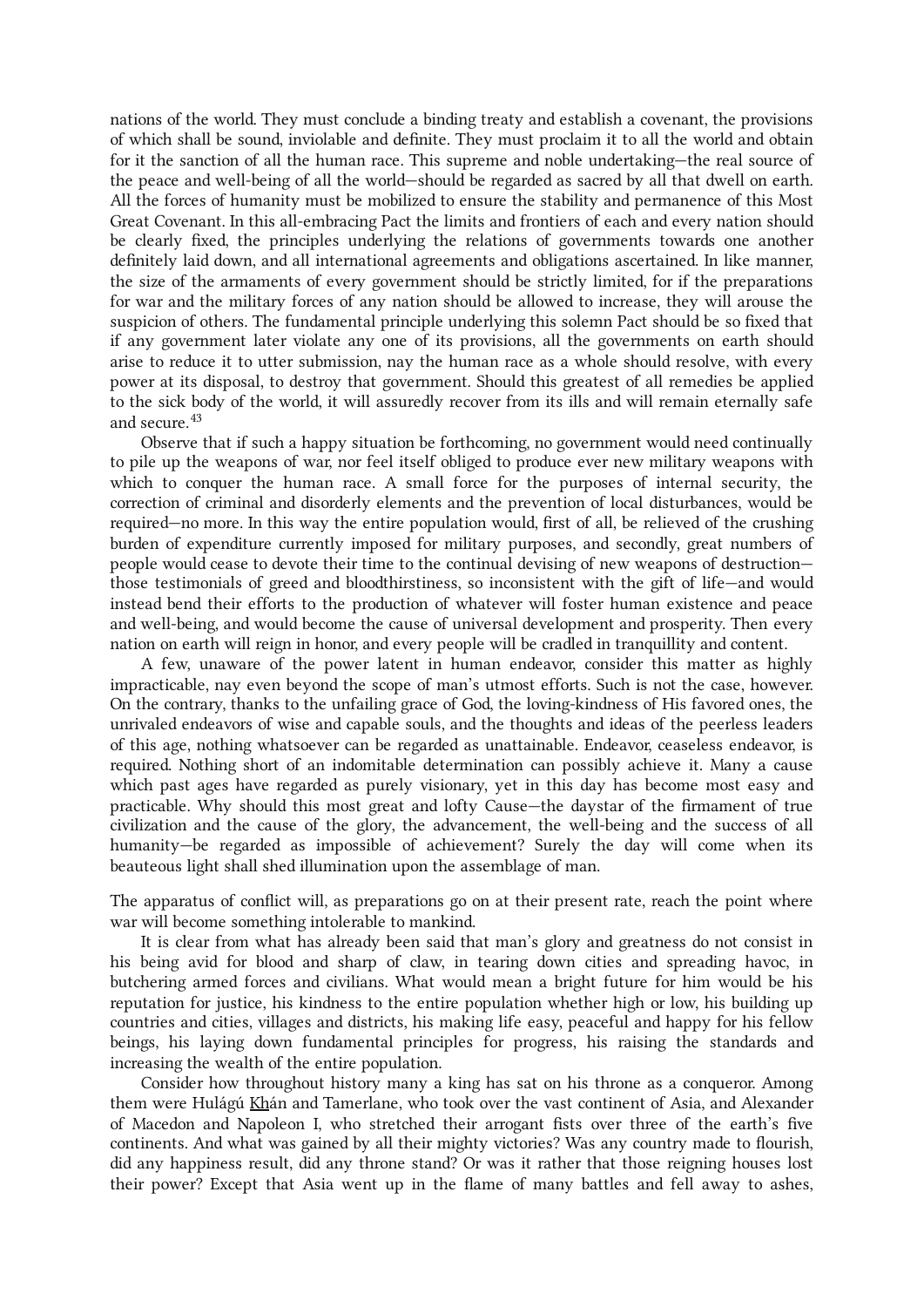Changíz's Hulágú, the warlord, gathered no fruit from all his conquests. And Tamerlane, out of all his triumphs, reaped only the peoples blown to the winds, and universal ruin. And Alexander had nothing to show for his vast victories, except that his son toppled from the throne and Philip and Ptolemy took over the dominions he once had ruled. And what did the first Napoleon gain from subjugating the kings of Europe, except the destruction of flourishing countries, the downfall of their inhabitants, the spreading of terror and anguish across Europe and, at the end of his days, his own captivity? So much for the conquerors and the monuments they leave behind them.

<span id="page-20-0"></span>Contrast with this the praiseworthy qualities and the greatness and nobility of Anúshírván the Generous and the Just.<sup>[44](#page-36-13)</sup> That fair-minded monarch came to power at a time when the once solidly established throne of Persia was about to crumble away. With his divine gift of intellect, he laid the foundations of justice, uprooting oppression and tyranny and gathering the scattered peoples of Persia under the wings of his dominion. Thanks to the restoring influence of his continual care, Persia that had lain withered and desolate was quickened into life and rapidly changed into the fairest of all flourishing nations. He rebuilt and reinforced the disorganized powers of the state, and the renown of his righteousness and justice echoed across the seven climes,<sup>[45](#page-36-14)</sup> until the peoples rose up out of their degradation and misery to the heights of felicity and honor. Although he was a Magian, Muhammad, that Center of creation and Sun of prophethood, said of him: "I was born in the time of a just king," and rejoiced at having come into the world during his reign. Did this illustrious personage achieve his exalted station by virtue of his admirable qualities or rather by reaching out to conquer the earth and spill the blood of its peoples? Observe that he attained to such a distinguished rank in the heart of the world that his greatness still rings out through all the impermanence of time, and he won eternal life. Should We comment on the continuing life of the great, this brief essay would be unduly prolonged, and since it is by no means certain that public opinion in Persia will be materially affected by its perusal, We shall abridge the work, and go on to other matters which come within the purview of the public mind. If, however, it develops that this abridgement produces favorable results, We shall, God willing, write a number of books dealing at length and usefully with fundamental principles of the divine wisdom in its relation to the phenomenal world.

No power on earth can prevail against the armies of justice, and every citadel must fall before them; for men willingly go down under the triumphant strokes of this decisive blade, and desolate places bloom and flourish under the tramplings of this host. There are two mighty banners which, when they cast their shadow across the crown of any king, will cause the influence of his government quickly and easily to penetrate the whole earth, even as if it were the light of the sun: the first of these two banners is wisdom; the second is justice. Against these two most potent forces, the iron hills cannot prevail, and Alexander's wall will break before them. It is clear that life in this fast-fading world is as fleeting and inconstant as the morning wind, and this being so, how fortunate are the great who leave a good name behind them, and the memory of a lifetime spent in the pathway of the good pleasure of God.

<span id="page-20-1"></span>It is all one, if it be a throne Or the bare ground under the open sky, Where the pure soul lays him Down to die.<sup>[46](#page-36-15)</sup>

A conquest can be a praiseworthy thing, and there are times when war becomes the powerful basis of peace, and ruin the very means of reconstruction. If, for example, a high-minded sovereign marshals his troops to block the onset of the insurgent and the aggressor, or again, if he takes the field and distinguishes himself in a struggle to unify a divided state and people, if, in brief, he is waging war for a righteous purpose, then this seeming wrath is mercy itself, and this apparent tyranny the very substance of justice and this warfare the cornerstone of peace. Today, the task befitting great rulers is to establish universal peace, for in this lies the freedom of all peoples.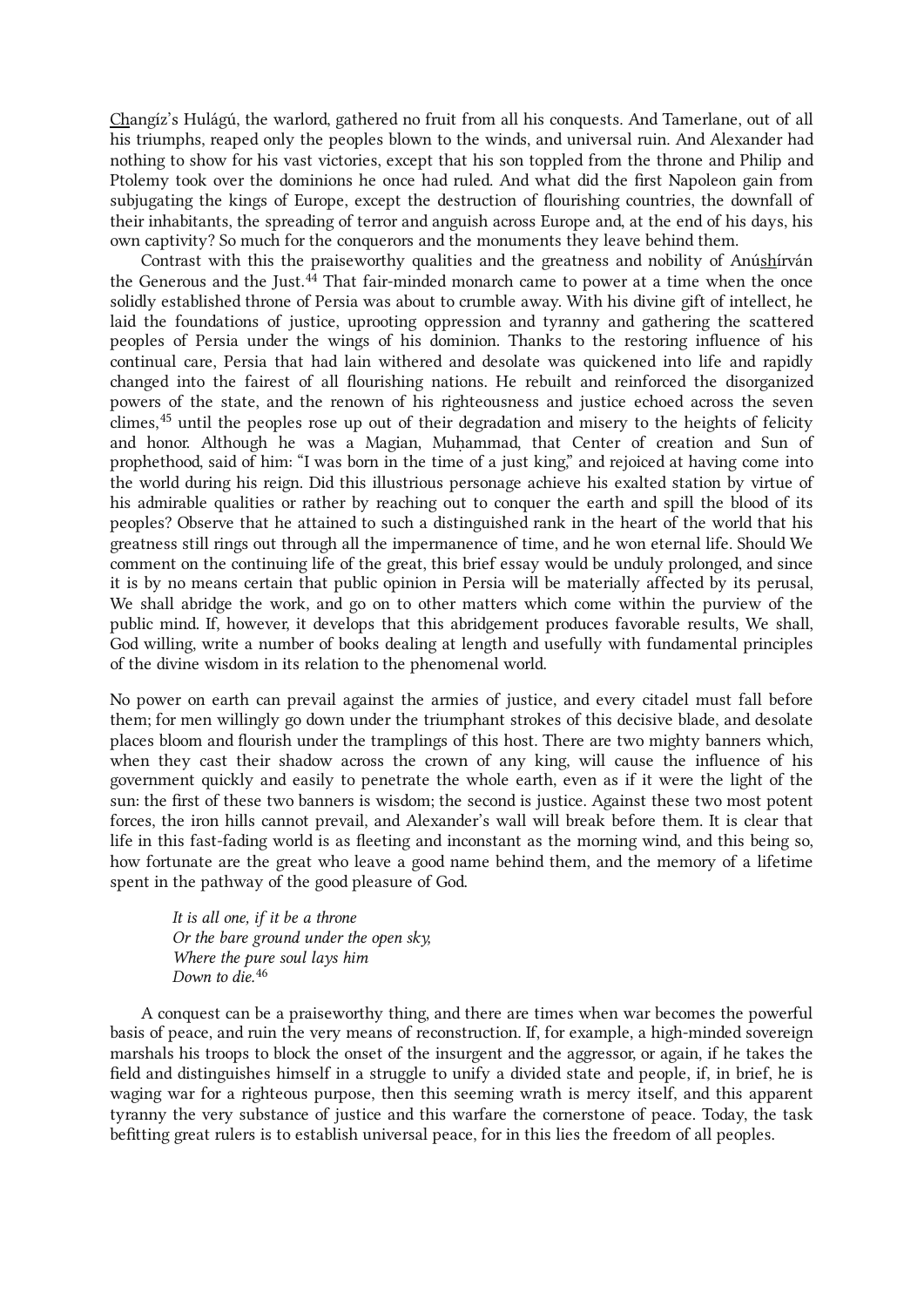The fourth phrase of the aforementioned Utterance which points out the way of salvation is: "obedient to the commandments of his Lord." It is certain that man's highest distinction is to be lowly before and obedient to his God; that his greatest glory, his most exalted rank and honor, depend on his close observance of the divine commands and prohibitions. Religion is the light of the world, and the progress, achievement, and happiness of man result from obedience to the laws set down in the holy Books. Briefly, it is demonstrable that in this life, both outwardly and inwardly the mightiest of structures, the most solidly established, the most enduring, standing guard over the world, assuring both the spiritual and the material perfections of mankind, and protecting the happiness and the civilization of society—is religion.

It is true that there are foolish individuals who have never properly examined the fundamentals of the divine religions, who have taken as their criterion the behavior of a few religious hypocrites and measured all religious persons by that yardstick, and have on this account concluded that religions are an obstacle to progress, a divisive factor and a cause of malevolence and enmity among peoples. They have not even observed this much, that the principles of the divine religions can hardly be evaluated by the acts of those who only claim to follow them. For every excellent thing, peerless though it may be, can still be diverted to the wrong ends. A lighted lamp in the hands of an ignorant child or of the blind will not dispel the surrounding darkness nor light up the house—it will set both the bearer and the house on fire. Can we, in such an instance, blame the lamp? No, by the Lord God! To the seeing, a lamp is a guide and will show him his path; but it is a disaster to the blind.

<span id="page-21-0"></span>Among those who have repudiated religious faith was the Frenchman, Voltaire, who wrote a great number of books attacking the religions, works which are no better than children's playthings. This individual, taking as his criterion the omissions and commissions of the Pope, the head of the Roman Catholic religion, and the intrigues and quarrels of the spiritual leaders of Christendom, opened his mouth and caviled at the Spirit of God (Jesus). In the unsoundness of his reasoning, he failed to grasp the true significance of the sacred Scriptures, took exception to certain portions of the revealed Texts and dwelt on the difficulties involved. "And We send down of the Qur'án that which is a healing and a mercy to the faithful: But it shall only add to the ruin of the wicked." [47](#page-36-16)

<span id="page-21-1"></span>The Sage of  $G$ hazna<sup>[48](#page-36-17)</sup> told the mystic story To his veiled hearers, in an allegory: If those who err see naught in the Qur'án But only words, it's not to wonder on; Of all the sun's fire, lighting up the sky Only the warmth can reach a blind man's eye. $49$ 

<span id="page-21-2"></span>"Many will He mislead by such parables and many guide: but none will He mislead thereby except the wicked…" [50](#page-36-19)

<span id="page-21-3"></span>It is certain that the greatest of instrumentalities for achieving the advancement and the glory of man, the supreme agency for the enlightenment and the redemption of the world, is love and fellowship and unity among all the members of the human race. Nothing can be effected in the world, not even conceivably, without unity and agreement, and the perfect means for engendering fellowship and union is true religion. "Hadst Thou spent all the riches of the earth, Thou couldst not have united their hearts; but God hath united them…" [51](#page-36-20)

With the advent of the Prophets of God, their power of creating a real union, one which is both external and of the heart, draws together malevolent peoples who have been thirsting for one another's blood, into the one shelter of the Word of God. Then a hundred thousand souls become as one soul, and unnumbered individuals emerge as one body.

<span id="page-21-4"></span>Once they were as the waves of the sea That the wind made many out of one. Then God shed down on them His sun, And His sun but one can never be.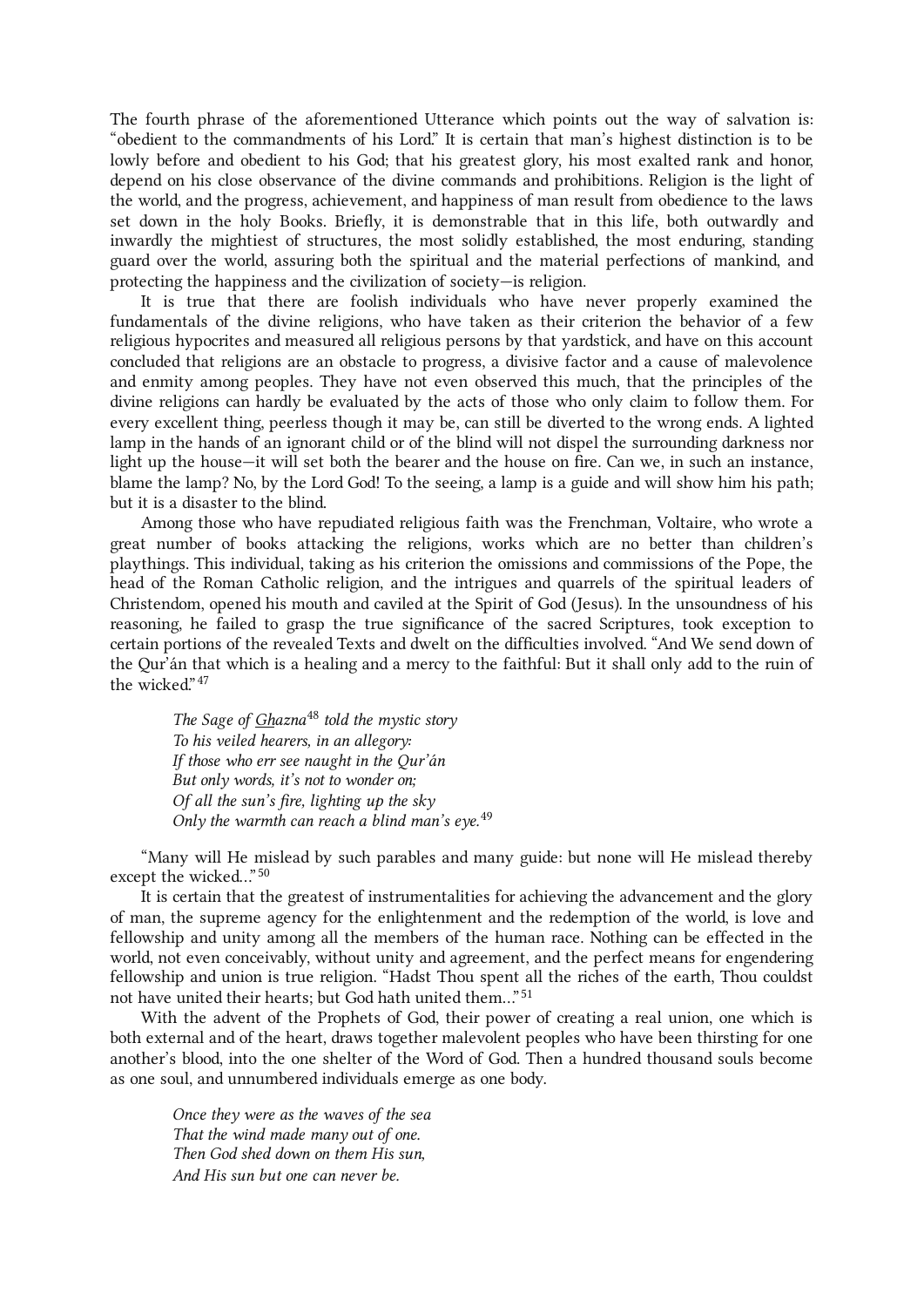Souls of dogs and wolves go separately, But the soul of the lions of God is one.<sup>[52](#page-36-21)</sup>

The events that transpired at the advent of the Prophets of the past, and Their ways and works and circumstances, are not adequately set down in authoritative histories, and are referred to only in condensed form in the verses of the Qur'án, the Holy Traditions and the Torah. Since, however, all events from the days of Moses until the present time are contained in the mighty Qur'án, the authoritative Traditions, the Torah and other reliable sources, We shall content Ourself with brief references here, the purpose being to determine conclusively whether religion is the very basis and root-principle of culture and civilization, or whether as Voltaire and his like suppose, it defeats all social progress, well-being and peace.

To preclude once and for all objections on the part of any of the world's peoples, We shall conduct Our discussion conformably to those authoritative accounts which all nations are agreed upon.

<span id="page-22-0"></span>At a time when the Israelites had multiplied in Egypt and were spread throughout the whole country, the Coptic Pharaohs of Egypt determined to strengthen and favor their own Coptic peoples and to degrade and dishonor the children of Israel, whom they regarded as foreigners. Over a long period, the Israelites, divided and scattered, were captive in the hands of the tyrannical Copts, and were scorned and despised by all, so that the meanest of the Copts would freely persecute and lord it over the noblest of the Israelites. The enslavement, wretchedness and helplessness of the Hebrews reached such a pitch that they were never, day or night, secure in their own persons nor able to provide any defense for their wives and families against the tyranny of their Pharaohic captors. Then their food was the fragments of their own broken hearts, and their drink a river of tears. They continued on in this anguish until suddenly Moses, the All-Beauteous, beheld the divine Light streaming out of the blessed Vale, the place that was holy ground, and heard the quickening voice of God as it spoke from the flame of that Tree "neither of the East nor of the West,"<sup>[53](#page-36-22)</sup> and He stood up in the full panoply of His universal prophethood. In the midst of the Israelites, He blazed out like a lamp of divine guidance, and by the light of salvation He led that lost people out of the shadows of ignorance into knowledge and perfection. He gathered Israel's scattered tribes into the shelter of the unifying and universal Word of God, and over the heights of union He raised up the banner of harmony, so that within a brief interval those benighted souls became spiritually educated, and they who had been strangers to the truth, rallied to the cause of the oneness of God, and were delivered out of their wretchedness, their indigence, their incomprehension and captivity and achieved a supreme degree of happiness and honor. They emigrated from Egypt, set out for Israel's original homeland, and came to Canaan and Philistia. They first conquered the shores of the River Jordan, and Jericho, and settled in that area, and ultimately all the neighboring regions, such as Phoenicia, Edom and Ammon, came under their sway. In Joshua's time there were thirty-one governments in the hands of the Israelites, and in every noble human attribute—learning, stability, determination, courage, honor, generosity—this people came to surpass all the nations of the earth. When in those days an Israelite would enter a gathering, he was immediately singled out for his many virtues, and even foreign peoples wishing to praise a man would say that he was like an Israelite.

It is furthermore a matter of record in numerous historical works that the philosophers of Greece such as Pythagoras, acquired the major part of their philosophy, both divine and material, from the disciples of Solomon. And Socrates after having eagerly journeyed to meet with some of Israel's most illustrious scholars and divines, on his return to Greece established the concept of the oneness of God and the continuing life of the human soul after it has put off its elemental dust. Ultimately, the ignorant among the Greeks denounced this man who had fathomed the inmost mysteries of wisdom, and rose up to take his life; and then the populace forced the hand of their ruler, and in council assembled they caused Socrates to drink from the poisoned cup.

<span id="page-22-1"></span>After the Israelites had advanced along every level of civilization, and had achieved success in the highest possible degree, they began little by little to forget the root-principles of the Mosaic law and Faith, to busy themselves with rites and ceremonials and to show forth unbecoming conduct. In the days of Rehoboam, the son of Solomon, terrible dissension broke out among them;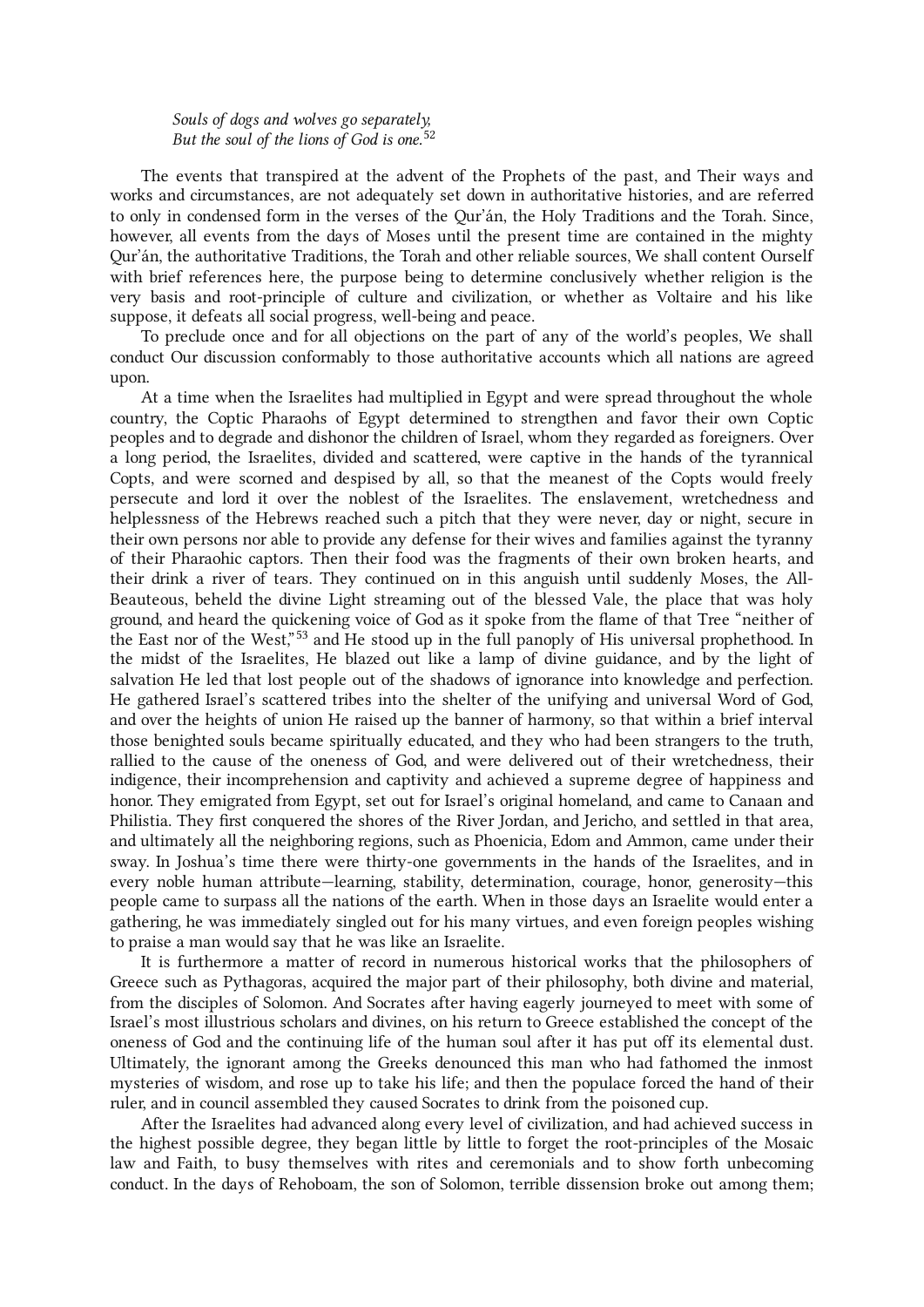one of their number, Jeroboam, plotted to get the throne, and it was he who introduced the worship of idols. The strife between Rehoboam and Jeroboam led to centuries of warfare between their descendants, with the result that the tribes of Israel were scattered and disrupted. In brief, it was because they forgot the meaning of the law of God that they became involved in ignorant fanaticism and blameworthy practices such as insurgence and sedition. Their divines, having concluded that all those essential qualifications of humankind set forth in the Holy Book were by then a dead letter, began to think only of furthering their own selfish interests, and afflicted the people by allowing them to sink into the lowest depths of heedlessness and ignorance. And the fruit of their wrong doing was this, that the old-time glory which had endured so long now changed to degradation, and the rulers of Persia, of Greece, and of Rome, took them over. The banners of their sovereignty were reversed; the ignorance, foolishness, abasement and self-love of their religious leaders and their scholars were brought to light in the coming of Nebuchadnezzar, King of Babylon, who destroyed them. After a general massacre, and the sacking and razing of their houses and even the uprooting of their trees, he took captive whatever remnants his sword had spared and carried them off to Babylon. Seventy years later the descendants of these captives were released and went back to Jerusalem. Then Hezekiah and Ezra reestablished in their midst the fundamental principles of the Holy Book, and day by day the Israelites advanced, and the morning-brightness of their earlier ages dawned again. In a short time, however, great dissensions as to belief and conduct broke out anew, and again the one concern of the Jewish doctors became the promotion of their own selfish purposes, and the reforms that had obtained in Ezra's time were changed to perversity and corruption. The situation worsened to such a degree that time and again, the armies of the republic of Rome and of its rulers conquered Israelite territory. Finally the warlike Titus, commander of the Roman forces, trampled the Jewish homeland into dust, putting every man to the sword, taking the women and children captive, flattening their houses, tearing out their trees, burning their books, looting their treasures, and reducing Jerusalem and the Temple to an ash heap. After this supreme calamity, the star of Israel's dominion sank away to nothing, and to this day, the remnant of that vanished nation has been scattered to the four winds. "Humiliation and misery were stamped upon them."<sup>[54](#page-36-23)</sup> These two most great afflictions, brought on by Nebuchadnezzar and Titus, are referred to in the glorious Qur'án: "And We solemnly declared to the children of Israel in the Book, 'Twice surely will ye commit evil in the earth, and with great loftiness of pride will ye surely be uplifted.' And when the menace for the first of the two came to be executed, We sent against you Our servants endowed with terrible prowess; and they searched the inmost part of your abodes, and the menace was accomplished… And when the punishment threatened for your latter transgression came to be inflicted, then We sent an enemy to sadden your faces, and to enter the Temple as they entered it at first, and to destroy with utter destruction that which they had conquered."<sup>[55](#page-36-24)</sup>

Our purpose is to show how true religion promotes the civilization and honor, the prosperity and prestige, the learning and advancement of a people once abject, enslaved and ignorant, and how, when it falls into the hands of religious leaders who are foolish and fanatical, it is diverted to the wrong ends, until this greatest of splendors turns into blackest night.

When for the second time the unmistakable signs of Israel's disintegration, abasement, subjection and annihilation had become apparent, then the sweet and holy breathings of the Spirit of God (Jesus) were shed across Jordan and the land of Galilee; the cloud of divine pity overspread those skies, and rained down the copious waters of the spirit, and after those swelling showers that came from the most great Sea, the Holy Land put forth its perfume and blossomed with the knowledge of God. Then the solemn Gospel song rose up till it rang in the ears of those who dwell in the chambers of heaven, and at the touch of Jesus' breath the unmindful dead that lay in the graves of their ignorance lifted up their heads to receive eternal life. For the space of three years, that Luminary of perfections walked about the fields of Palestine and in the neighborhood of Jerusalem, leading all men into the dawn of redemption, teaching them how to acquire spiritual qualities and attributes well-pleasing to God. Had the people of Israel believed in that beauteous Countenance, they would have girded themselves to serve and obey Him heart and soul, and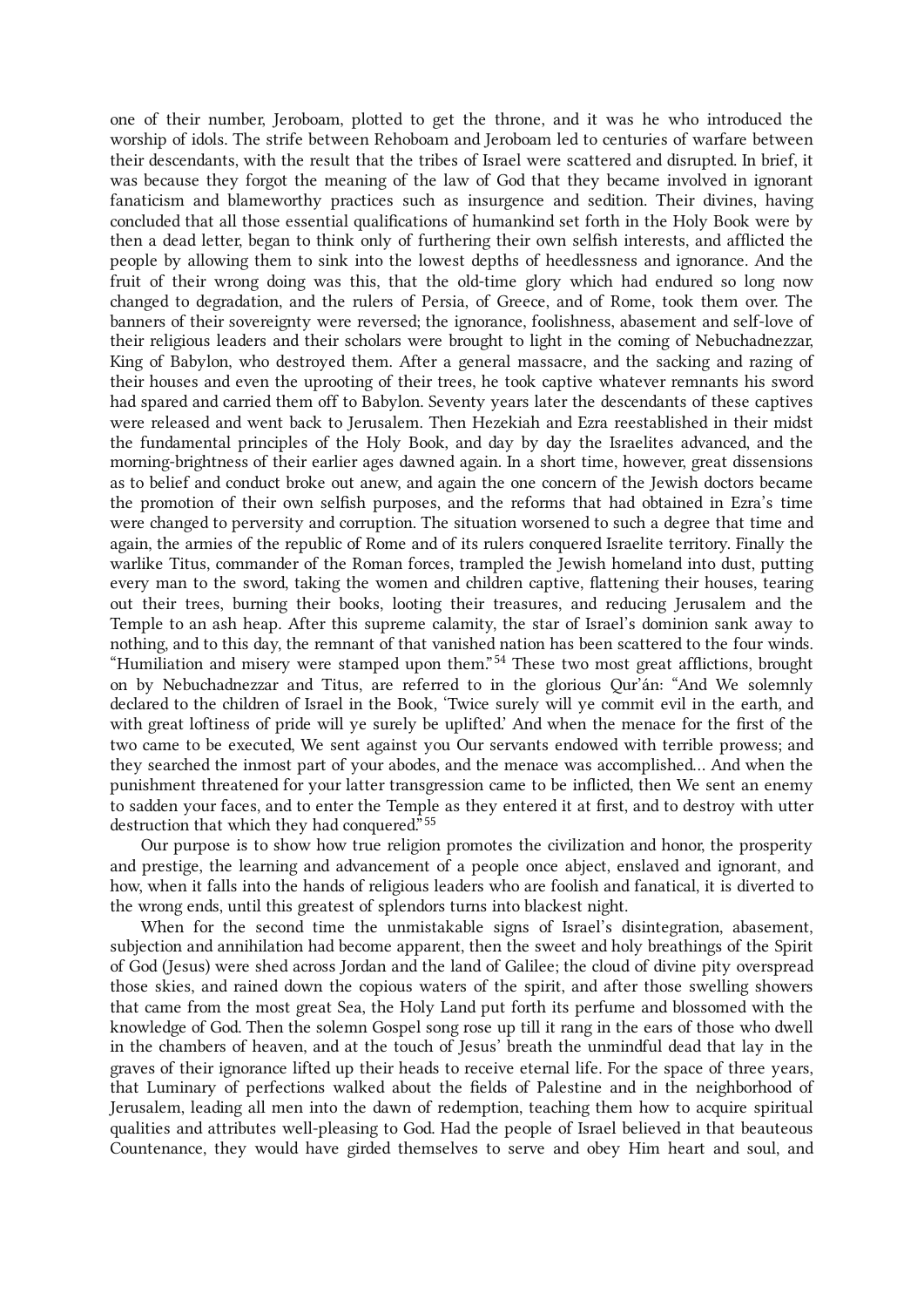through the quickening fragrance of His Spirit they would have regained their lost vitality and gone on to new victories.

Alas, of what avail was it; they turned away and opposed Him. They rose up and tormented that Source of divine knowledge, that Point where the Revelation had come down—all except for a handful who, turning their faces toward God, were cleansed of the stain of this world and found their way to the heights of the placeless Realm. They inflicted every agony on that Wellspring of grace until it became impossible for Him to live in the towns, and still He lifted up the flag of salvation and solidly established the fundamentals of human righteousness, that essential basis of true civilization.

<span id="page-24-0"></span>In the fifth chapter of Matthew beginning with the thirty-seventh verse He counsels: "Resist not evil and injury with its like; but whosoever shall smite thee on thy right cheek, turn to him the other also." And further, from the forty-third verse: "Ye have heard that it hath been said, Thou shalt love thy neighbor, and thou shalt not vex thine enemy with enmity.<sup>[56](#page-36-25)</sup> But I say unto you, love your enemies, bless them that curse you, do good to them that hate you, and pray for them which despitefully use you, and persecute you; that ye may be the children of your Father which is in heaven: for He maketh His sun to rise on the evil and on the good, and sendeth down the rain of His mercy on the just and on the unjust. For if ye love them which love you, what reward have ye? Do not even the publicans the same?"

Many were the counsels of this kind that were uttered by that Dayspring of divine wisdom, and souls who have become characterized with such attributes of holiness are the distilled essence of creation and the sources of true civilization.

Jesus, then, founded the sacred law on a basis of moral character and complete spirituality, and for those who believed in Him He delineated a special way of life which constitutes the highest type of action on earth. And while those emblems of redemption were to outward seeming abandoned to the malevolence and persecution of their tormentors, in reality they had been delivered out of the hopeless darkness which encompassed the Jews and they shone forth in everlasting glory at the dawn of that new day.

That mighty Jewish nation toppled and crumbled away, but those few souls who sought shelter beneath the Messianic Tree transformed all human life. At that time the peoples of the world were utterly ignorant, fanatical and idolatrous. Only a small group of Jews professed belief in the oneness of God and they were wretched outcasts. These holy Christian souls now stood up to promulgate a Cause which was diametrically opposed and repugnant to the beliefs of the entire human race. The kings of four out of the world's five continents inexorably resolved to wipe out the followers of Christ, and nevertheless in the end most of them set about promoting the Faith of God with their whole hearts; all the nations of Europe, many of the peoples of Asia and Africa, and some of the inhabitants of the islands of the Pacific, were gathered into the shelter of the oneness of God.

Consider whether there exists anywhere in creation a principle mightier in every sense than religion, or whether any conceivable power is more pervasive than the various divine Faiths, or whether any agency can bring about real love and fellowship and union among all peoples as can belief in an almighty and all-knowing God, or whether except for the laws of God there has been any evidence of an instrumentality for educating all mankind in every phase of righteousness.

Those qualities which the philosophers attained when they had reached the very heights of their wisdom, those noble human attributes which characterized them at the peak of their perfection, would be exemplified by the believers as soon as they accepted the Faith. Observe how those souls who drank the living waters of redemption at the gracious hands of Jesus, the Spirit of God, and came into the sheltering shade of the Gospel, attained to such a high plane of moral conduct that Galen, the celebrated physician, although not himself a Christian, in his summary of Plato's Republic extolled their actions. A literal translation of his words is as follows:

<span id="page-24-1"></span>"The generality of mankind are unable to grasp a sequence of logical arguments. For this reason they stand in need of symbols and parables telling of rewards and punishments in the next world. A confirmatory evidence of this is that today we observe a people called Christians, who believe devoutly in rewards and punishments in a future state. This group show forth excellent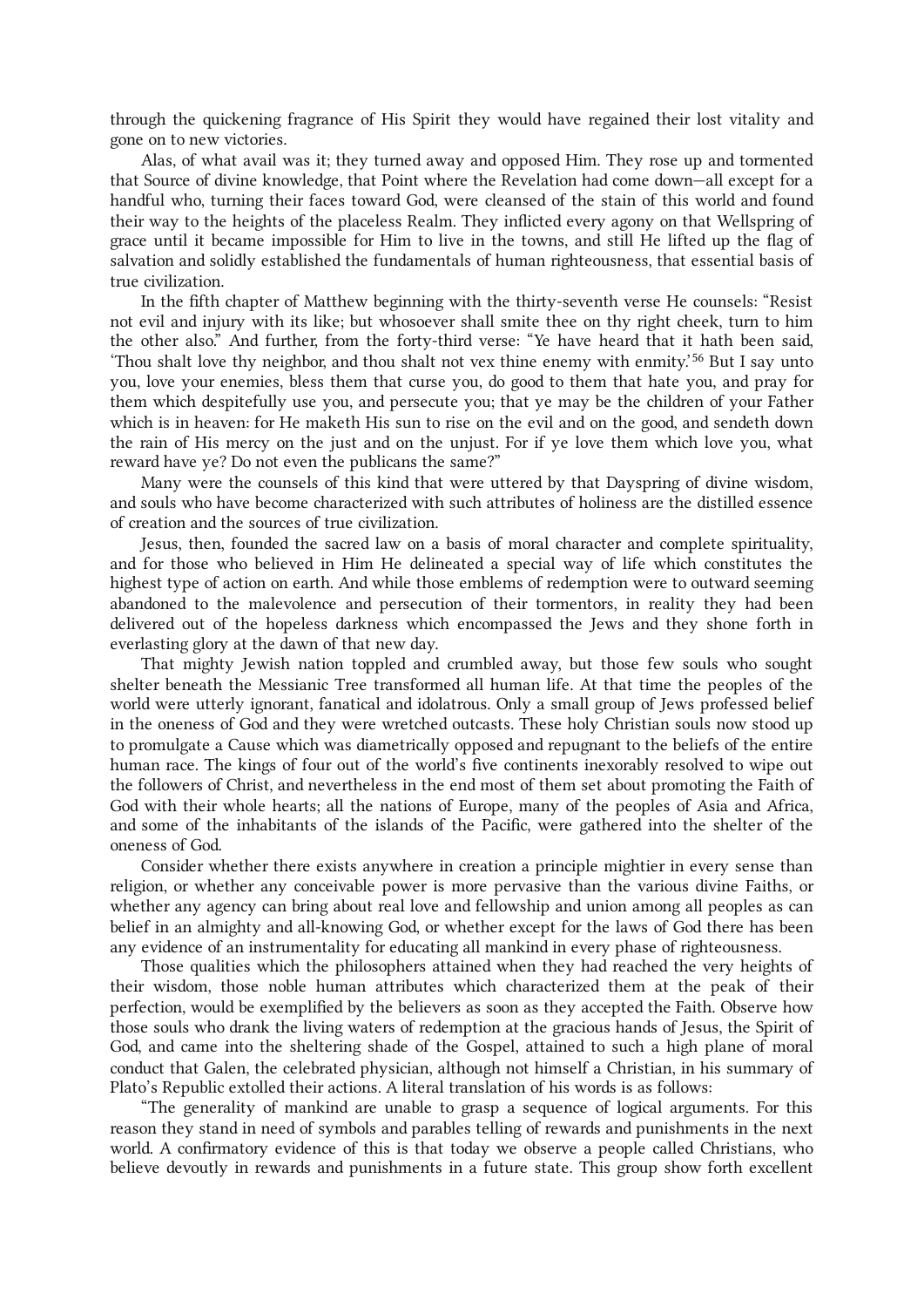actions, similar to the actions of an individual who is a true philosopher. For example, we all see with our own eyes that they have no fear of death, and their passion for justice and fair-dealing is so great that they should be considered true philosophers."<sup>[57](#page-36-26)</sup>

The station of a philosopher, in that age and in the mind of Galen, was superior to any other station in the world. Consider then how the enlightening and spiritualizing power of divine religions impels the believers to such heights of perfection that a philosopher like Galen, not himself a Christian, offers such testimony.

One demonstration of the excellent character of the Christians in those days was their dedication to charity and good works, and the fact that they founded hospitals and philanthropic institutions. For example, the first person to establish public clinics throughout the Roman Empire where the poor, the injured and the helpless received medical care, was the Emperor Constantine. This great king was the first Roman ruler to champion the Cause of Christ. He spared no efforts, dedicating his life to the promotion of the principles of the Gospel, and he solidly established the Roman government, which in reality had been nothing but a system of unrelieved oppression, on moderation and justice. His blessed name shines out across the dawn of history like the morning star, and his rank and fame among the world's noblest and most highly civilized is still on the tongues of Christians of all denominations.

<span id="page-25-0"></span>What a firm foundation of excellent character was laid down in those days, thanks to the training of holy souls who arose to promote the teachings of the Gospel. How many primary schools, colleges, hospitals, were established, and institutions where fatherless and indigent children received their education. How many were the individuals who sacrificed their own personal advantages and "out of desire to please the Lord" [58](#page-36-27) devoted the days of their lives to teaching the masses.

When, however, the time approached for the effulgent beauty of Muhammad to dawn upon the world, the control of Christian affairs passed into the hands of ignorant priests. Those heavenly breezes, soft-flowing from the regions of divine grace, died away, and the laws of the great Evangel, the rock-foundation on which the civilization of the world was based, turned barren of results, this out of misuse and because of the conduct of persons who, seemingly fair, were yet inwardly foul.

The noted historians of Europe, in describing the conditions, manners, politics, learning and culture, in all their aspects, of early, medieval and modern times, unanimously record that during the ten centuries constituting the Middle Ages, from the beginning of the sixth century of the Christian era till the close of the fifteenth, Europe was in every respect and to an extreme degree, barbaric and dark. The principal cause of this was that the monks, referred to by European peoples as spiritual and religious leaders, had given up the abiding glory that comes from obedience to the sacred commandments and heavenly teachings of the Gospel, and had joined forces with the presumptuous and tyrannical rulers of the temporal governments of those times. They had turned their eyes away from everlasting glory, and were devoting all their efforts to the furtherance of their mutual worldly interests and passing and perishable advantages. Ultimately things reached a point where the masses were hopeless prisoners in the hands of these two groups, and all this brought down in ruins the whole structure of the religion, culture, welfare and civilization of the peoples of Europe.

<span id="page-25-1"></span>When the unworthy acts and thoughts and the discreditable purposes of the leaders had stilled the sweet savors of the Spirit of God (Jesus) and they ceased to stream across the world, and the darkness of ignorance and bigotry and of actions that were displeasing to God, encompassed the earth, then the dawn of hope shone out and the divine spring drew on; a cloud of mercy overspread the world, and out of the regions of grace the fecund winds began to blow. In the sign of Muhammad, the Sun of Truth rose over Yathrib (Medina) and the Hijáz and cast across the universe the lights of eternal glory. Then the earth of human potentialities was transformed, and the words "The earth shall shine with the light of her Lord,"<sup>[59](#page-36-28)</sup> were fulfilled. The old world turned new again, and its dead body rose into abundant life. Then tyranny and ignorance were overthrown, and towering palaces of knowledge and justice were reared in their place. A sea of enlightenment thundered, and science cast down its rays. The savage peoples of the Ḥijáz, before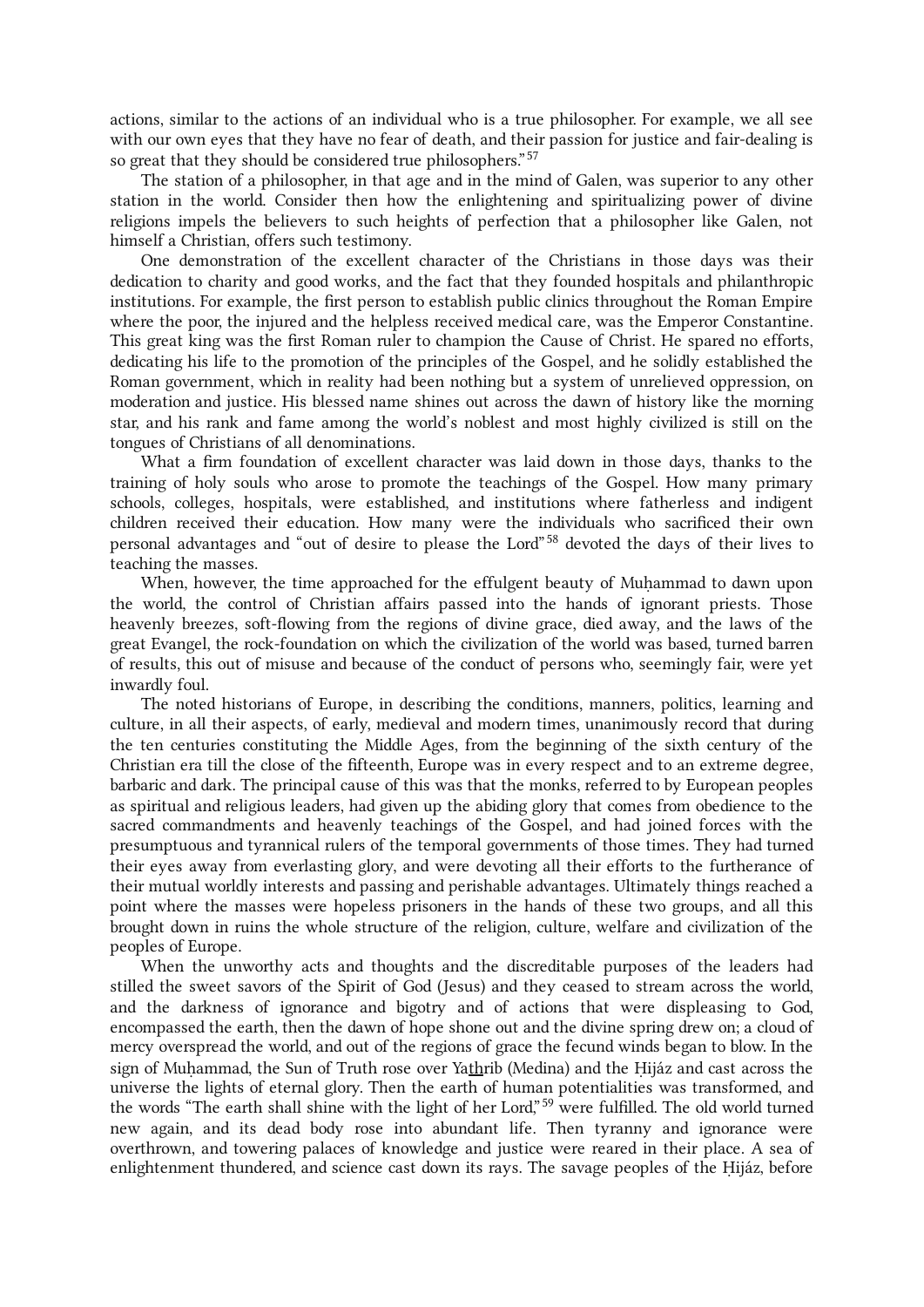that Flame of supreme Prophethood was lit in the lamp of Mecca, were the most brutish and benighted of all the peoples of the earth. In all the histories, their depraved and vicious practices, their ferocity and their constant feuds, are a matter of record. In those days the civilized peoples of the world did not even consider the Arab tribes of Mecca and Medina as human beings. And yet, after the Light of the World rose over them, they were—because of the education bestowed on them by that Mine of perfections, that Focal Center of Revelation, and the blessings vouchsafed by the divine law—within a brief interval gathered into the shelter of the principle of divine oneness. This brutish people then attained such a high degree of human perfection and civilization that all their contemporaries marveled at them. Those very peoples who had always mocked the Arabs and held them up to ridicule as a breed devoid of judgment, now eagerly sought them out, visiting their countries to acquire enlightenment and culture, technical skills, statecraft, arts and sciences.

Observe the influence on material situations of that training which is inculcated by the true Educator. Here were tribes so benighted and untamed that during the period of the Jáhilíyyih they would bury their seven-year-old daughters alive—an act which even an animal, let alone a human being, would hate and shrink from but which they in their extreme degradation considered the ultimate expression of honor and devotion to principle—and this darkened people, thanks to the manifest teachings of that great Personage, advanced to such a degree that after they conquered Egypt, Syria and its capital Damascus, Chaldea, Mesopotamia and Írán, they came to administer single-handedly whatever matters were of major importance in four main regions of the globe.

The Arabs then excelled all the peoples of the world in science and the arts, in industry and invention, in philosophy, government and moral character. And truly, the rise of this brutish and despicable element, in such a short interval, to the supreme heights of human perfection, is the greatest demonstration of the rightfulness of the Lord Muḥammad's Prophethood.

In the early ages of Islám the peoples of Europe acquired the sciences and arts of civilization from Islám as practiced by the inhabitants of Andalusia. A careful and thorough investigation of the historical record will establish the fact that the major part of the civilization of Europe is derived from Islám; for all the writings of Muslim scholars and divines and philosophers were gradually collected in Europe and were with the most painstaking care weighed and debated at academic gatherings and in the centers of learning, after which their valued contents would be put to use. Today, numerous copies of the works of Muslim scholars which are not to be found in Islamic countries, are available in the libraries of Europe. Furthermore, the laws and principles current in all European countries are derived to a considerable degree and indeed virtually in their entirety from the works on jurisprudence and the legal decision of Muslim theologians. Were it not for the fear of unduly lengthening the present text, We would cite these borrowings one by one.

The beginnings of European civilization date from the seventh century of the Muslim era. The particulars were these: toward the end of the fifth century of the hegira, the Pope or Head of Christendom set up a great hue and cry over the fact that places sacred to the Christians, such as Jerusalem, Bethlehem and Nazareth, had fallen under Muslim rule, and he stirred up the kings and the commoners of Europe to undertake what he considered a holy war. His impassioned outcry waxed so loud that all the countries of Europe responded, and crusading kings at the head of innumerable hosts passed over the Sea of Marmara and made their way to the continent of Asia. In those days the Fátimid caliphs ruled over Egypt and some countries of the West, and most of the time the kings of Syria, that is the Saljúqs, were subject to them as well. Briefly, the kings of the West with their unnumbered armies fell upon Syria and Egypt, and there was continuous warfare between the Syrian rulers and those of Europe for a period of two hundred and three years. Reinforcements were always coming in from Europe, and time and time again the Western rulers stormed and took over every castle in Syria, and as often, the kings of Islám delivered them out of their hands. Finally Saladin, in the year 693 A.H., drove the European kings and their armies out of Egypt and off the Syrian coast. Hopelessly beaten, they went back to Europe. In the course of these wars of the Crusades, millions of human beings perished. To sum up, from 490 A.H. until 693, kings, commanders and other European leaders continually came and went between Egypt, Syria and the West, and when in the end they all returned home, they introduced into Europe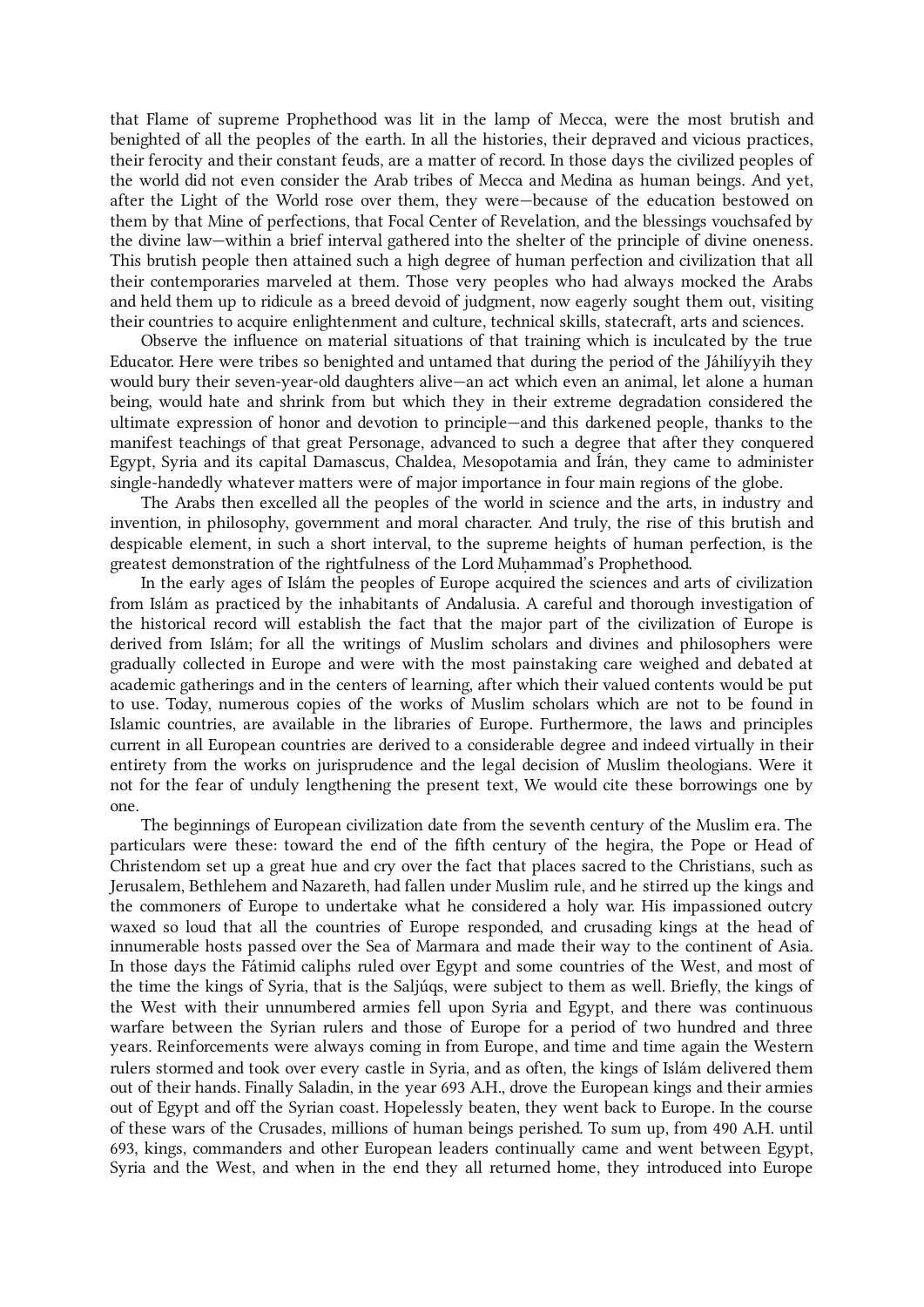whatever they had observed over two hundred and odd years in Muslim countries as to government, social development and learning, colleges, schools and the refinements of living. The civilization of Europe dates from that time.

O people of Persia! How long will your torpor and lethargy last? You were once the lords of the whole earth; the world was at your beck and call. How is it that your glory has lapsed and you have fallen from favor now, and crept away into some corner of oblivion? You were the fountainhead of learning, the unfailing spring of light for all the earth, how is it that you are withered now, and quenched, and faint of heart? You who once lit the world, how is it that you lurk, inert, bemused, in darkness now? Open your mind's eye, see your great and present need. Rise up and struggle, seek education, seek enlightenment. Is it meet that a foreign people should receive from your own forbears its culture and its knowledge, and that you, their blood, their rightful heirs, should go without? How does it seem, when your neighbors are at work by day and night with their whole hearts, providing for their advancement, their honor and prosperity, that you, in your ignorant fanaticism, are busy only with your quarrels and antipathies, your indulgences and appetites and empty dreams? Is it commendable that you should waste and fritter away in apathy the brilliance that is your birthright, your native competence, your inborn understanding? Again, We have digressed from Our theme.

<span id="page-27-0"></span>Those European intellectuals who are well-informed as to the facts of Europe's past, and are characterized by truthfulness and a sense of justice, unanimously acknowledge that in every particular the basic elements of their civilization are derived from Islám. For example Draper,<sup>[60](#page-36-29)</sup> the well-known French authority, a writer whose accuracy, ability and learning are attested by all European scholars, in one of his best-known works, The Intellectual Development of Europe, has written a detailed account in this connection, that is, with reference to the derivation by the peoples of Europe of the fundamentals of civilization and the bases of progress and well-being from Islám. His account is exhaustive, and a translation here would unduly lengthen out the present work and would indeed be irrelevant to Our purpose. If further details are desired the reader may refer to that text.

In essence, the author shows how the totality of Europe's civilization—its laws, principles, institutions, its sciences, philosophies, varied learning, its civilized manners and customs, its literature, art and industry, its organization, its discipline, its behavior, its commendable character traits, and even many of the words current in the French language, derives from the Arabs. One by one, he investigates each of these elements in detail, even giving the period when each was brought over from Islám. He describes as well the arrival of the Arabs in the West, in what is now Spain, and how in a short time they established a well-developed civilization there, and to what a high degree of excellence their administrative system and scholarship attained, and how solidly founded and well regulated were their schools and colleges, where sciences and philosophy, arts and crafts, were taught; what a high level of leadership they achieved in the arts of civilization and how many were the children of Europe's leading families who were sent to attend the schools of Cordova and Granada, Seville and Toledo to acquire the sciences and arts of civilized life. He even records that a European named Gerbert came to the West and enrolled at the University of Cordova in Arab territory, studied arts and sciences there, and after his return to Europe achieved such prominence that ultimately he was elevated to the leadership of the Catholic Church and became the Pope.

The purpose of these references is to establish the fact that the religions of God are the true source of the spiritual and material perfections of man, and the fountainhead for all mankind of enlightenment and beneficial knowledge. If one observes the matter justly it will be found that all the laws of politics are contained in these few and holy words:

<span id="page-27-1"></span>"And they enjoin what is just, and forbid what is unjust, and speed on in good works. These are of the righteous."<sup>[61](#page-37-0)</sup> And again: "that there may be among you a people who invite to the good, and enjoin the just, and forbid the wrong. These are they with whom it shall be well."<sup>[62](#page-37-1)</sup> And further: "Verily, God enjoineth justice and the doing of good… and He forbiddeth wickedness and oppression. He warneth you that haply ye may be mindful."<sup>[63](#page-37-2)</sup> And yet again, of the civilizing of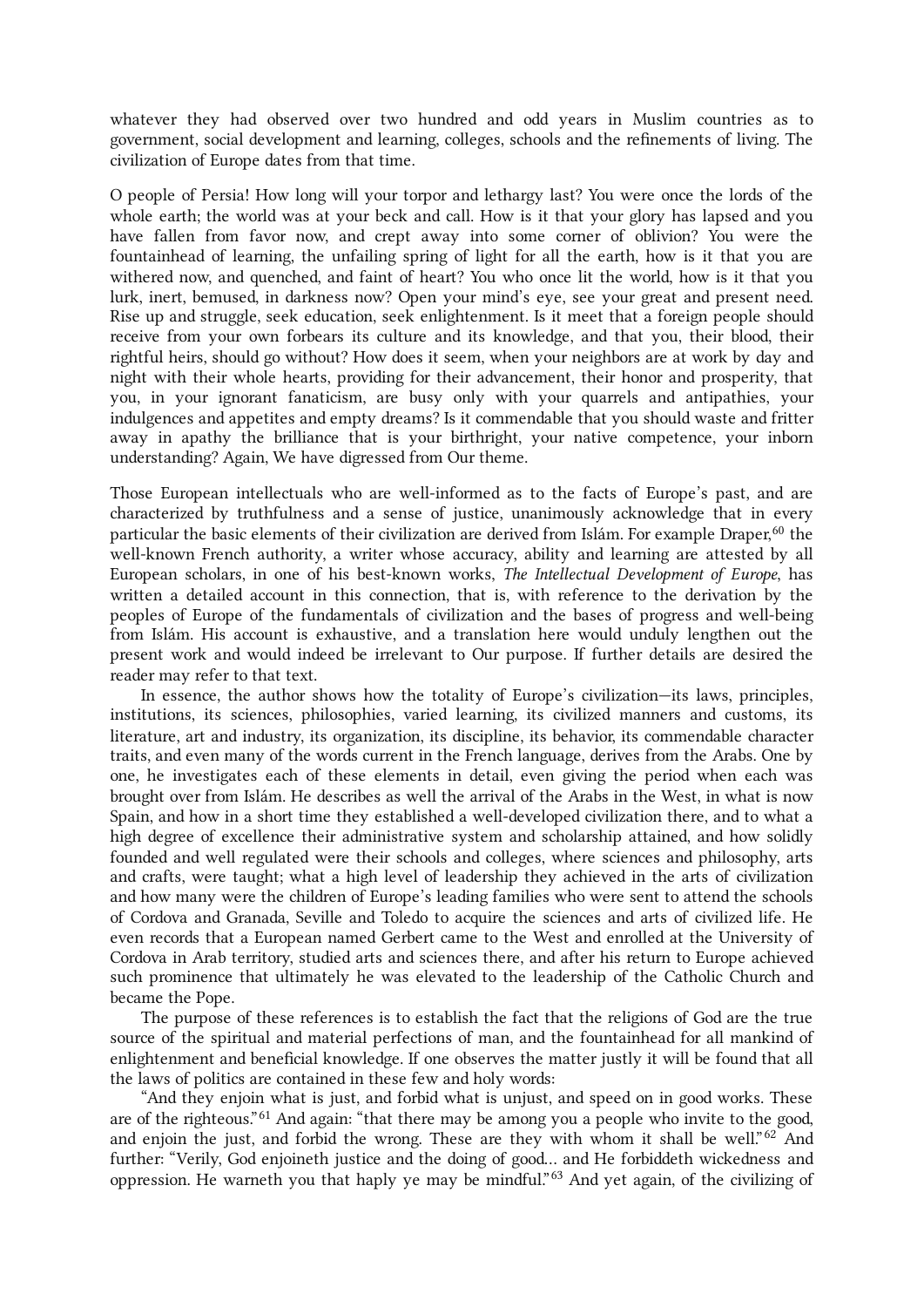human behavior: "Make due allowances; and enjoin what is just, and withdraw from the ignorant."<sup>[64](#page-37-3)</sup> And likewise: "...who master their anger, and forgive others! God loveth the doers of good."<sup>[65](#page-37-4)</sup> And again: "There is no righteousness in turning your faces toward the East or the West, but he is righteous who believeth in God, and the last day, and the angels, and the Scriptures, and the Prophets; who for the love of God disburseth his wealth to his kindred, and to orphans, and the needy and the wayfarer, and those who ask, and for ransom; who observeth prayer, and payeth the legal alms, and who is of those who perform their covenant when they have covenanted, and are patient under ills and hardships, and in time of trouble: these are they who are just, and these are they who fear the Lord."<sup>[66](#page-37-5)</sup> And yet further: "They prefer them before themselves, though poverty be their own lot."<sup>[67](#page-37-6)</sup> See how these few sacred verses encompass the highest levels and innermost meanings of civilization and embody all the excellencies of human character.

By the Lord God, and there is no God but He, even the minutest details of civilized life derive from the grace of the Prophets of God. What thing of value to mankind has ever come into being which was not first set forth either directly or by implication in the Holy Scriptures?

Alas, of what avail is it. When the weapons are in cowards' hands, no man's life and property are safe, and thieves only grow the stronger. When, in the same way, a far-from-perfect priesthood acquire control of affairs, they come down like a massive curtain between the people and the light of Faith.

<span id="page-28-0"></span>Sincerity is the foundation-stone of faith. That is, a religious individual must disregard his personal desires and seek in whatever way he can wholeheartedly to serve the public interest; and it is impossible for a human being to turn aside from his own selfish advantages and sacrifice his own good for the good of the community except through true religious faith. For self-love is kneaded into the very clay of man, and it is not possible that, without any hope of a substantial reward, he should neglect his own present material good. That individual, however, who puts his faith in God and believes in the words of God—because he is promised and certain of a plentiful reward in the next life, and because worldly benefits as compared to the abiding joy and glory of future planes of existence are nothing to him—will for the sake of God abandon his own peace and profit and will freely consecrate his heart and soul to the common good. "A man, too, there is who selleth his very self out of desire to please God."<sup>[68](#page-37-7)</sup>

There are some who imagine that an innate sense of human dignity will prevent man from committing evil actions and insure his spiritual and material perfection. That is, that an individual who is characterized with natural intelligence, high resolve, and a driving zeal, will, without any consideration for the severe punishments consequent on evil acts, or for the great rewards of righteousness, instinctively refrain from inflicting harm on his fellow men and will hunger and thirst to do good. And yet, if we ponder the lessons of history it will become evident that this very sense of honor and dignity is itself one of the bounties deriving from the instructions of the Prophets of God. We also observe in infants the signs of aggression and lawlessness, and that if a child is deprived of a teacher's instructions his undesirable qualities increase from one moment to the next. It is therefore clear that the emergence of this natural sense of human dignity and honor is the result of education. Secondly, even if we grant for the sake of the argument that instinctive intelligence and an innate moral quality would prevent wrongdoing, it is obvious that individuals so characterized are as rare as the philosopher's stone. An assumption of this sort cannot be validated by mere words, it must be supported by the facts. Let us see what power in creation impels the masses toward righteous aims and deeds!

Aside from this, if that rare individual who does exemplify such a faculty should also become an embodiment of the fear of God, it is certain that his strivings toward righteousness would be strongly reinforced.

Universal benefits derive from the grace of the divine religions, for they lead their true followers to sincerity of intent, to high purpose, to purity and spotless honor, to surpassing kindness and compassion, to the keeping of their covenants when they have covenanted, to concern for the rights of others, to liberality, to justice in every aspect of life, to humanity and philanthropy, to valor and to unflagging efforts in the service of mankind. It is religion, to sum up, which produces all human virtues, and it is these virtues which are the bright candles of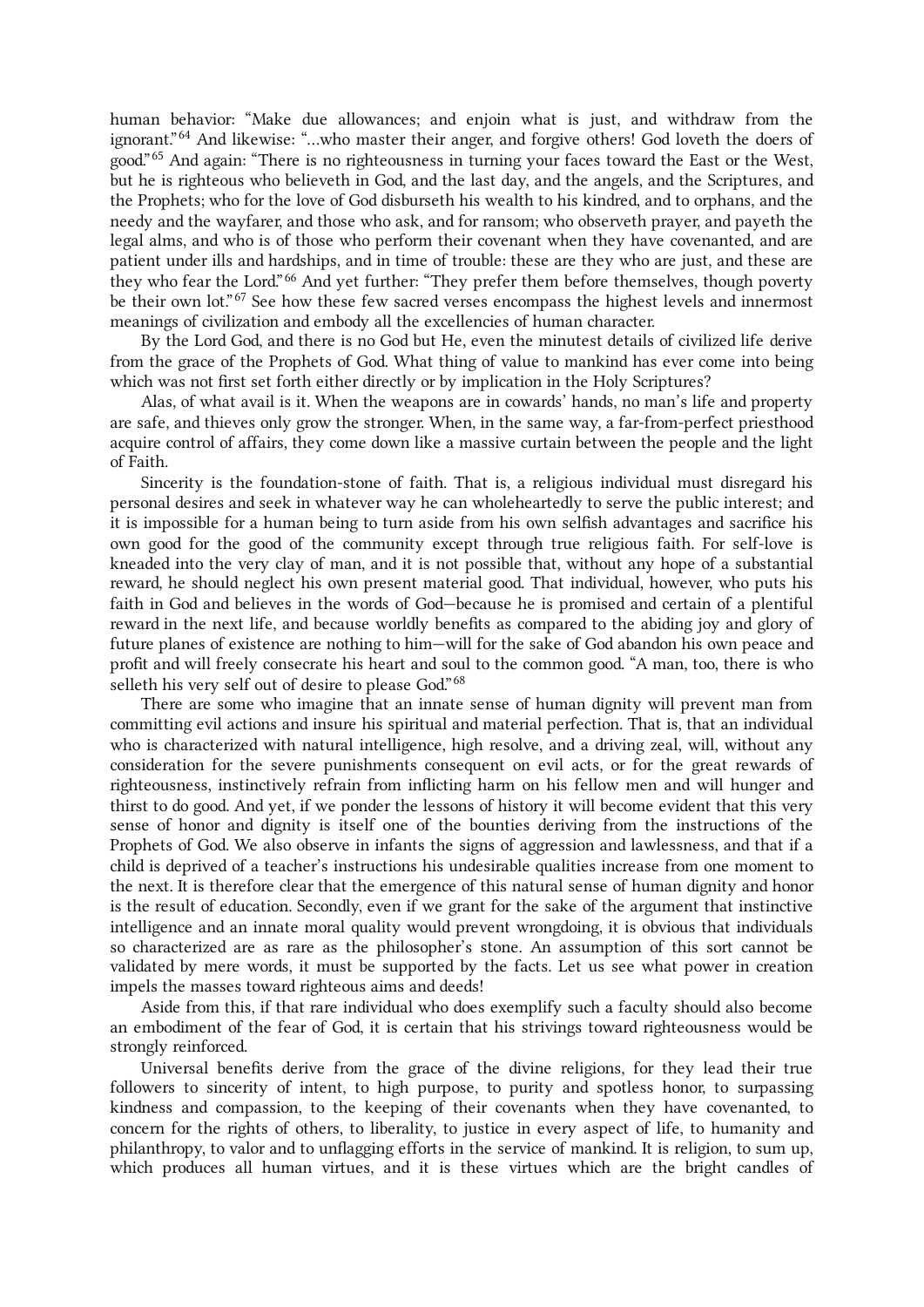civilization. If a man is not characterized by these excellent qualities, it is certain that he has never attained to so much as a drop out of the fathomless river of the waters of life that flows through the teachings of the Holy Books, nor caught the faintest breath of the fragrant breezes that blow from the gardens of God; for nothing on earth can be demonstrated by words alone, and every level of existence is known by its signs and symbols, and every degree in man's development has its identifying mark.

The purpose of these statements is to make it abundantly clear that the divine religions, the holy precepts, the heavenly teachings, are the unassailable basis of human happiness, and that the peoples of the world can hope for no real relief or deliverance without this one great remedy. This panacea must, however, be administered by a wise and skilled physician, for in the hands of an incompetent all the cures that the Lord of men has ever created to heal men's ills could produce no health, and would on the contrary only destroy the helpless and burden the hearts of the already afflicted.

That Source of divine wisdom, that Manifestation of Universal Prophethood (Muḥammad), encouraging mankind to acquire sciences and arts and similar advantages has commanded them to seek these even in the furthermost reaches of China; yet the incompetent and caviling doctors forbid this, offering as their justification the saying, "He who imitates a people is one of them." They have not even grasped what is meant by the "imitation" referred to, nor do they know that the divine religions enjoin upon and encourage all the faithful to adopt such principles as will conduce to continuous improvements, and to acquire from other peoples sciences and arts. Whoever expresses himself to the contrary has never drunk of the nectar of knowledge and is astray in his own ignorance, groping after the mirage of his desires.

<span id="page-29-0"></span>Judge this aright: which one of these modern developments, whether in themselves or in their application, is contrary to the divine commandments? If they mean the establishment of parliaments, these are enjoined by the very text of the holy verse: "and whose affairs are guided by mutual counsel."<sup>[69](#page-37-8)</sup> And again, addressing the Dayspring of all knowledge, the Source of perfection (Muhammad), in spite of His being in possession of universal wisdom, the words are: "and consult them in the affair."<sup>[70](#page-37-9)</sup> In view of this how can the question of mutual consultation be in conflict with the religious law? The great advantages of consultation can be established by logical arguments as well.

Can they say that it would be contrary to the laws of God to make a death sentence conditional on the most careful investigations, on the sanction of numerous bodies, on legal proof and the royal order? Can they claim that what went on under the previous government was in conformity with the Qur'án? For example, in the days when Ḥájí Mírzá Áqásí was Prime Minister, it was heard from many sources that the governor of Gulpáygán seized thirteen defenseless bailiffs of that region, all of them of holy lineage, all of them guiltless, and without a trial, and without obtaining any higher sanction, beheaded them in a single hour.

At one time the population of Persia exceeded fifty millions. This has been dissipated partly through civil wars, but predominantly because of the lack of an adequate system of government and the despotism and unbridled authority of provincial and local governors. With the passage of time, not one-fifth of the population has survived, for the governors would select any victim they cared to, however innocent, and vent their wrath on him and destroy him. Or, for a whim, they would make a pet out of some proven mass murderer. Not a soul could speak out, because the governor was in absolute control. Can we say that these things were in conformity with justice or with the laws of God?

Can we maintain that it is contrary to the fundamentals of the Faith to encourage the acquisition of useful arts and of general knowledge, to inform oneself as to the truths of such physical sciences as are beneficial to man, and to widen the scope of industry and increase the products of commerce and multiply the nation's avenues of wealth? Would it conflict with the worship of God to establish law and order in the cities and organize the rural districts, to repair the roads and build railroads and facilitate transportation and travel and thus increase the people's well-being? Would it be inconsistent with the divine commands and prohibitions if we were to work the abandoned mines which are the greatest source of the nation's wealth, and to build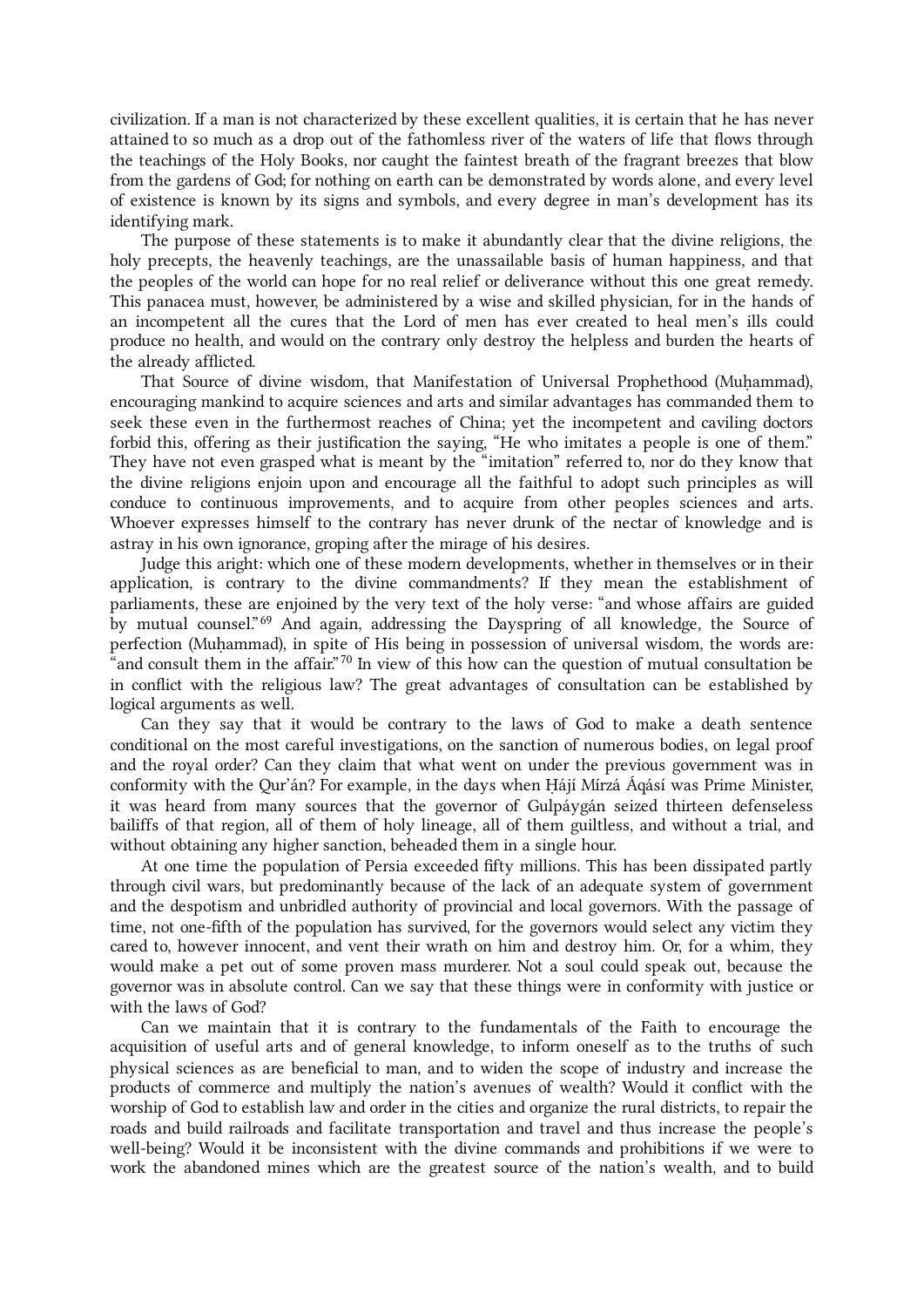factories, from which come the entire people's comfort, security and affluence? Or to stimulate the creation of new industries and to promote improvements in our domestic products?

By the All-Glorious! I am astonished to find what a veil has fallen across their eyes, and how it blinds them even to such obvious necessities as these. And there is no doubt whatever that when conclusive arguments and proofs of this sort are advanced, they will answer, out of a thousand hidden spites and prejudices: "On the Day of Judgment, when men stand before their Lord, they will not be questioned as to their education and the degree of their culture—rather will they be examined as to their good deeds." Let us grant this and assume that man will not be asked as to his culture and education; even so, on that great Day of Reckoning, will not the leaders be called to account? Will it not be said to them: "O chiefs and leaders! Why did ye cause this mighty nation to fall from the heights of its former glory, to pass from its place at the heart and center of the civilized world? Ye were well able to take hold of such measures as would lead to the high honor of this people. This ye failed to do, and ye even went on to deprive them of the common benefits enjoyed by all. Did not this people once shine out like stars in an auspicious heaven? How have ye dared to quench their light in darkness! Ye could have lit the lamp of temporal and eternal glory for them; why did ye fail to strive for this with all your hearts? And when by God's grace a flaming Light flared up, why did ye fail to shelter it in the glass of your valor, from the winds that beat against it? Why did ye rise up in all your might to put it out?"

<span id="page-30-0"></span>"And every man's fate have We fastened about his neck: and on the Day of Resurrection will We bring it forth to him a book which shall be proffered to him wide open."<sup>[71](#page-37-10)</sup>

<span id="page-30-1"></span>Again, is there any deed in the world that would be nobler than service to the common good? Is there any greater blessing conceivable for a man, than that he should become the cause of the education, the development, the prosperity and honor of his fellow-creatures? No, by the Lord God! The highest righteousness of all is for blessed souls to take hold of the hands of the helpless and deliver them out of their ignorance and abasement and poverty, and with pure motives, and only for the sake of God, to arise and energetically devote themselves to the service of the masses, forgetting their own worldly advantage and working only to serve the general good. "They prefer them before themselves, though poverty be their own lot."<sup>[72](#page-37-11)</sup> "The best of men are those who serve the people; the worst of men are those who harm the people."

Glory be to God! What an extraordinary situation now obtains, when no one, hearing a claim advanced, asks himself what the speaker's real motive might be, and what selfish purpose he might not have hidden behind the mask of words. You find, for example, that an individual seeking to further his own petty and personal concerns, will block the advancement of an entire people. To turn his own water mill, he will let the farms and fields of all the others parch and wither. To maintain his own leadership, he will everlastingly direct the masses toward that prejudice and fanaticism which subvert the very base of civilization.

Such a man, at the same moment that he is perpetrating actions which are anathema in the sight of God and detested by all the Prophets and Holy Ones, if he sees a person who has just finished eating wash his hands with soap—an article the inventor of which was 'Abdu'lláh Búní, a Muslim—will, because this unfortunate does not instead wipe his hands up and down the front of his robe and on his beard, set up a hue and cry to the effect that the religious law has been overthrown, and the manners and customs of heathen nations are being introduced into ours. Utterly disregarding the evil of his own ways, he considers the very cause of cleanliness and refinement as wicked and foolish.

O People of Persia! Open your eyes! Pay heed! Release yourselves from this blind following of the bigots, this senseless imitation which is the principal reason why men fall away into paths of ignorance and degradation. See the true state of things. Rise up; seize hold of such means as will bring you life and happiness and greatness and glory among all the nations of the world.

The winds of the true springtide are passing over you; adorn yourselves with blossoms like trees in the scented garden. Spring clouds are streaming; then turn you fresh and verdant like the sweet eternal fields. The dawn star is shining, set your feet on the true path. The sea of might is swelling, hasten to the shores of high resolve and fortune. The pure water of life is welling up, why wear away your days in a desert of thirst? Aim high, choose noble ends; how long this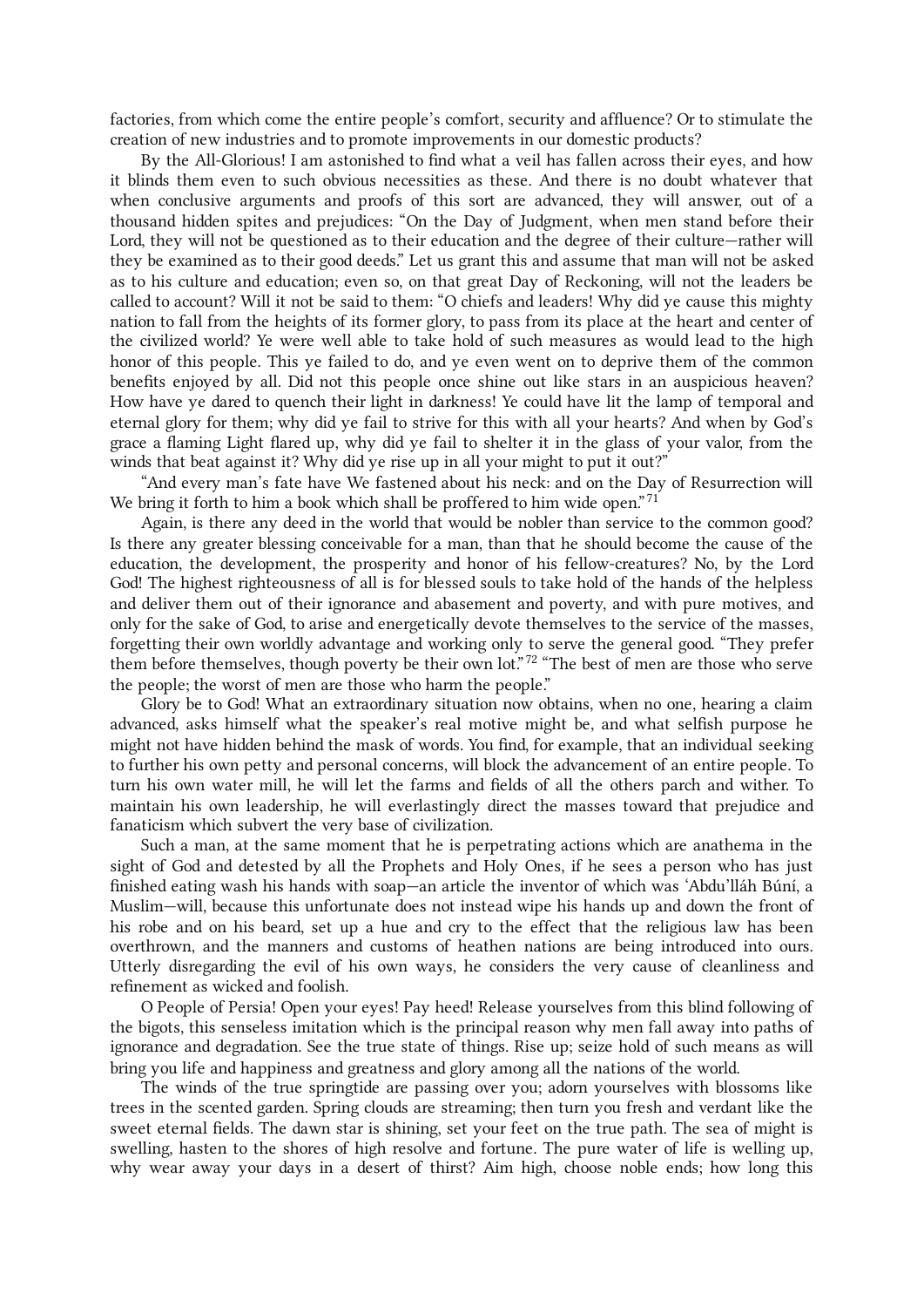lethargy, how long this negligence! Despair, both here and hereafter, is all you will gain from selfindulgence; abomination and misery are all you will harvest from fanaticism, from believing the foolish and the mindless. The confirmations of God are supporting you, the succor of God is at hand: why do you not cry out and exult with all your heart, and strive with all your soul!

Among those matters which require thorough revision and reform is the method of studying the various branches of knowledge and the organization of the academic curriculum. From lack of organization, education has become haphazard and confused. Trifling subjects which should not call for elaboration receive undue attention, to such an extent that students, over long periods of time, waste their minds and their energies on material that is pure supposition, in no way susceptible of proof, such study consisting in going deep into statements and concepts which careful examination would establish as not even unlikely, but rather as unalloyed superstition, and representing the investigation of useless conceits and the chasing of absurdities. There can be no doubt that to concern oneself with such illusions, to examine into and lengthily debate such idle propositions, is nothing but a waste of time and a marring of the days of one's life. Not only this, but it also prevents the individual from undertaking the study of those arts and sciences of which society stands in dire need. The individual should, prior to engaging in the study of any subject, ask himself what its uses are and what fruit and result will derive from it. If it is a useful branch of knowledge, that is, if society will gain important benefits from it, then he should certainly pursue it with all his heart. If not, if it consists in empty, profitless debates and in a vain concatenation of imaginings that lead to no result except acrimony, why devote one's life to such useless hairsplittings and disputes.

Because this matter requires further elucidation and a thorough hearing, so that it can be fully established that some of the subjects which today are neglected are extremely valuable, while the nation has no need whatever of various other, superfluous studies, the point will, God willing, be developed in a second volume. Our hope is that a reading of this first volume will produce fundamental changes in the thinking and the behavior of society, for We have undertaken the work with a sincere intent and purely for the sake of God. Although in this world individuals who are able to distinguish between sincere intentions and false words are as rare as the philosopher's stone, yet We fix Our hopes on the measureless bounties of the Lord.

To resume: As for that group who maintains that in effecting these necessary reforms we must proceed with deliberation, exercise patience and gain the objectives one at a time, just what do they mean by this? If by deliberation they are referring to that circumspection which the science of government requires, their thought is timely and appropriate. It is certain that momentous undertakings cannot be brought to a successful conclusion in haste; that in such cases haste would only make waste.

<span id="page-31-0"></span>The world of politics is like the world of man; he is seed at first, and then passes by degrees to the condition of embryo and foetus, acquiring a bone structure, being clothed with flesh, taking on his own special form, until at last he reaches the plane where he can befittingly fulfill the words: "the most excellent of Makers." [73](#page-37-12) Just as this is a requirement of creation and is based on the universal Wisdom, the political world in the same way cannot instantaneously evolve from the nadir of defectiveness to the zenith of rightness and perfection. Rather, qualified individuals must strive by day and by night, using all those means which will conduce to progress, until the government and the people develop along every line from day to day and even from moment to moment.

When, through the divine bestowals, three things appear on earth, this world of dust will come alive, and stand forth wondrously adorned and full of grace. These are first, the fruitful winds of spring; second, the welling plenty of spring clouds; and third, the heat of the bright sun. When, out of the endless bounty of God, these three have been vouchsafed, then slowly, by His leave, dry trees and branches turn fresh and green again, and array themselves with many kinds of blossoms and fruits. It is the same when the pure intentions and the justice of the ruler, the wisdom and consummate skill and statecraft of the governing authorities, and the determination and unstinted efforts of the people, are all combined; then day by day the effects of the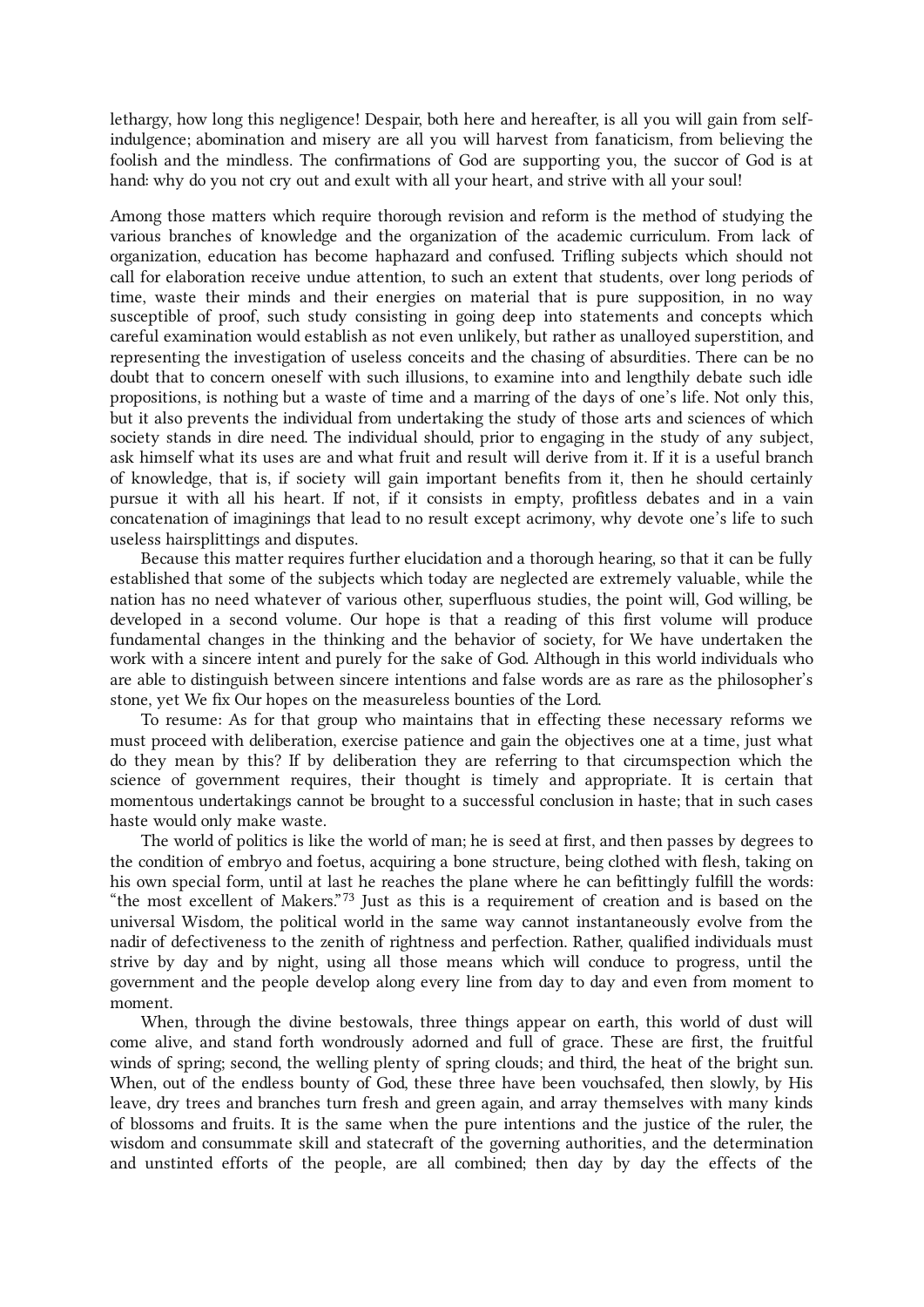advancement, of the far-reaching reforms, of the pride and prosperity of government and people alike, will become clearly manifest.

<span id="page-32-0"></span>If, however, by delay and postponement they mean this, that in each generation only one minute section of the necessary reforms should be attended to, this is nothing but lethargy and inertia, and no results would be forthcoming from such a procedure, except the endless repetition of idle words. If haste is harmful, inertness and indolence are a thousand times worse. A middle course is best, as it is written: "It is incumbent upon you to do good between the two evils," this referring to the mean between the two extremes. "And let not thy hand be tied up to thy neck; nor yet open it with all openness ... but between these follow a middle way." $^{74}$  $^{74}$  $^{74}$ 

The primary, the most urgent requirement is the promotion of education. It is inconceivable that any nation should achieve prosperity and success unless this paramount, this fundamental concern is carried forward. The principal reason for the decline and fall of peoples is ignorance. Today the mass of the people are uninformed even as to ordinary affairs, how much less do they grasp the core of the important problems and complex needs of the time.

It is therefore urgent that beneficial articles and books be written, clearly and definitely establishing what the present-day requirements of the people are, and what will conduce to the happiness and advancement of society. These should be published and spread throughout the nation, so that at least the leaders among the people should become, to some degree, awakened, and arise to exert themselves along those lines which will lead to their abiding honor. The publication of high thoughts is the dynamic power in the arteries of life; it is the very soul of the world. Thoughts are a boundless sea, and the effects and varying conditions of existence are as the separate forms and individual limits of the waves; not until the sea boils up will the waves rise and scatter their pearls of knowledge on the shore of life.

## Thou, Brother, art thy thought alone, The rest is only thew and bone.<sup>[75](#page-37-14)</sup>

<span id="page-32-1"></span>Public opinion must be directed toward whatever is worthy of this day, and this is impossible except through the use of adequate arguments and the adducing of clear, comprehensive and conclusive proofs. For the helpless masses know nothing of the world, and while there is no doubt that they seek and long for their own happiness, yet ignorance like a heavy veil shuts them away from it.

Observe to what a degree the lack of education will weaken and degrade a people. Today [1875] from the standpoint of population the greatest nation in the world is China, which has something over four hundred million inhabitants. On this account, its government should be the most distinguished on earth, its people the most acclaimed. And yet on the contrary, because of its lack of education in cultural and material civilization, it is the feeblest and the most helpless of all weak nations. Not long ago, a small contingent of English and French troops went to war with China and defeated that country so decisively that they took over its capital Peking. Had the Chinese government and people been abreast of the advanced sciences of the day, had they been skilled in the arts of civilization, then if all the nations on earth had marched against them the attack would still have failed, and the attackers would have returned defeated whence they had come.

Stranger even than this episode is the fact that the government of Japan was in the beginning subject to and under the protection of China, and that now for some years, Japan has opened its eyes and adopted the techniques of contemporary progress and civilization, promoting sciences and industries of use to the public, and striving to the utmost of their power and competence until public opinion was focused on reform. This government has currently advanced to such a point that, although its population is only one-sixth, or even one-tenth, that of China, it has recently challenged the latter government, and China has finally been forced to come to terms. Observe carefully how education and the arts of civilization bring honor, prosperity, independence and freedom to a government and its people.

It is, furthermore, a vital necessity to establish schools throughout Persia, even in the smallest country towns and villages, and to encourage the people in every possible way to have their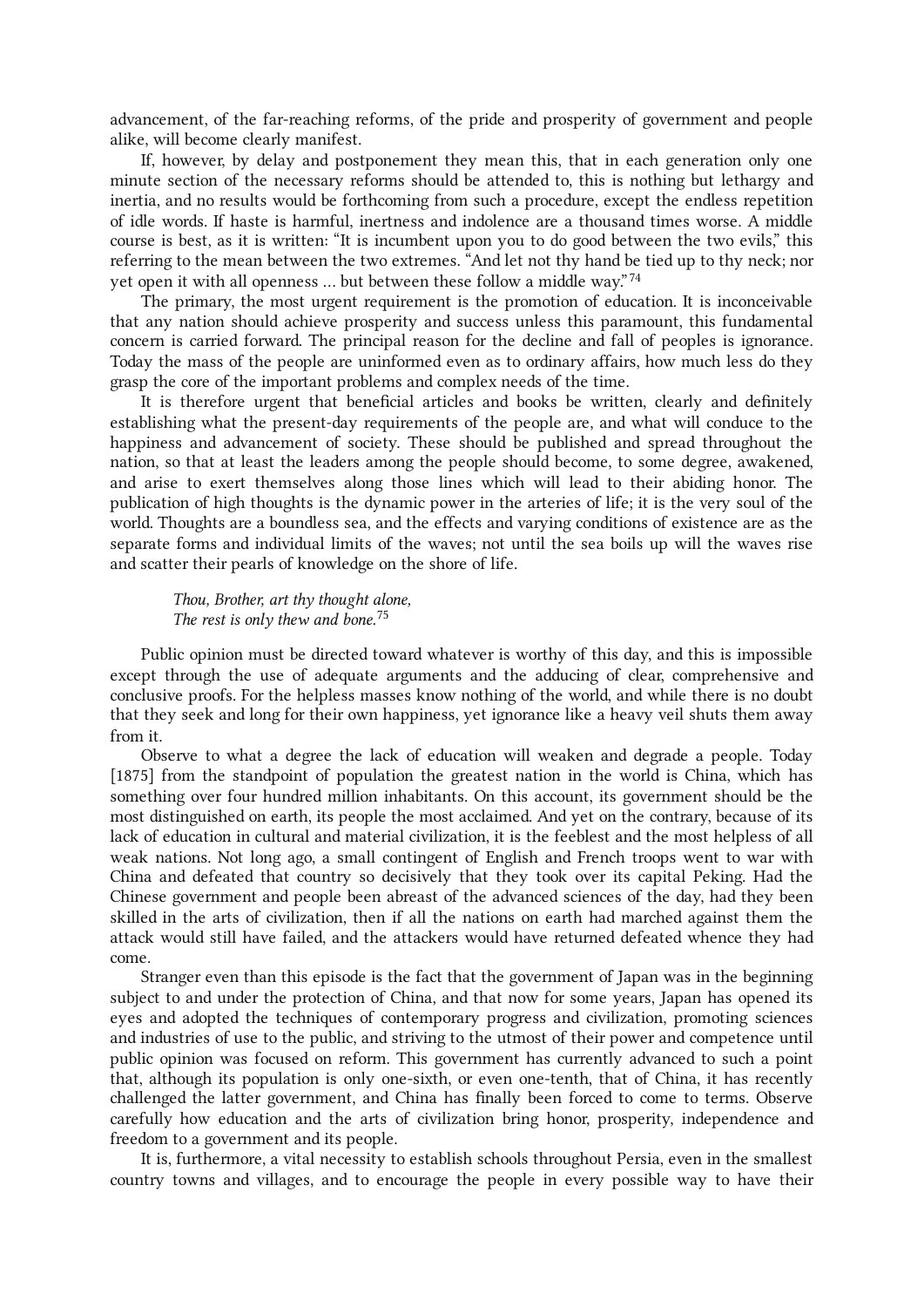children learn to read and write. If necessary, education should even be made compulsory. Until the nerves and arteries of the nation stir into life, every measure that is attempted will prove vain; for the people are as the human body, and determination and the will to struggle are as the soul, and a soulless body does not move. This dynamic power is present to a superlative degree in the very nature of the Persian people, and the spread of education will release it.

As to that element who believe that it is neither necessary nor appropriate to borrow the principles of civilization, the fundamentals of progress toward high levels of social happiness in the material world, the laws which effect thorough reforms, the methods which extend the scope of culture—and that it is far more suitable that Persia and the Persians reflect over the situation and then create their own techniques of progress.

<span id="page-33-0"></span>It is certain that if the vigorous intelligence and superior skill of the nation's great, and the energy and resolve of the most eminent men at the imperial court, and the determined efforts of those who have knowledge and capacity, and are well versed in the great laws of political life, should all be combined, and all should exert every effort and examine and reflect over every detail as well as on the main currents of affairs, there is every likelihood that because of the effective plans they would evolve, some situations would be thoroughly reformed. In the majority of cases, however, they would still be obliged to borrow; because, throughout the many-centuried past, hundreds of thousands of persons have devoted their entire lives to putting these things to the test until they were able to bring about these substantial developments. If all that is to be ignored and an effort is made to re-create those agencies in our own country and in our own way, and thus effect the hoped-for advancement, many generations would pass by and still the goal would not be reached. Observe for instance that in other countries they persevered over a long period until finally they discovered the power of steam and by means of it were enabled easily to perform the heavy tasks which were once beyond human strength. How many centuries it would take if we were to abandon the use of this power and instead strain every nerve to invent a substitute. It is therefore preferable to keep on with the use of steam and at the same time continuously to examine into the possibility of there being a far greater force available. One should regard the other technological advances, sciences, arts and political formulae of proven usefulness in the same light—i.e., those procedures which, down the ages, have time and again been put to the test and whose many uses and advantages have demonstrably resulted in the glory and greatness of the state, and the well-being and progress of the people. Should all these be abandoned, for no valid reason, and other methods of reform be attempted, by the time such reforms might eventuate, and their advantages might be put to proof, many years would go by, and many lives. Meanwhile, "we are still at the first bend in the road."<sup>[76](#page-37-15)</sup>

The superiority of the present in relation to the past consists in this, that the present can take over and adopt as a model many things which have been tried and tested and the great benefits of which have been demonstrated in the past, and that it can make its own new discoveries and by these augment its valuable inheritance. It is clear, then, that the accomplishment and experience of the past are known and available to the present, while the discoveries peculiar to the present were unknown to the past. This presupposes that the later generation is made up of persons of ability; otherwise, how many a later generation has lacked even so much as a drop out of the boundless ocean of knowledge that was its forbears'.

Reflect a little: let us suppose that, through the power of God, certain individuals are placed on earth; these obviously stand in need of many things, to provide for their human dignity, their happiness and ease. Now is it more practicable for them to acquire these things from their contemporaries, or should they, in each successive generation, borrow nothing, but instead independently create one or another of the instrumentalities which are necessary to human existence?

Should some maintain that those laws, principles and fundamentals of progress on the highest levels of a fully developed society, which are current in other countries, are not suited to the condition and the traditional needs of Persia's people, and that on this account it is necessary that within Írán, the nations' planners should exert their utmost efforts to bring about reforms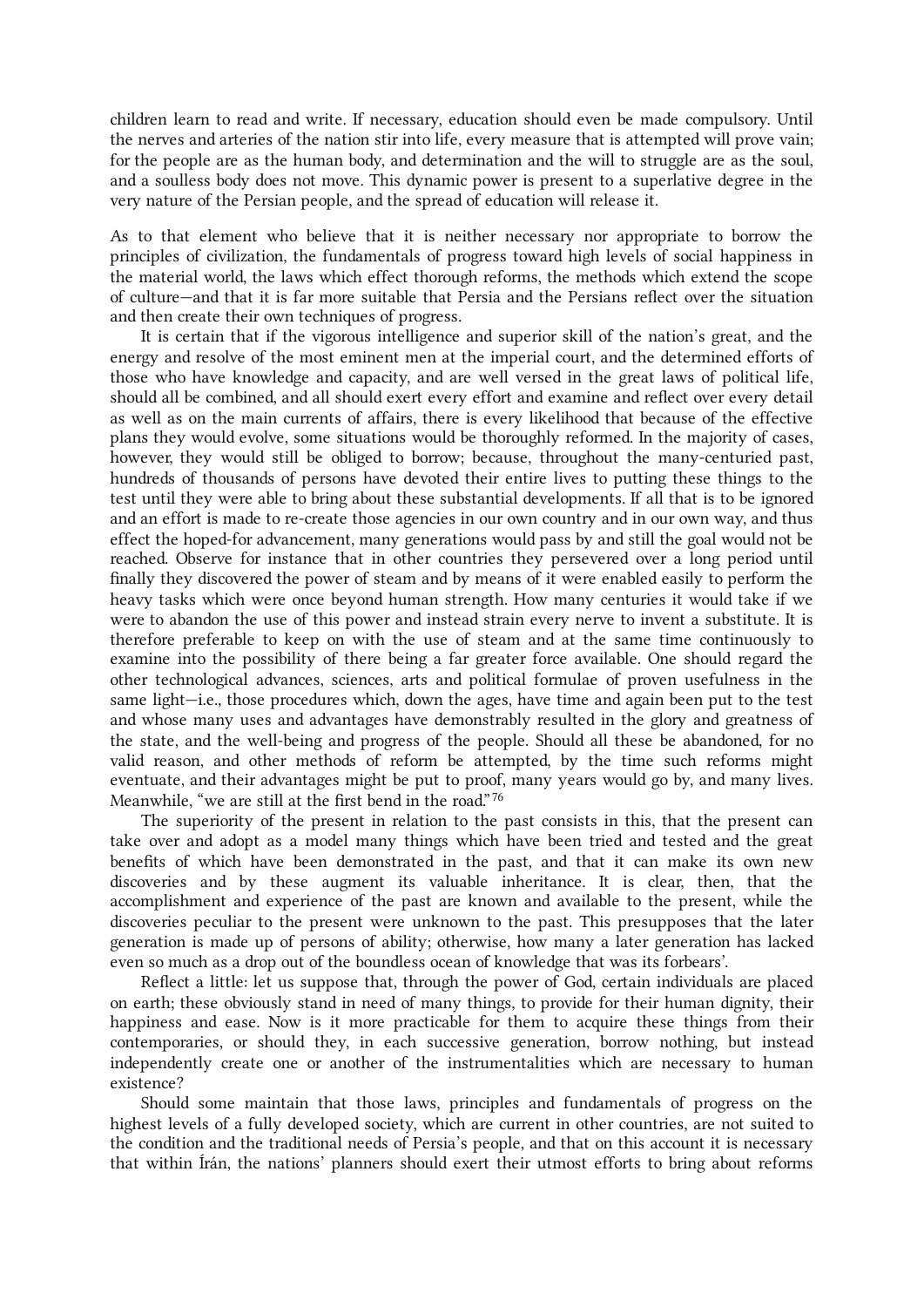appropriate to Persia—let them first explain what harm could come from such foreign importations.

If the country were built up, the roads repaired, the lot of the helpless improved by various means, the poor rehabilitated, the masses set on the path to progress, the avenues of public wealth increased, the scope of education widened, the government properly organized, and the free exercise of the individual's rights, and the security of his person and property, his dignity and good name, assured—would all this be at odds with the character of the Persian people? Whatever is in conflict with these measures has already been proved injurious, in every country, and does not concern one locality more than another.

These superstitions result in their entirety from lack of wisdom and understanding, and insufficient observation and analysis. Indeed, the majority of the reactionaries and the procrastinators are only concealing their own selfish interests under a barrage of idle words, and confusing the minds of the helpless masses with public statements which bear no relation to their well-concealed objectives.

<span id="page-34-0"></span>O people of Persia! The heart is a divine trust; cleanse it from the stain of self-love, adorn it with the coronal of pure intent, until the sacred honor, the abiding greatness of this illustrious nation may shine out like the true morning in an auspicious heaven. This handful of days on earth will slip away like shadows and be over. Strive then that God may shed His grace upon you, that you may leave a favorable remembrance in the hearts and on the lips of those to come. "And grant that I be spoken of with honor by posterity."<sup>[77](#page-37-16)</sup>

Happy the soul that shall forget his own good, and like the chosen ones of God, vie with his fellows in service to the good of all; until, strengthened by the blessings and perpetual confirmations of God, he shall be empowered to raise this mighty nation up to its ancient pinnacles of glory, and restore this withered land to sweet new life, and as a spiritual springtime, array those trees which are the lives of men with the fresh leaves, the blossoms and fruits of consecrated joy.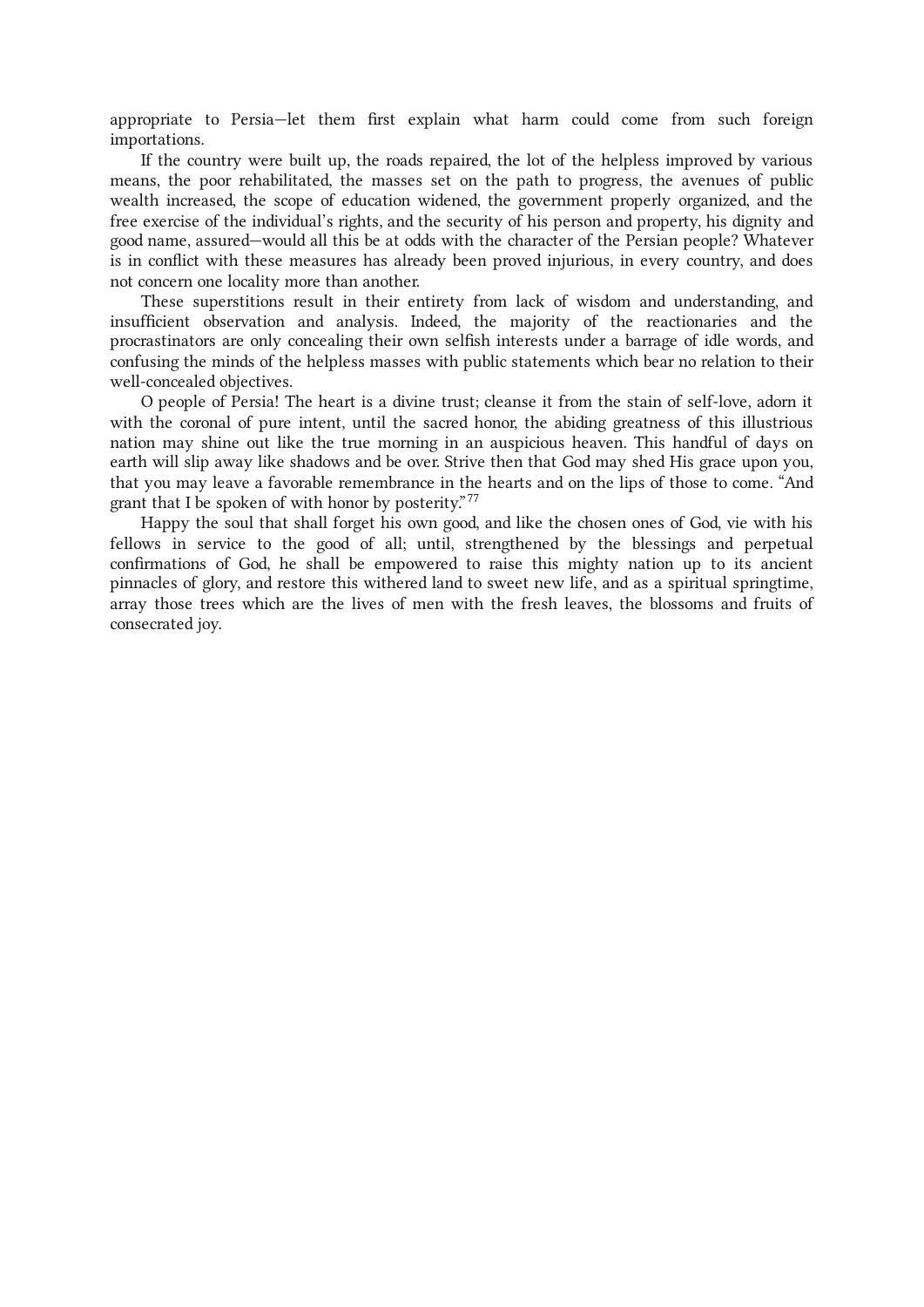# Notes

- <span id="page-35-0"></span>Qur'án 39:69. [↩](#page-0-0) 1
- <span id="page-35-1"></span>Qur'án 55:1–3. [↩](#page-0-0) 2
- <span id="page-35-2"></span>Qur'án 39:12. [↩](#page-0-1) 3
- <span id="page-35-3"></span>Qur'án 41:53. [↩](#page-0-2) 4
- <span id="page-35-4"></span>Qur'án 7:178; 8:22. [↩](#page-1-0) 5
- <span id="page-35-5"></span>6 Náṣiri'd-Dín <u>Sh</u>áh. ↔
- <span id="page-35-6"></span>The original Persian text written in 1875 carried no author's name, and the first English translation 7 published in 1910 under the title The Mysterious Forces of Civilization states only "Written in Persian by an Eminent Bahai Philosopher."  $\leftrightarrow$
- <span id="page-35-7"></span>Qur'án 76:9. [↩](#page-1-1) 8
- <span id="page-35-8"></span>9 2 Chronicles 36:22−23; Ezra 1:2; Esther 1:1; 8:9; Isaiah 45:1, 14; 49:12. ↔
- <span id="page-35-9"></span>10 Qur'án 6:90; 11:31. ←
- <span id="page-35-10"></span>11 Qur'án 14:23; 35:18.  $\leftrightarrow$
- <span id="page-35-11"></span>12 Qur'án 95:4.  $\leftrightarrow$
- <span id="page-35-12"></span>13 The Imám 'Alí.  $\leftrightarrow$
- <span id="page-35-13"></span>Qur'án 5:85. [↩](#page-7-0) 14
- <span id="page-35-14"></span>15 Qur'án 29:2.  $\leftrightarrow$
- <span id="page-35-15"></span>16 Jáhilíyyih: the period of paganism in Arabia, prior to the advent of Muḥammad.  $\leftrightarrow$
- <span id="page-35-16"></span>17 The pagan Arabs observed one separate and three consecutive months of truce, during which period pilgrimages were made to Mecca, and fairs, poetry contests and similar events took place.  $\leftrightarrow$
- <span id="page-35-17"></span>18 Qur'án 16:124.  $\leftrightarrow$
- <span id="page-35-18"></span>19 Qur'án 4:45; 5:16. ↔
- <span id="page-35-19"></span>20 Cf. Bahá'u'lláh, *The Kitáb-i-Iqán*, Part One, paragraph beginning "Yea, in the writings and utterances…".  $\leftrightarrow$
- <span id="page-35-20"></span>21 "If by the word *algebra* we mean that branch of mathematics by which we learn how to solve the equation  $x^2+5x=14$ , written in this way, the science begins in the 17th century. If we allow the equation to be written with other and less convenient symbols, it may be considered as beginning at least as early as the 3rd century. If we permit it to be stated in words and solved, for simple cases of positive roots, by the aid of geometric figures, the science was known to Euclid and others of the Alexandrian school as early as 300 B.C. If we permit of more or less scientific guessing in achieving a solution, algebra may be said to have been known nearly 2000 years B.C., and it had probably attracted the attention of the intellectual class much earlier … The name 'algebra' is quite fortuitous. When Mohammed ibn Mûsâ al-Khowârizmî … wrote in Baghdad (c. 825) he gave to one of his works the name Al-jebr w'al-muqâbalah. The title is sometimes translated as 'restoration and equation,' but the meaning was not clear even to the later Arab writers." Encyclopedia Britannica, 1952, s.v. Algebra.  $\leftrightarrow$
- <span id="page-35-21"></span>22 Qur'án 39:12; 13:17. ↔
- <span id="page-35-22"></span>23 Rúmí, *The Ma<u>th</u>naví*, I, 1906–1907. ↔
- <span id="page-35-23"></span>'Ulamá, from the Arabic, may be translated as "learned men," "scientists," or "religious 24 authorities."  $\leftrightarrow$
- <span id="page-35-24"></span>The Resh Galuta, a prince or ruler of the exiles in Babylon, to whom Jews, wherever they were, 25 paid tribute.  $\leftrightarrow$
- <span id="page-35-25"></span>26 A measure of weight, in Tihrán equivalent to six and two-thirds pounds.  $\leftrightarrow$
- <span id="page-35-26"></span>27 Qur'án 9:33; 48:28; 61:9. ↔
- <span id="page-35-27"></span>Qur'án 54:55. [↩](#page-12-1) 28
- <span id="page-35-28"></span>Qur'án 7:171: Yawm-i-Alast, the Day when God, addressing Adam's posterity-to-be, said to them, 29 "Am I not your Lord?" (a-lastu bi Rabbikum) and they replied: "Yea, we bear witness."  $\leftrightarrow$
- <span id="page-35-29"></span>Qur'án 9:33. [↩](#page-12-2) 30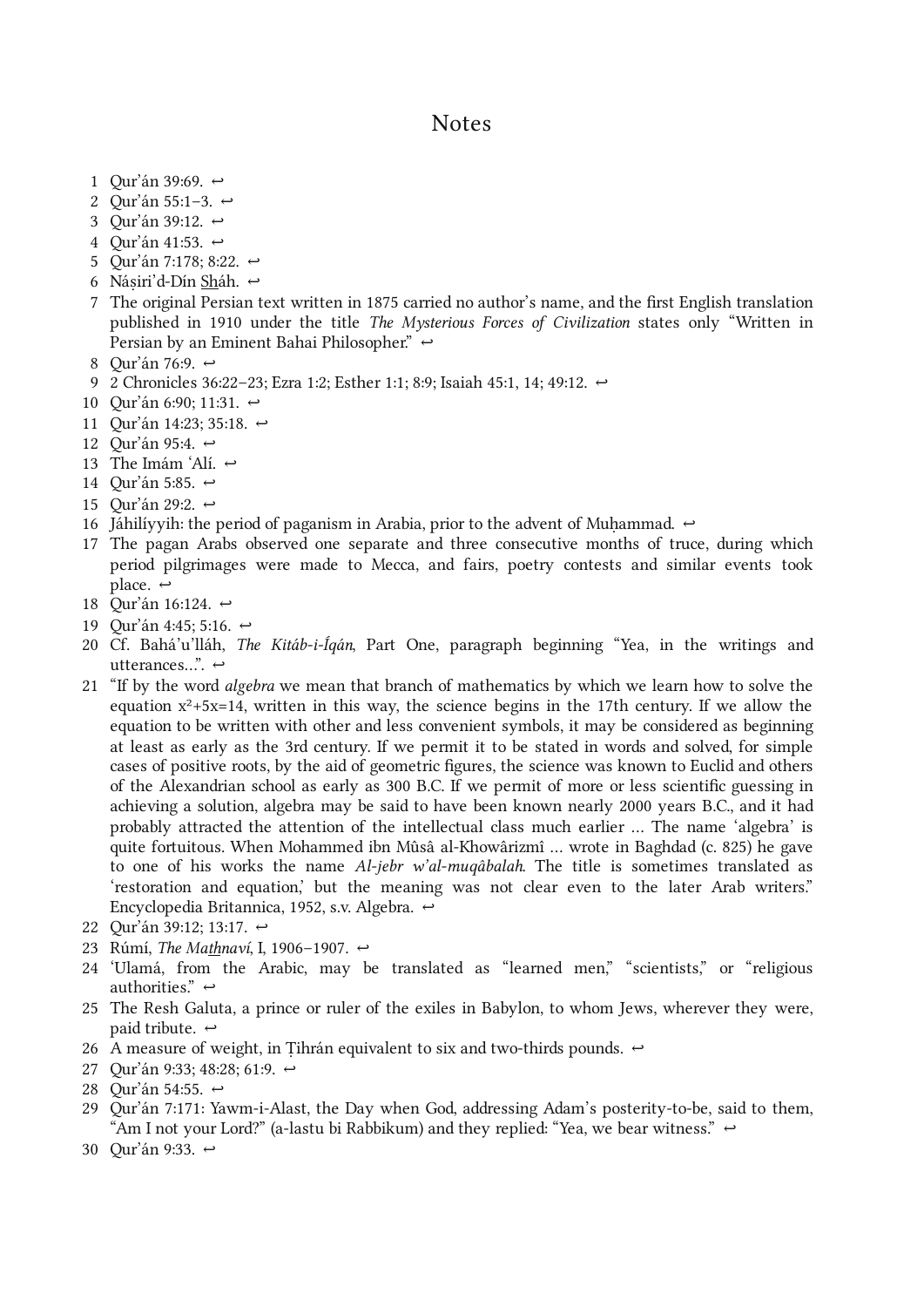- <span id="page-36-0"></span>Cf. Qur'án 27:12, referring to Moses: "Put now thy hand into thy bosom: it shall come forth white 31 … one of nine signs to Pharaoh and his people…" Also Qur'án 7:105; 20:23; 26:32; and 28:32. Also Exodus 4:6. See too Edward Fitzgerald's The Rubaiyat of Omar Khayyam: "Now the New Year reviving old Desires, / The thoughtful Soul to Solitude retires, / Where the White Hand of Moses on the Bough / Puts out, and Jesus from the Ground suspires." The metaphors here refer to white blossoms and the perfumes of spring.
	- $\rightarrow$
- <span id="page-36-1"></span>Qur'án 16:126. [↩](#page-15-1) 32
- <span id="page-36-2"></span>Qur'án 24:35. [↩](#page-15-1) 33
- <span id="page-36-3"></span>34 Dhu'l-Awtád is variously rendered by translators of the Qur'án as The Impaler, The Contriver of the Stakes, The Lord of a Strong Dominion, The One Surrounded by Ministers, etc. Awtád means pegs or tent stakes. See Qur'án 38:11 and 89:9.  $\leftrightarrow$
- <span id="page-36-4"></span>Qur'án 20:46. [↩](#page-15-1) 35
- <span id="page-36-5"></span>Qur'án 33:63: "Men will ask Thee of 'the Hour.' Say: The knowledge of it is with God alone." Cf. 36 also 22:1, "the earthquake of the Hour," etc. See also Matthew 24:36, 42, etc. To Bahá'ís, this refers to the Advent of the Báb and Bahá'u'lláh.  $\leftrightarrow$
- <span id="page-36-6"></span>Cf. the Islamic confession of faith, sometimes called the two testimonies: "I testify that there is no 37 God but God and Muhammad is the Prophet of God."  $\leftrightarrow$
- <span id="page-36-7"></span>38 Cf. Qur'án 27:20 ff. ↔
- <span id="page-36-8"></span>Qur'án 12:44; 21:5. [↩](#page-17-0) 39
- <span id="page-36-9"></span>Qur'án 24:39. [↩](#page-17-0) 40
- <span id="page-36-10"></span>41 1875 A.D.  $\leftrightarrow$
- <span id="page-36-11"></span>42 Rúmí, *The Ma<u>th</u>naví*, I, 334. ↔
- <span id="page-36-12"></span>The foregoing paragraph, together with the later paragraph beginning "A few, unaware of the 43 power latent in human endeavor," was translated by Shoghi Effendi, Guardian of the Bahá'í Faith. Cf. The World Order of Bahá'u'lláh, The Goal of a New World Order. ↔
- <span id="page-36-13"></span>44 Sásáníyán king who reigned 531–578 A.D. ↔
- <span id="page-36-14"></span>45 i.e., the whole world.  $\leftrightarrow$
- <span id="page-36-15"></span>46 Sa'dí, The *Gulistán*, On the Conduct of Kings.  $\leftrightarrow$
- <span id="page-36-16"></span>Qur'án 17:84. [↩](#page-21-0) 47
- <span id="page-36-17"></span>48 The poet Saná'í. ↔
- <span id="page-36-18"></span>49 Rúmí, *The Ma<u>th</u>naví*, III, 4229–4231. ↔
- <span id="page-36-19"></span>Qur'án 2:24. [↩](#page-21-2) 50
- <span id="page-36-20"></span>Qur'án 8:64. [↩](#page-21-3) 51
- <span id="page-36-21"></span>52 See Rúmí, *The Ma<u>th</u>naví*, II, 185 and 189. Also the Ḥadí<u>th</u>: "God created the creatures in darkness, then He sprinkled some of His Light upon them. Those whom some of that Light reached took the right way, while those whom it missed wandered from the straight road." Cf. R. A. Nicholson's "The Mathnawí of Jalálu'ddín Rúmí" in the E. J. W. Gibb Memorial Series.  $\leftrightarrow$
- <span id="page-36-22"></span>Qur'án 24:35. [↩](#page-22-0) 53
- <span id="page-36-23"></span>Qur'án 2:58. [↩](#page-22-1) 54
- <span id="page-36-24"></span>Qur'án 17:4 ff. [↩](#page-22-1) 55
- <span id="page-36-25"></span>The King James Bible reads: "Ye have heard that it hath been said, Thou shalt love thy neighbour, 56 and hate thine enemy." Scholars object to this reading because it is contrary to the known Law as set forth in Leviticus 19:18, Exodus 23:4–5, Proverbs 25:21, the Talmud, etc.  $\leftrightarrow$
- <span id="page-36-26"></span>57 Cf. 'Abdu'l-Bahá, Some Answered Questions, ch. LXXXIV, and Promulgation of Universal Peace, paragraph beginning "Therefore, the Lord of mankind has caused His holy, divine Manifestations…". See also Galen on Jews and Christians by Richard Walzer, Oxford University Press, 1949, p. 15. The author states that Galen's summary here referred to is lost, being preserved only in Arabic quotations.  $\leftrightarrow$
- <span id="page-36-27"></span>58 From Qur'án 4:114; 2:207, etc. ↔
- <span id="page-36-28"></span>Qur'án 39:69. [↩](#page-25-1) 59
- <span id="page-36-29"></span>The Persian text transliterates this author's name as "Draybár" and titles his work The Progress of 60Peoples. The reference is apparently to John William Draper, 1811–1882, celebrated chemist and